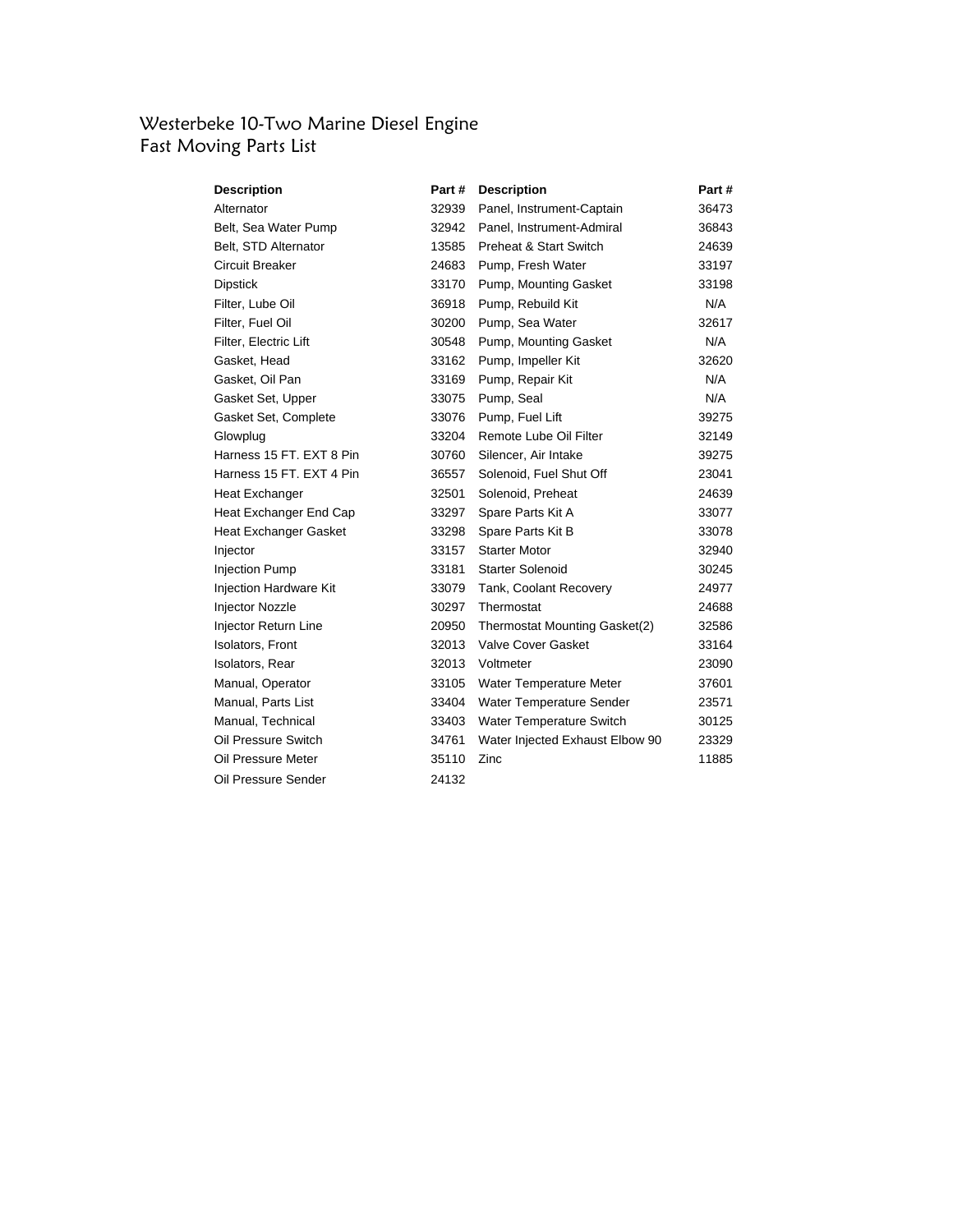### Westerbeke 12B-Two Marine Diesel Engine Fast Moving Parts List

| <b>Description</b>            | Part # | <b>Description</b>              | Part # |
|-------------------------------|--------|---------------------------------|--------|
| Alternator                    | 32939  | Panel, Instrument-Captain       | 36473  |
| Belt, Sea Water Pump          | 32942  | Panel, Instrument-Admiral       | 36843  |
| Belt, STD Alternator          | 13585  | Preheat & Start Switch          | 24639  |
| Circuit Breaker               | 24683  | Pump, Fresh Water               | 33197  |
| Dipstick                      |        | 33170 Pump, Mounting Gasket     | 33198  |
| Filter, Lube Oil              | 36918  | Pump, Rebuild Kit               | N/A    |
| Filter, Fuel Oil              | 30200  | Pump, Sea Water                 | 32617  |
| Filter, Electric Lift         | 30548  | Pump, Mounting Gasket           | N/A    |
| Gasket, Head                  | 33162  | Pump, Impeller Kit              | 32620  |
| Gasket, Oil Pan               | 33169  | Pump, Repair Kit                | N/A    |
| Gasket Set, Upper             | 33075  | Pump, Seal                      | N/A    |
| Gasket Set, Complete          | 33076  | Pump, Fuel Lift                 | 39275  |
| Glowplug                      | 33204  | Remote Lube Oil Filter          | 32149  |
| Harness 15 FT, EXT 8 Pin      | 30760  | Silencer, Air Intake            | 39275  |
| Harness 15 FT, EXT 4 Pin      | 36557  | Solenoid, Fuel Shut Off         | 23041  |
| Heat Exchanger                | 32501  | Solenoid, Preheat               | 24639  |
| Heat Exchanger End Cap        | 33297  | Spare Parts Kit A               | 33077  |
| Heat Exchanger Gasket         | 33298  | Spare Parts Kit B               | 33078  |
| Injector                      | 33157  | <b>Starter Motor</b>            | 32940  |
| <b>Injection Pump</b>         | 33181  | <b>Starter Solenoid</b>         | 30245  |
| <b>Injection Hardware Kit</b> | 33079  | Tank, Coolant Recovery          | 24977  |
| Injector Nozzle               | 30297  | Thermostat                      | 24688  |
| Injector Return Line          | 20950  | Thermostat Mounting Gasket(2)   | 32586  |
| <b>Isolators, Front</b>       | 32013  | Valve Cover Gasket              | 33164  |
| Isolators, Rear               | 32013  | Voltmeter                       | 23090  |
| Manual, Operator              | 33105  | Water Temperature Meter         | 37601  |
| Manual, Parts List            | 33404  | Water Temperature Sender        | 23571  |
| Manual, Technical             | 33403  | Water Temperature Switch        | 30125  |
| Oil Pressure Switch           | 34761  | Water Injected Exhaust Elbow 90 | 23329  |
| Oil Pressure Meter            | 35110  | Zinc                            | 11885  |
| Oil Pressure Sender           | 24132  |                                 |        |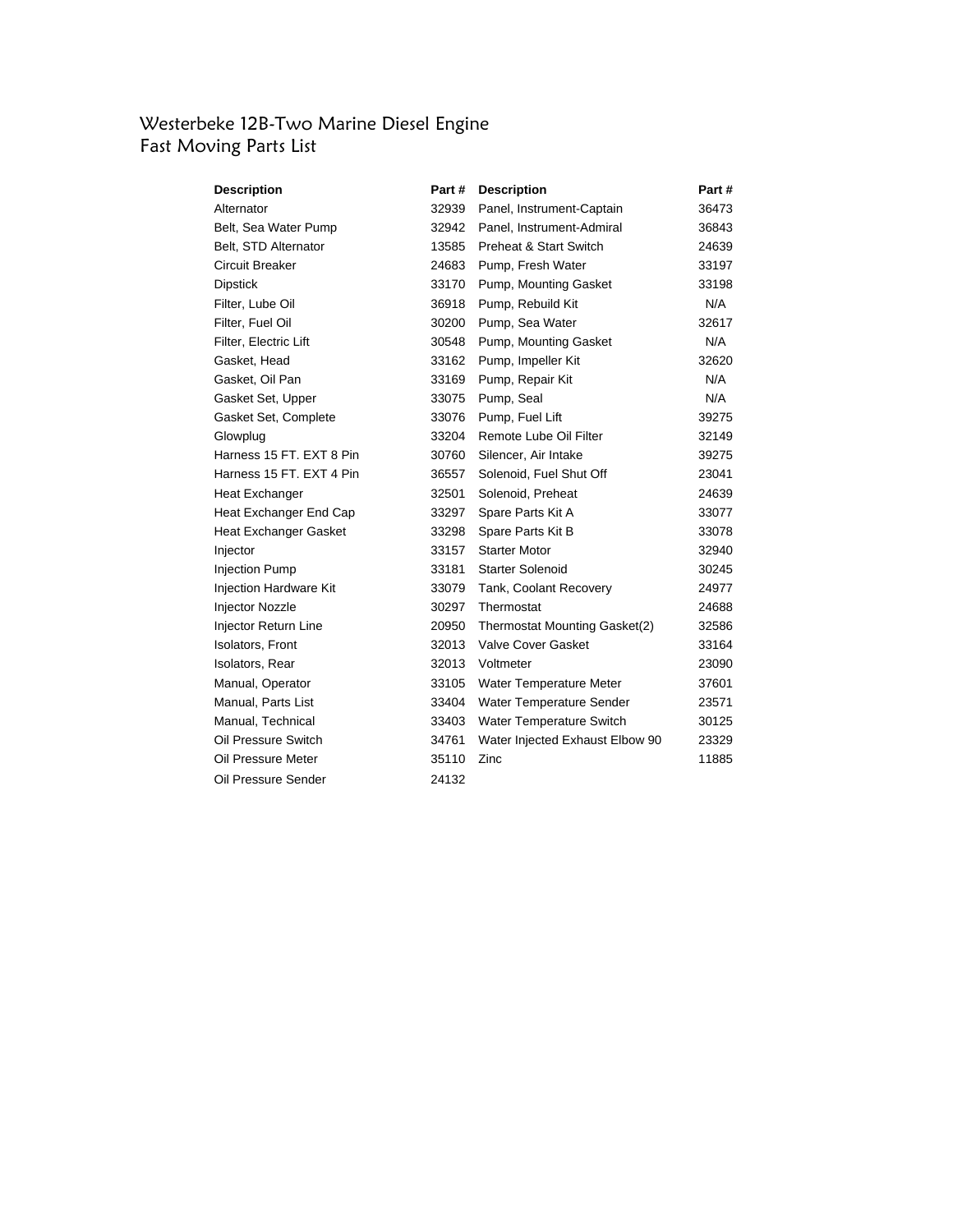#### Westerbeke 12C-Two Marine Diesel Engine Fast Moving Parts List

| Description              | Part # | <b>Description</b>                | Part #    |
|--------------------------|--------|-----------------------------------|-----------|
| Alternator               | 30594  | Panel, Instrument-Captain         | 36473     |
| Belt, Sea Water Pump     | NA.    | Panel, Instrument-Admiral         | 36843     |
| Belt, STD Alternator     | 38527  | Preheat & Start Switch            | 33764     |
| Circuit Breaker          | 36563  | Pump, Fresh Water                 | 37015     |
| <b>Dipstick</b>          |        | 37072 Pump, Mounting Gasket       | 36957     |
| Filter, Lube Oil         | 36918  | Pump, Rebuild Kit                 | <b>NA</b> |
| Filter, Fuel Oil         | 30200  | Pump, Sea Water                   | 33636     |
| Filter, Electric Lift    |        | 30548 Pump, Mounting Gasket       | 30326     |
| Gasket, Head             | 36977  | Pump, Impeller Kit                | 34440     |
| Gasket, Oil Pan          | 37032  | Pump, Repair Kit                  | 34466     |
| Gasket Set, Upper        | 36998  | Pump, Seal                        | 33043     |
| Gasket Set, Complete     | 36999  | Pump, Fuel Lift                   | 39275     |
| Glowplug                 | 36961  | Remote Lube Oil Filter            | 40078     |
| Harness 15 FT, EXT 8 Pin | 30760  | Silencer, Air Intake              | 37191     |
| Harness 15 FT. EXT 4 Pin | 36557  | Solenoid, Fuel Shut Off           | 37100     |
| Heat Exchanger           | 37587  | Solenoid, Preheat                 | 24639     |
| Heat Exchanger End Cap   | 33297  | Spare Parts Kit A                 | 37002     |
| Heat Exchanger Gasket    | 33298  | Spare Parts Kit B                 | 37003     |
| Injector                 | 37019  | <b>Starter Motor</b>              | 34552     |
| <b>Injection Pump</b>    | 37102  | <b>Starter Solenoid</b>           | 36218     |
| Injection Hardware Kit   | 37121  | Tank, Coolant Recovery            | 24977     |
| Injector Nozzle          | 36935  | Thermostat                        | 37043     |
| Injector Return Line     | 34857  | <b>Thermostat Mounting Gasket</b> | 36956     |
| <b>Isolators, Front</b>  | 40621  | <b>Valve Cover Gasket</b>         | 37039     |
| Isolators, Rear          | 36339  | Voltmeter                         | 37605     |
| Manual, Operator         | 39717  | Water Temperature Meter           | 37601     |
| Manual, Parts List       | 39721  | Water Temperature Sender          | 35106     |
| Manual, Technical        | 37600  | Water Temperature Switch          | 30125     |
| Oil Pressure Switch      | 37323  | Water Injected Exhaust Elbow 45   | 37402     |
| Oil Pressure Meter       | 37603  | Water Injected Exhaust Elbow 90   | 37401     |
| Oil Pressure Sender      | 24132  | Zinc                              | 11885     |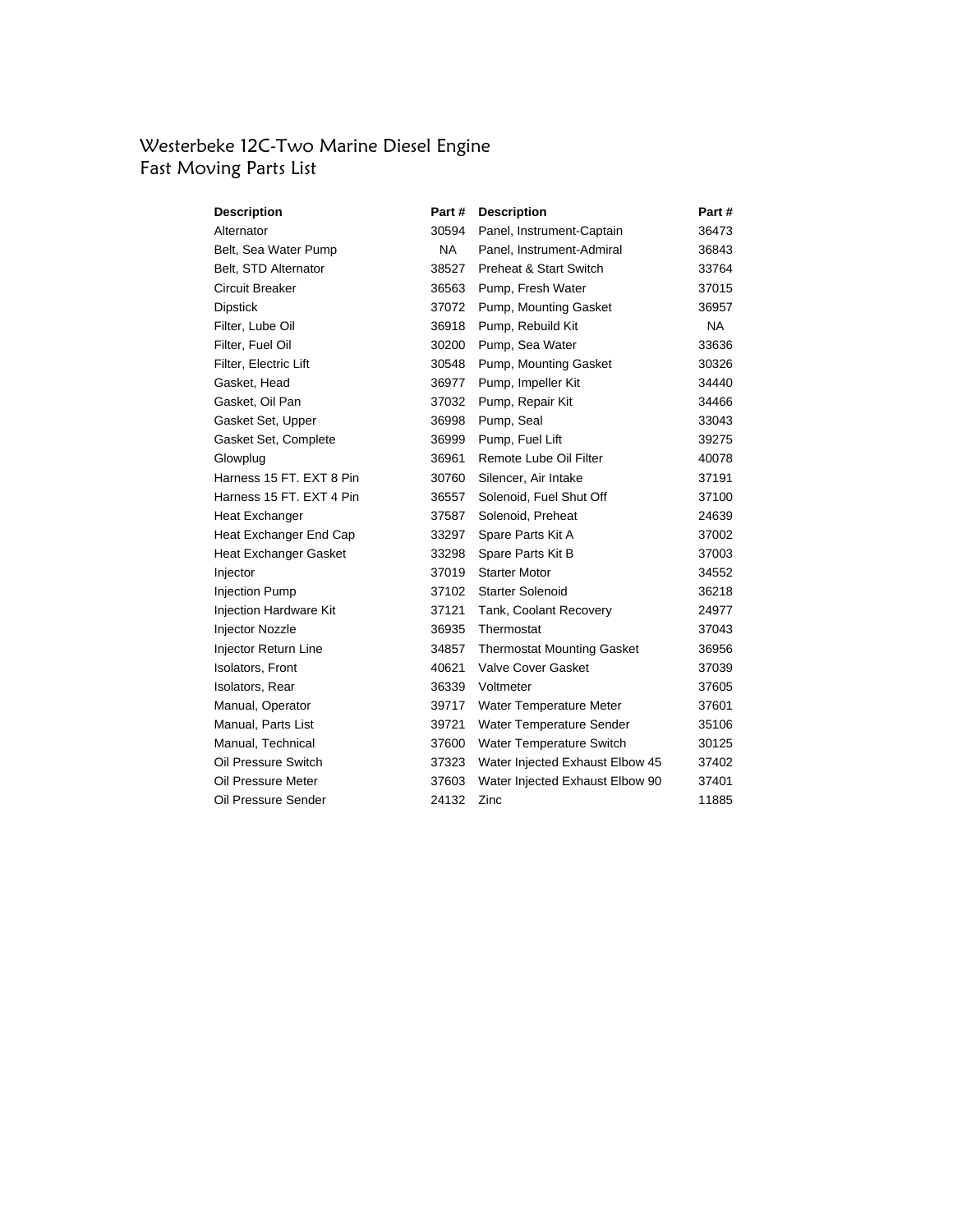# Westerbeke 13 Marine Diesel Engine Fast Moving Parts List

| <b>Description</b>       | Part # | <b>Description</b>                | Part #      |
|--------------------------|--------|-----------------------------------|-------------|
| Alternator               | 30594  | Panel, Instrument-Captain         | 36473       |
| Belt, Sea Water Pump     | N/A    | Panel, Instrument-Admiral         | 36843       |
| Belt, STD Alternator     | 30592  | Preheat & Start Switch            | 33764       |
| Circuit Breaker          | 24683  | Pump, Fresh Water                 | 30591       |
| Dipstick                 | 30587  | Pump, Mounting Gasket             | 30474       |
| Filter, Lube Oil         | 36918  | Pump, Rebuild Kit                 | N/A         |
| Filter, Fuel Oil         | 30200  | Pump, Sea Water                   | 37431       |
| Filter, Electric Lift    | 30548  | Pump, Mounting Gasket             | 30326       |
| Gasket, Head             | 30339  | Pump, Impeller Kit                | 34440       |
| Gasket, Oil Pan          | 30350  | Pump, Repair Kit                  | 34466       |
| Gasket Set, Upper        | 30722  | Pump, Seal                        | 33043       |
| Gasket Set, Complete     | 30723  | Pump, Fuel Lift                   | 39275       |
| Glowplug                 | 24353  | Remote Lube Oil Filter            | 32149       |
| Harness 15 FT. EXT 8 Pin | 30760  | Silencer, Air Intake              | <b>CALL</b> |
| Harness 15 FT, EXT 4 Pin | 36557  | Solenoid, Fuel Shut Off           | 23041       |
| Heat Exchanger           | 24774  | Solenoid, Preheat                 | 24639       |
| Heat Exchanger End Cap   | 31290  | Spare Parts Kit A                 | 33077       |
| Heat Exchanger Gasket    | 31291  | Spare Parts Kit B                 | 33078       |
| Injector                 | 30538  | <b>Starter Motor</b>              | 32940       |
| <b>Injection Pump</b>    | 31283  | <b>Starter Solenoid</b>           | 30245       |
| Injection Hardware Kit   | 33093  | Tank, Coolant Recovery            | 24977       |
| Injector Nozzle          | 30297  | Thermostat                        | 24688       |
| Injector Return Line     | 30076  | <b>Thermostat Mounting Gasket</b> | 24323(2)    |
| Isolators, Front         | 34405  | Valve Cover Gasket                | 33164       |
| Isolators, Rear          | 34405  | Voltmeter                         | 23090       |
| Manual, Operator         | N/A    | Water Temperature Meter           | 37601       |
| Manual, Parts List       | 32139  | Water Temperature Sender          | 23571       |
| Manual, Technical        | 43444  | Water Temperature Switch          | 30125       |
| Oil Pressure Switch      | 34761  | Water Injected Exhaust Elbow 45   | 36259       |
| Oil Pressure Meter       | 35110  | Water Injected Exhaust Elbow 90   | 23329       |
| Oil Pressure Sender      | 24132  | Zinc                              | 11885       |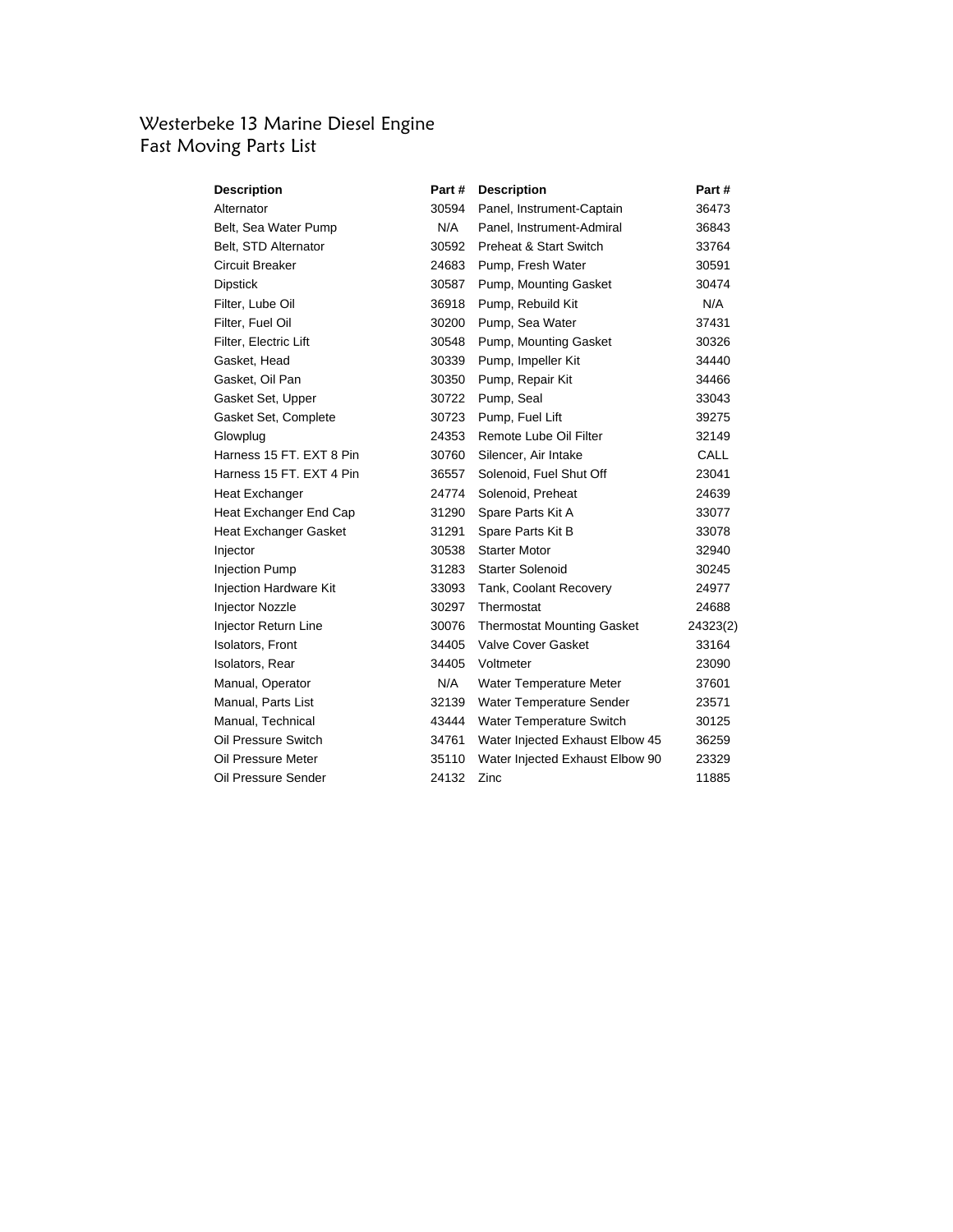# Westerbeke 13A Marine Diesel Engine Fast Moving Parts List

| <b>Description</b>       | Part # | <b>Description</b>                | Part #   |
|--------------------------|--------|-----------------------------------|----------|
| Alternator               | 30594  | Panel, Instrument-Captain         | 36473    |
| Belt, Sea Water Pump     | N/A    | Panel, Instrument-Admiral         | 36843    |
| Belt, STD Alternator     | 30592  | Preheat & Start Switch            | 33764    |
| Circuit Breaker          | 24683  | Pump, Fresh Water                 | 30591    |
| <b>Dipstick</b>          | 30587  | Pump, Mounting Gasket             | 30474    |
| Filter, Lube Oil         | 36918  | Pump, Rebuild Kit                 | N/A      |
| Filter, Fuel Oil         | 30200  | Pump, Sea Water                   | 37431    |
| Filter, Electric Lift    | 30548  | Pump, Mounting Gasket             | 30326    |
| Gasket, Head             | 33786  | Pump, Impeller Kit                | 34440    |
| Gasket, Oil Pan          | 30498  | Pump, Repair Kit                  | 34466    |
| Gasket Set, Upper        | 33775  | Pump, Seal                        | 33043    |
| Gasket Set, Complete     | 33776  | Pump, Fuel Lift                   | 39275    |
| Glowplug                 | 24353  | Remote Lube Oil Filter            | 32149    |
| Harness 15 FT. EXT 8 Pin | 30760  | Silencer, Air Intake              | CALL     |
| Harness 15 FT. EXT 4 Pin | 36557  | Solenoid, Fuel Shut Off           | 23041    |
| Heat Exchanger           | 24774  | Solenoid, Preheat                 | 24639    |
| Heat Exchanger End Cap   | 31290  | Spare Parts Kit A                 | 24933    |
| Heat Exchanger Gasket    | 31291  | Spare Parts Kit B                 | 24934    |
| Injector                 | 30538  | <b>Starter Motor</b>              | 30593    |
| <b>Injection Pump</b>    | 31283  | Starter Solenoid                  | 30245    |
| Injection Hardware Kit   | 33093  | Tank, Coolant Recovery            | 24977    |
| Injector Nozzle          | 30297  | Thermostat                        | 24688    |
| Injector Return Line     | 34857  | <b>Thermostat Mounting Gasket</b> | 24323(2) |
| Isolators, Front         | 34405  | <b>Valve Cover Gasket</b>         | 30342    |
| Isolators, Rear          | 34405  | Voltmeter                         | 23090    |
| Manual, Operator         | 36195  | Water Temperature Meter           | 35108    |
| Manual, Parts List       | 32139  | Water Temperature Sender          | 35109    |
| Manual, Technical        | 43444  | Water Temperature Switch          | 30125    |
| Oil Pressure Switch      | 34761  | Water Injected Exhaust Elbow 45   | 37402    |
| Oil Pressure Meter       | 35110  | Water Injected Exhaust Elbow 90   | 37401    |
| Oil Pressure Sender      | 24132  | Zinc                              | 11885    |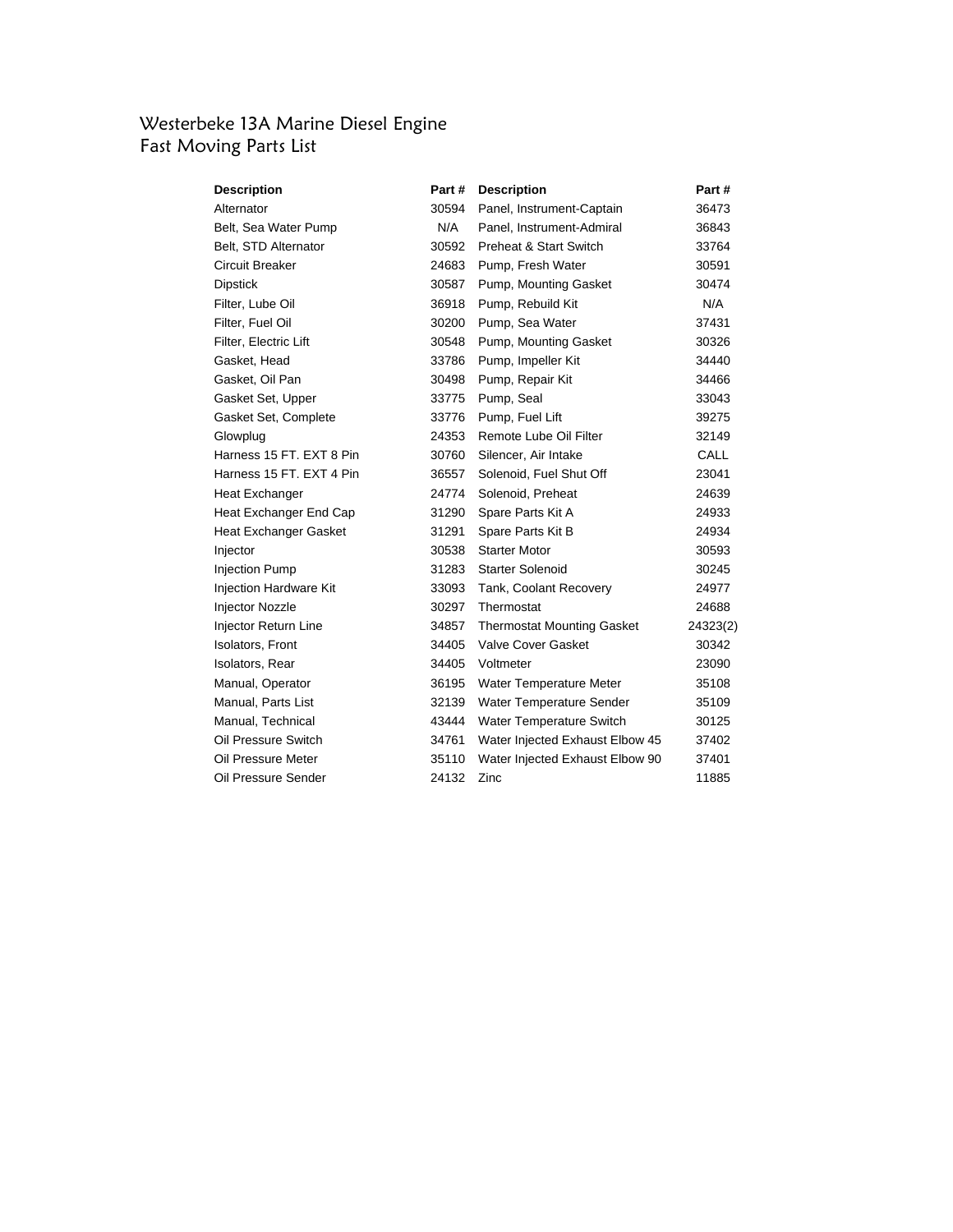# Westerbeke 18 Marine Diesel Engine Fast Moving Parts List

| <b>Description</b>       | Part# | <b>Description</b>                | Part#    |
|--------------------------|-------|-----------------------------------|----------|
| Alternator               | 30594 | Panel, Instrument-Captain         | 36473    |
| Belt, Sea Water Pump     | N/A   | Panel, Instrument-Admiral         | 36843    |
| Belt, STD Alternator     | 30592 | <b>Preheat &amp; Start Switch</b> | 33764    |
| Circuit Breaker          | 24683 | Pump, Fresh Water                 | 30591    |
| Dipstick                 | 30587 | Pump, Mounting Gasket             | 30474    |
| Filter, Lube Oil         | 36918 | Pump, Rebuild Kit                 | N/A      |
| Filter, Fuel Oil         | 30200 | Pump, Sea Water                   | 33636    |
| Filter, Electric Lift    | 30548 | Pump, Mounting Gasket             | 30326    |
| Gasket, Head             | 33786 | Pump, Impeller Kit                | 34440    |
| Gasket, Oil Pan          | 30498 | Pump, Repair Kit                  | 34466    |
| Gasket Set, Upper        | 33775 | Pump, Seal                        | 33043    |
| Gasket Set, Complete     | 33776 | Pump, Fuel Lift                   | 39275    |
| Glowplug                 | 24353 | Remote Lube Oil Filter            | 32149    |
| Harness 15 FT, EXT 8 Pin | 30760 | Silencer, Air Intake              | CALL     |
| Harness 15 FT. EXT 4 Pin | 36557 | Solenoid, Fuel Shut Off           | 23041    |
| Heat Exchanger           | 24774 | Solenoid, Preheat                 | 24639    |
| Heat Exchanger End Cap   | 31290 | Spare Parts Kit A                 | 24935    |
| Heat Exchanger Gasket    | 31291 | Spare Parts Kit B                 | 33777    |
| Injector                 | 30538 | <b>Starter Motor</b>              | 30593    |
| <b>Injection Pump</b>    | 33800 | <b>Starter Solenoid</b>           | 30245    |
| Injection Hardware Kit   | 33093 | Tank, Coolant Recovery            | 24977    |
| <b>Injector Nozzle</b>   | 30297 | Thermostat                        | 24688    |
| Injector Return Line     | 30569 | <b>Thermostat Mounting Gasket</b> | 24323(2) |
| <b>Isolators, Front</b>  | 34405 | <b>Valve Cover Gasket</b>         | 30515    |
| Isolators, Rear          | 34405 | Voltmeter                         | 35111    |
| Manual, Operator         | 36195 | Water Temperature Meter           | 35108    |
| Manual, Parts List       | 32139 | Water Temperature Sender          | 35109    |
| Manual, Technical        | 43444 | Water Temperature Switch          | 30125    |
| Oil Pressure Switch      | 34761 | Water Injected Exhaust Elbow 45   | 37402    |
| Oil Pressure Meter       | 35110 | Water Injected Exhaust Elbow 90   | 37401    |
| Oil Pressure Sender      | 24132 | Zinc                              | 11885    |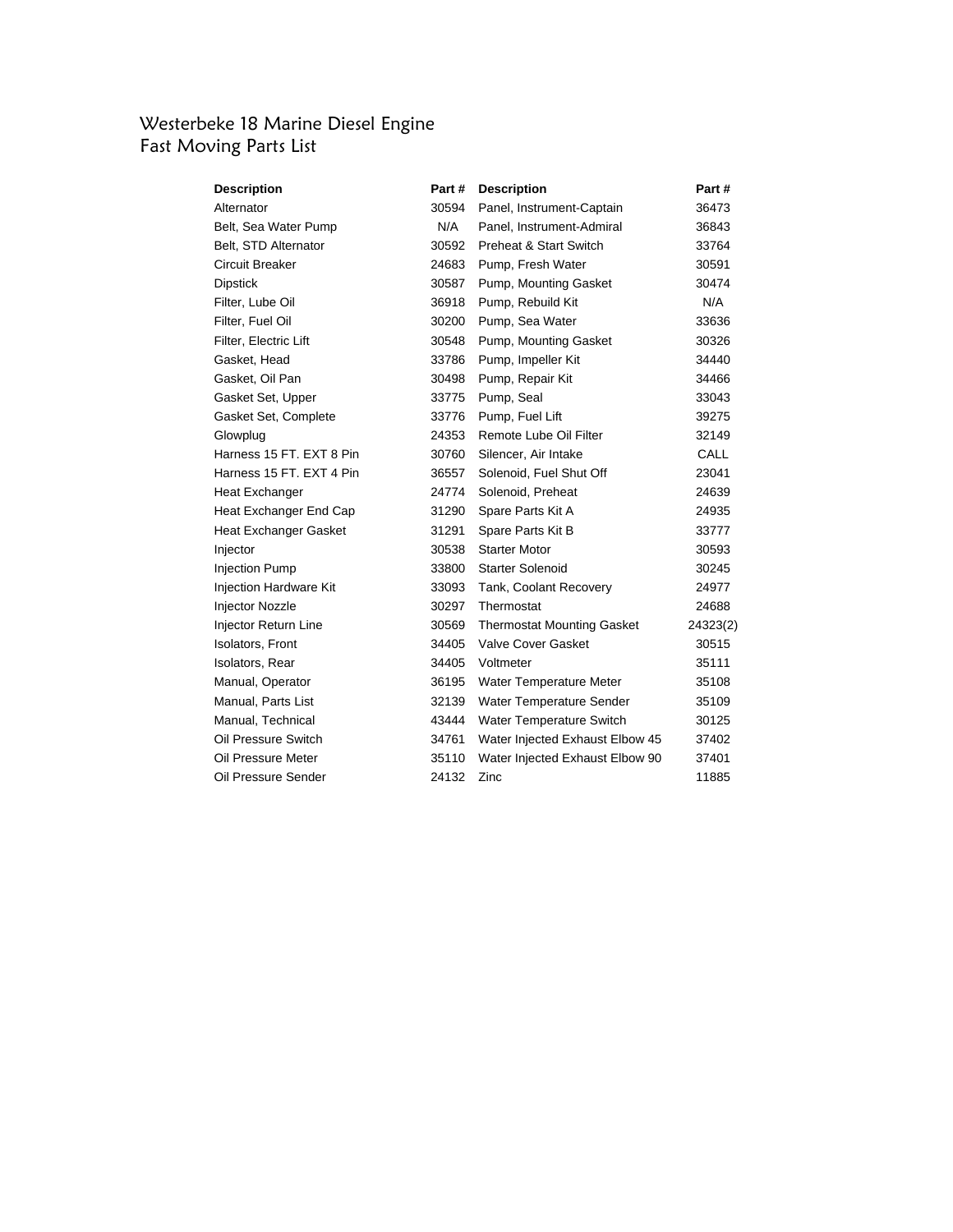### Westerbeke 20B Two Marine Diesel Engine Fast Moving Parts List

| Alternator<br>30594<br>Panel, Instrument-Captain<br>36473<br>Belt, Sea Water Pump<br>NA .<br>Panel, Instrument-Admiral<br>36843<br>Belt, STD Alternator<br>37349<br><b>Preheat &amp; Start Switch</b><br>33764<br><b>Circuit Breaker</b><br>24683<br>Pump, Fresh Water<br>37015<br><b>Dipstick</b><br>Pump, Mounting Gasket<br>37072<br>36957<br>Filter, Lube Oil<br><b>NA</b><br>36918<br>Pump, Rebuild Kit |
|--------------------------------------------------------------------------------------------------------------------------------------------------------------------------------------------------------------------------------------------------------------------------------------------------------------------------------------------------------------------------------------------------------------|
|                                                                                                                                                                                                                                                                                                                                                                                                              |
|                                                                                                                                                                                                                                                                                                                                                                                                              |
|                                                                                                                                                                                                                                                                                                                                                                                                              |
|                                                                                                                                                                                                                                                                                                                                                                                                              |
|                                                                                                                                                                                                                                                                                                                                                                                                              |
|                                                                                                                                                                                                                                                                                                                                                                                                              |
| Filter, Fuel Oil<br>Pump, Sea Water<br>33636<br>30200                                                                                                                                                                                                                                                                                                                                                        |
| N/A<br>Filter, Electric Lift<br>Pump, Mounting Gasket<br>30326                                                                                                                                                                                                                                                                                                                                               |
| Gasket, Head<br>Pump, Impeller Kit<br>34440<br>36977                                                                                                                                                                                                                                                                                                                                                         |
| Gasket, Oil Pan<br>37032<br>Pump, Repair Kit<br>34466                                                                                                                                                                                                                                                                                                                                                        |
| Gasket Set, Upper<br>36998<br>Pump, Seal<br>33043                                                                                                                                                                                                                                                                                                                                                            |
| Gasket Set, Complete<br>36999<br>Pump, Fuel Lift<br>38278                                                                                                                                                                                                                                                                                                                                                    |
| 36961<br>Remote Lube Oil Filter<br>Glowplug<br>40078                                                                                                                                                                                                                                                                                                                                                         |
| Harness 15 FT, EXT 8 Pin<br>30760<br>Silencer, Air Intake<br>37191                                                                                                                                                                                                                                                                                                                                           |
| Harness 15 FT, EXT 4 Pin<br>Solenoid, Fuel Shut Off<br>36557<br>37100                                                                                                                                                                                                                                                                                                                                        |
| 24639<br>37587<br>Solenoid, Preheat<br>Heat Exchanger                                                                                                                                                                                                                                                                                                                                                        |
| Heat Exchanger End Cap<br>33297<br>Spare Parts Kit A<br>37002                                                                                                                                                                                                                                                                                                                                                |
| <b>Heat Exchanger Gasket</b><br>33298<br>Spare Parts Kit B<br>37003                                                                                                                                                                                                                                                                                                                                          |
| <b>Starter Motor</b><br>Injector<br>37019<br>34552                                                                                                                                                                                                                                                                                                                                                           |
| <b>Starter Solenoid</b><br>36218<br><b>Injection Pump</b><br>37102                                                                                                                                                                                                                                                                                                                                           |
| Injection Hardware Kit<br>37121<br>Tank, Coolant Recovery<br>24977                                                                                                                                                                                                                                                                                                                                           |
| Injector Nozzle<br>36935<br>Thermostat<br>37043                                                                                                                                                                                                                                                                                                                                                              |
| Injector Return Line<br><b>Thermostat Mounting Gasket</b><br>36956<br>37098                                                                                                                                                                                                                                                                                                                                  |
| Isolators, Front<br><b>Valve Cover Gasket</b><br>40621<br>37039                                                                                                                                                                                                                                                                                                                                              |
| Voltmeter<br>Isolators, Rear<br>40621<br>37605                                                                                                                                                                                                                                                                                                                                                               |
| Manual, Operator<br>36906<br>Water Temperature Meter<br>37601                                                                                                                                                                                                                                                                                                                                                |
| Manual, Parts List<br>37115<br>Water Temperature Sender<br>35109                                                                                                                                                                                                                                                                                                                                             |
| Manual, Technical<br>37600<br>Water Temperature Switch<br>37493                                                                                                                                                                                                                                                                                                                                              |
| Oil Pressure Switch<br>Note<br>Water Injected Exhaust Elbow 45<br>37402                                                                                                                                                                                                                                                                                                                                      |
| Oil Pressure Meter<br>37603<br>Water Injected Exhaust Elbow 90<br>37401                                                                                                                                                                                                                                                                                                                                      |
| Oil Pressure Sender<br>24132<br>Zinc<br>11885                                                                                                                                                                                                                                                                                                                                                                |

Note: Oil Pressure Switch For Units Produced Up to 12/88 Use 34761 ; From 12/88 Use 37323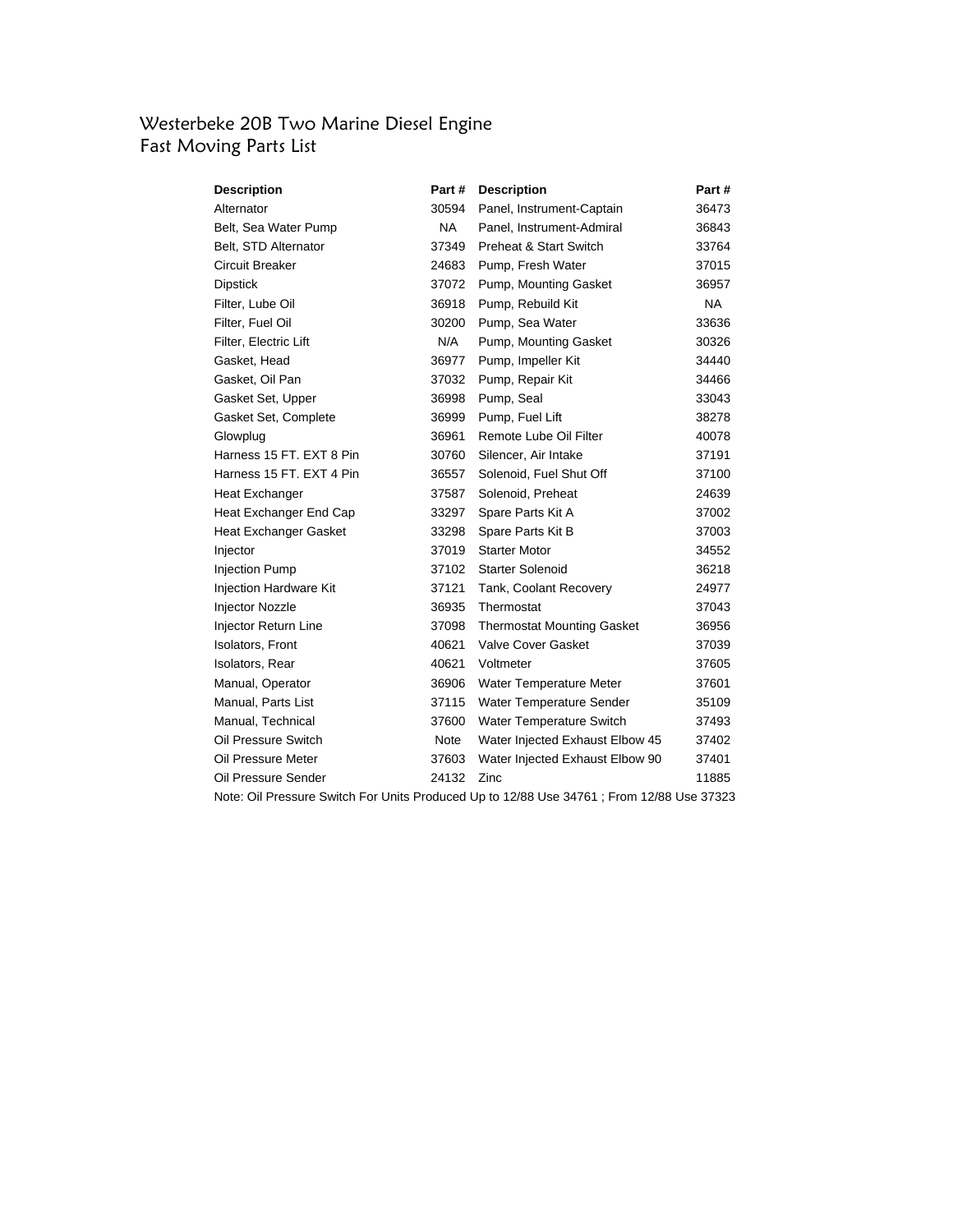#### Westerbeke 21 Marine Diesel Engine Fast Moving Parts List

| <b>Description</b>       | Part # | <b>Description</b>                | Part #      |
|--------------------------|--------|-----------------------------------|-------------|
| Alternator               | 30594  | Panel, Instrument-Captain         | 36473       |
| Belt, Sea Water Pump     | N/A    | Panel, Instrument-Admiral         | 36843       |
| Belt, STD Alternator     | 30592  | Preheat & Start Switch            | 33764       |
| Circuit Breaker          | 24683  | Pump, Fresh Water                 | 30591       |
| Dipstick                 | 30587  | Pump, Mounting Gasket             | 30474       |
| Filter, Lube Oil         | 36918  | Pump, Rebuild Kit                 | N/A         |
| Filter, Fuel Oil         | 30200  | Pump, Sea Water                   | 33636       |
| Filter, Electric Lift    | 30548  | Pump, Mounting Gasket             | 30326       |
| Gasket, Head             | 33786  | Pump, Impeller Kit                | 34440       |
| Gasket, Oil Pan          | 30498  | Pump, Repair Kit                  | 34466       |
| Gasket Set, Upper        | 33775  | Pump, Seal                        | 33043       |
| Gasket Set, Complete     | 33776  | Pump, Fuel Lift                   | 39275       |
| Glowplug                 | 24353  | Remote Lube Oil Filter            | 32149       |
| Harness 15 FT. EXT 8 Pin | 30760  | Silencer, Air Intake              | <b>CALL</b> |
| Harness 15 FT, EXT 4 Pin | 36557  | Solenoid, Fuel Shut Off           | 23041       |
| Heat Exchanger           | 24774  | Solenoid, Preheat                 | 24639       |
| Heat Exchanger End Cap   | 31290  | Spare Parts Kit A                 | 24935       |
| Heat Exchanger Gasket    | 31291  | Spare Parts Kit B                 | 24936       |
| Injector                 | 30538  | <b>Starter Motor</b>              | 30593       |
| <b>Injection Pump</b>    | 30549  | <b>Starter Solenoid</b>           | 30245       |
| Injection Hardware Kit   | 33093  | Tank, Coolant Recovery            | 24977       |
| Injector Nozzle          | 30297  | Thermostat                        | 24688       |
| Injector Return Line     | 30082  | <b>Thermostat Mounting Gasket</b> | 24323(2)    |
| Isolators, Front         | 34405  | Valve Cover Gasket                | 30515       |
| Isolators, Rear          | 34405  | Voltmeter                         | 35111       |
| Manual, Operator         | N/A    | Water Temperature Meter           | 35108       |
| Manual, Parts List       | 32139  | Water Temperature Sender          | 35109       |
| Manual, Technical        | 43444  | Water Temperature Switch          | 30125       |
| Oil Pressure Switch      | 34761  | Water Injected Exhaust Elbow 45   | 36259       |
| Oil Pressure Meter       | 35110  | Water Injected Exhaust Elbow 90   | 23329       |
| Oil Pressure Sender      | 24132  | Zinc                              | 11885       |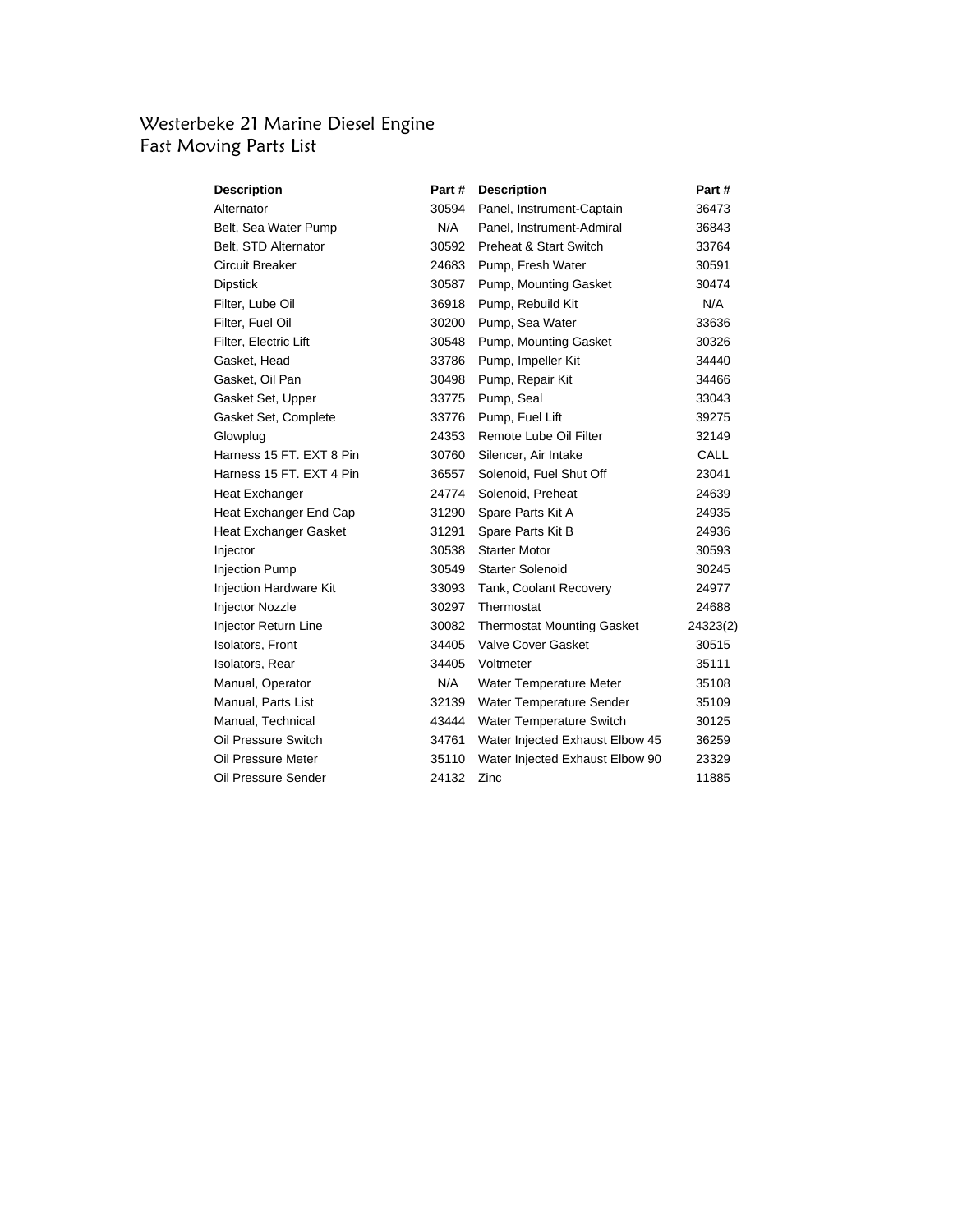#### Westerbeke 21A Marine Diesel Engine Fast Moving Parts List

| <b>Description</b>          | Part # | <b>Description</b>                | Part #      |
|-----------------------------|--------|-----------------------------------|-------------|
| Alternator                  | 30594  | Panel, Instrument-Captain         | 36473       |
| Belt, Sea Water Pump        | N/A    | Panel, Instrument-Admiral         | 36843       |
| Belt, STD Alternator        | 30475  | <b>Preheat &amp; Start Switch</b> | 33764       |
| Circuit Breaker             | 24683  | Pump, Fresh Water                 | 30591       |
| Dipstick                    | 30587  | Pump, Mounting Gasket             | 30474       |
| Filter, Lube Oil            | 36918  | Pump, Rebuild Kit                 | N/A         |
| Filter, Fuel Oil            | 30200  | Pump, Sea Water                   | 33636       |
| Filter, Electric Lift       | 30548  | Pump, Mounting Gasket             | 30326       |
| Gasket, Head                | 30509  | Pump, Impeller Kit                | 34440       |
| Gasket, Oil Pan             | 30498  | Pump, Repair Kit                  | 34466       |
| Gasket Set, Upper           | 30724  | Pump, Seal                        | 33043       |
| Gasket Set, Complete        | 30725  | Pump, Fuel Lift                   | 39275       |
| Glowplug                    | 24353  | Remote Lube Oil Filter            | 32149       |
| Harness 15 FT. EXT 8 Pin    | 30760  | Silencer, Air Intake              | <b>CALL</b> |
| Harness 15 FT, EXT 4 Pin    | 36557  | Solenoid, Fuel Shut Off           | 23041       |
| Heat Exchanger              | 36899  | Solenoid, Preheat                 | 24639       |
| Heat Exchanger End Cap      | 22850  | Spare Parts Kit A                 | 24935       |
| Heat Exchanger Gasket       | 22851  | Spare Parts Kit B                 | 24936       |
| Injector                    | 30538  | <b>Starter Motor</b>              | 30593       |
| <b>Injection Pump</b>       | 30549  | <b>Starter Solenoid</b>           | 30245       |
| Injection Hardware Kit      | 33093  | Tank, Coolant Recovery            | 24977       |
| <b>Injector Nozzle</b>      | 30297  | Thermostat                        | 24688       |
| <b>Injector Return Line</b> | 30569  | <b>Thermostat Mounting Gasket</b> | 24323(2)    |
| <b>Isolators, Front</b>     | 34405  | <b>Valve Cover Gasket</b>         | 30515       |
| Isolators, Rear             | 34405  | Voltmeter                         | 35111       |
| Manual, Operator            | 36195  | Water Temperature Meter           | 35108       |
| Manual, Parts List          | 32139  | Water Temperature Sender          | 35109       |
| Manual, Technical           | 43444  | Water Temperature Switch          | 30125       |
| Oil Pressure Switch         | 34761  | Water Injected Exhaust Elbow 45   | 37402       |
| Oil Pressure Meter          | 35110  | Water Injected Exhaust Elbow 90   | 37401       |
| Oil Pressure Sender         | 24132  | Zinc                              | 11885       |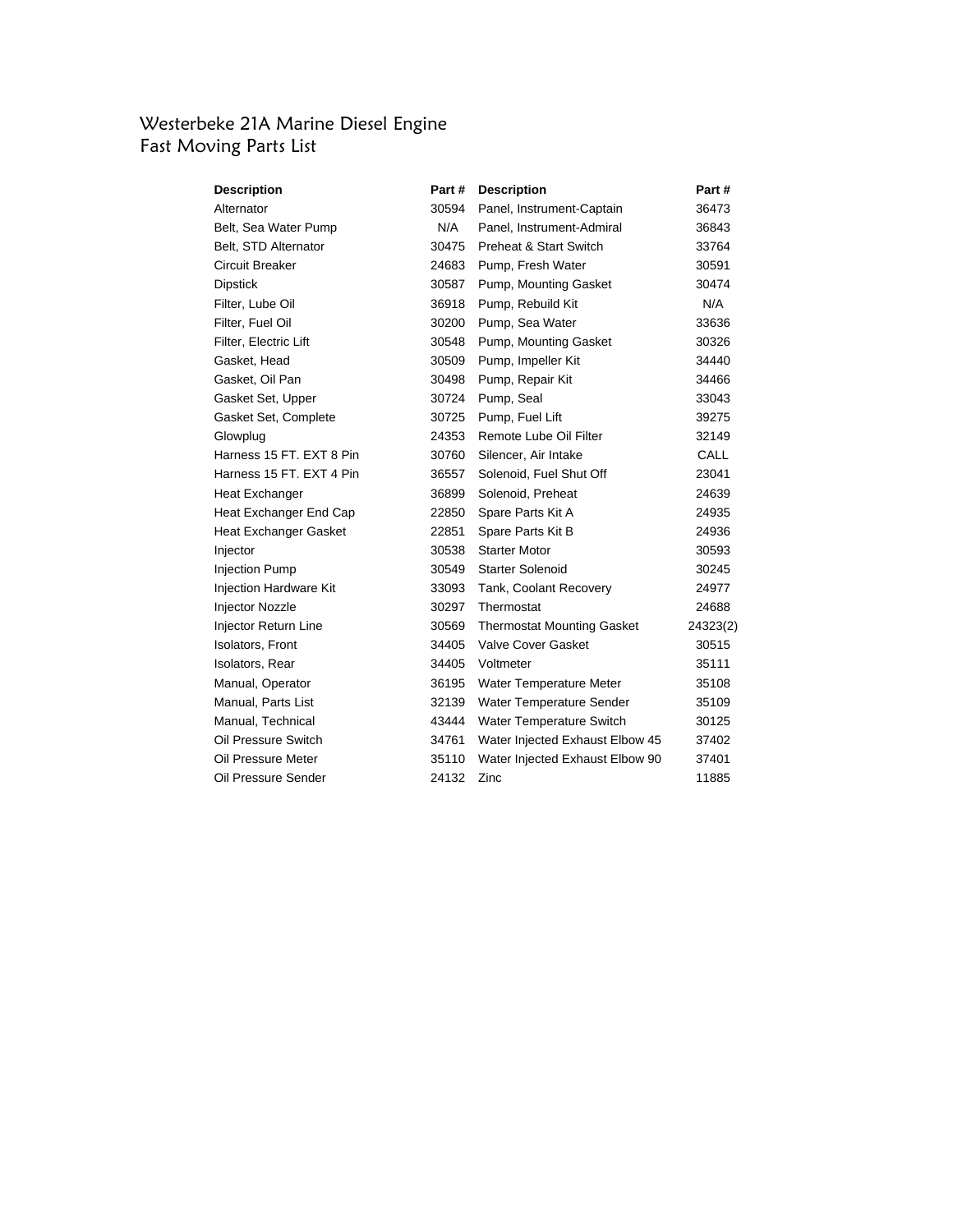## Westerbeke 27 Marine Diesel Engine Fast Moving Parts List

| <b>Description</b>          | Part # | <b>Description</b>                | Part #   |
|-----------------------------|--------|-----------------------------------|----------|
| Alternator                  | 30594  | Panel, Instrument-Captain         | 36473    |
| Belt, Sea Water Pump        | N/A    | Panel, Instrument-Admiral         | 36843    |
| Belt, STD Alternator        | 30592  | Preheat & Start Switch            | 33764    |
| Circuit Breaker             | 24683  | Pump, Fresh Water                 | 30591    |
| Dipstick                    | 30587  | Pump, Mounting Gasket             | 30474    |
| Filter, Lube Oil            | 36918  | Pump, Rebuild Kit                 | N/A      |
| Filter, Fuel Oil            | 30200  | Pump, Sea Water                   | 33636    |
| Filter, Electric Lift       | 30548  | Pump, Mounting Gasket             | 30326    |
| Gasket, Head                | 30507  | Pump, Impeller Kit                | 34440    |
| Gasket, Oil Pan             | 30499  | Pump, Repair Kit                  | 34466    |
| Gasket Set, Upper           | 30726  | Pump, Seal                        | 33043    |
| Gasket Set, Complete        | 30727  | Pump, Fuel Lift                   | 39275    |
| Glowplug                    | 24353  | Remote Lube Oil Filter            | 32149    |
| Harness 15 FT, EXT 8 Pin    | 30760  | Silencer, Air Intake              | CALL     |
| Harness 15 FT. EXT 4 Pin    | 36557  | Solenoid, Fuel Shut Off           | 23041    |
| Heat Exchanger              | 24774  | Solenoid, Preheat                 | 24639    |
| Heat Exchanger End Cap      | 31290  | Spare Parts Kit A                 | 24935    |
| Heat Exchanger Gasket       | 31291  | Spare Parts Kit B                 | 24936    |
| Injector                    | 30538  | <b>Starter Motor</b>              | 30593    |
| <b>Injection Pump</b>       | 30550  | <b>Starter Solenoid</b>           | 30245    |
| Injection Hardware Kit      | 33093  | Tank, Coolant Recovery            | 24977    |
| <b>Injector Nozzle</b>      | 30297  | Thermostat                        | 24688    |
| <b>Injector Return Line</b> | 30570  | <b>Thermostat Mounting Gasket</b> | 24323(2) |
| <b>Isolators, Front</b>     | 32013  | <b>Valve Cover Gasket</b>         | 30516    |
| Isolators, Rear             | 32013  | Voltmeter                         | 35111    |
| Manual, Operator            | 36195  | Water Temperature Meter           | 35108    |
| Manual, Parts List          | 32139  | Water Temperature Sender          | 35109    |
| Manual, Technical           | 43440  | Water Temperature Switch          | 30125    |
| Oil Pressure Switch         | 34761  | Water Injected Exhaust Elbow 45   | 37402    |
| Oil Pressure Meter          | 35110  | Water Injected Exhaust Elbow 90   | 37401    |
| Oil Pressure Sender         | 24132  | Zinc                              | 11885    |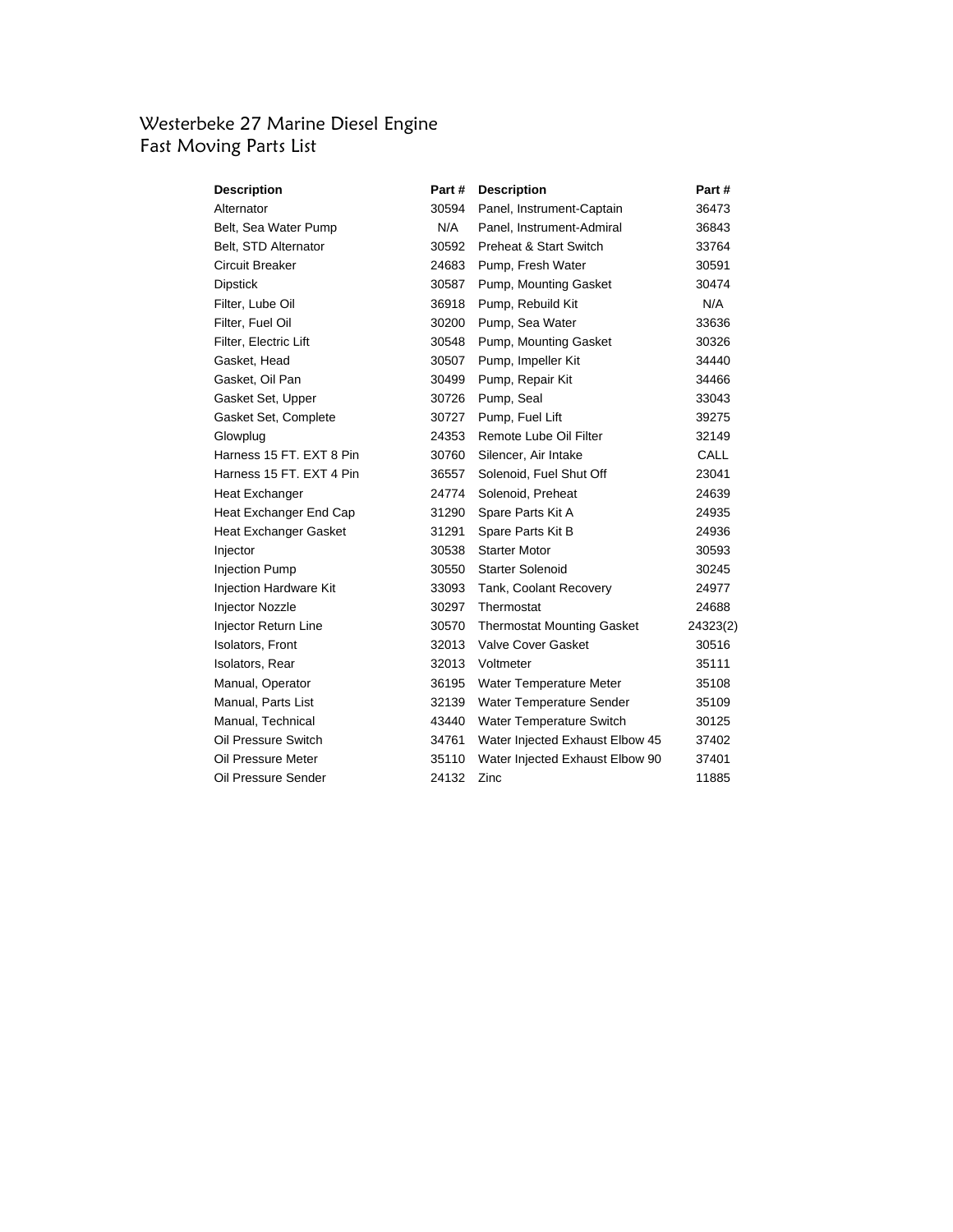## Westerbeke 27A Marine Diesel Engine Fast Moving Parts List

| <b>Description</b>          | Part # | <b>Description</b>                | Part #   |
|-----------------------------|--------|-----------------------------------|----------|
| Alternator                  | 30594  | Panel, Instrument-Captain         | 36473    |
| Belt, Sea Water Pump        | N/A    | Panel, Instrument-Admiral         | 36843    |
| Belt, STD Alternator        | 30592  | Preheat & Start Switch            | 33764    |
| Circuit Breaker             | 24683  | Pump, Fresh Water                 | 30591    |
| Dipstick                    | 30587  | Pump, Mounting Gasket             | 30474    |
| Filter, Lube Oil            | 36918  | Pump, Rebuild Kit                 | N/A      |
| Filter, Fuel Oil            | 30200  | Pump, Sea Water                   | 33636    |
| Filter, Electric Lift       | 30548  | Pump, Mounting Gasket             | 30326    |
| Gasket, Head                | 30507  | Pump, Impeller Kit                | 34440    |
| Gasket, Oil Pan             | 30499  | Pump, Repair Kit                  | 34466    |
| Gasket Set, Upper           | 30726  | Pump, Seal                        | 33043    |
| Gasket Set, Complete        | 30727  | Pump, Fuel Lift                   | 39275    |
| Glowplug                    | 24353  | Remote Lube Oil Filter            | 32149    |
| Harness 15 FT, EXT 8 Pin    | 30760  | Silencer, Air Intake              | CALL     |
| Harness 15 FT. EXT 4 Pin    | 36557  | Solenoid, Fuel Shut Off           | 23041    |
| Heat Exchanger              | 36899  | Solenoid, Preheat                 | 24639    |
| Heat Exchanger End Cap      | 22850  | Spare Parts Kit A                 | 24935    |
| Heat Exchanger Gasket       | 22851  | Spare Parts Kit B                 | 24936    |
| Injector                    | 30538  | <b>Starter Motor</b>              | 30593    |
| <b>Injection Pump</b>       | 30550  | <b>Starter Solenoid</b>           | 30245    |
| Injection Hardware Kit      | 33093  | Tank, Coolant Recovery            | 24977    |
| <b>Injector Nozzle</b>      | 30297  | Thermostat                        | 24688    |
| <b>Injector Return Line</b> | 30082  | <b>Thermostat Mounting Gasket</b> | 24323(2) |
| <b>Isolators, Front</b>     | 32013  | <b>Valve Cover Gasket</b>         | 30516    |
| Isolators, Rear             | 32013  | Voltmeter                         | 35111    |
| Manual, Operator            | N/A    | Water Temperature Meter           | 35108    |
| Manual, Parts List          | 32139  | Water Temperature Sender          | 35109    |
| Manual, Technical           | 43440  | Water Temperature Switch          | 30125    |
| Oil Pressure Switch         | 34761  | Water Injected Exhaust Elbow 45   | 36259    |
| Oil Pressure Meter          | 35110  | Water Injected Exhaust Elbow 90   | 23329    |
| Oil Pressure Sender         | 24132  | Zinc                              | 11885    |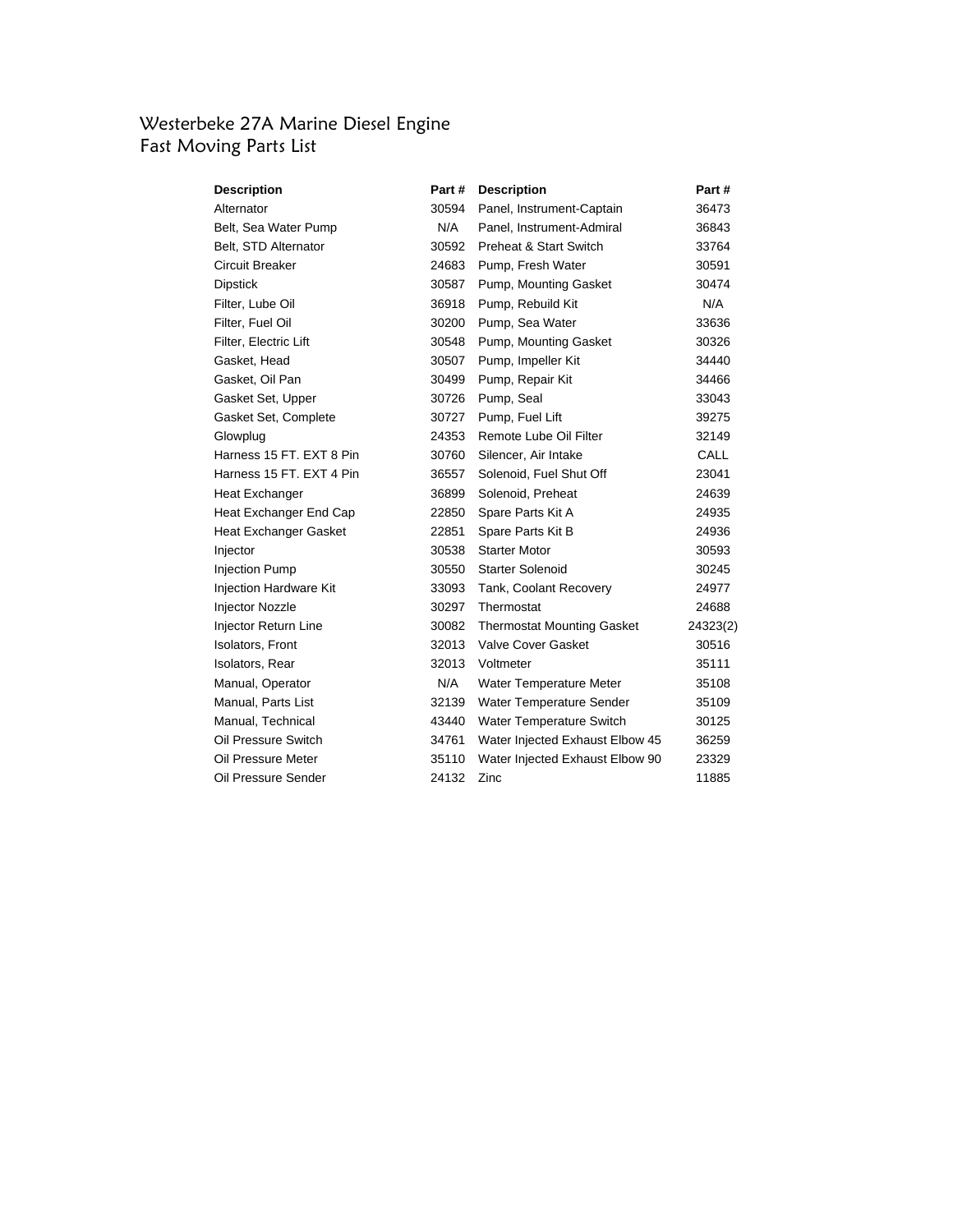### Westerbeke 30B Three Marine Diesel Engine Fast Moving Parts List

| <b>Description</b>           | Part # | <b>Description</b>                | Part #    |
|------------------------------|--------|-----------------------------------|-----------|
| Alternator                   | 30594  | Panel, Instrument-Captain         | 36473     |
| Belt, Sea Water Pump         | NA .   | Panel, Instrument-Admiral         | 36843     |
| Belt, STD Alternator         | 38527  | <b>Preheat &amp; Start Switch</b> | 33764     |
| <b>Circuit Breaker</b>       | 24683  | Pump, Fresh Water                 | 37015     |
| <b>Dipstick</b>              | 37072  | Pump, Mounting Gasket             | 36957     |
| Filter, Lube Oil             | 36918  | Pump, Rebuild Kit                 | <b>NA</b> |
| Filter, Fuel Oil             | 30200  | Pump, Sea Water                   | 33636     |
| Filter, Electric Lift        | N/A    | Pump, Mounting Gasket             | 30326     |
| Gasket, Head                 | 36969  | Pump, Impeller Kit                | 34440     |
| Gasket, Oil Pan              | 36988  | Pump, Repair Kit                  | 34466     |
| Gasket Set, Upper            | 37116  | Pump, Seal                        | 33043     |
| Gasket Set, Complete         | 37117  | Pump, Fuel Lift                   | 37828     |
| Glowplug                     | 36961  | Remote Lube Oil Filter            | 40078     |
| Harness 15 FT, EXT 8 Pin     | 30760  | Silencer, Air Intake              | 36342     |
| Harness 15 FT, EXT 4 Pin     | 36557  | Solenoid, Fuel Shut Off           | 37100     |
| Heat Exchanger               | 37564  | Solenoid, Preheat                 | 24639     |
| Heat Exchanger End Cap       | 22850  | Spare Parts Kit A                 | 37118     |
| <b>Heat Exchanger Gasket</b> | 22851  | Spare Parts Kit B                 | 37119     |
| Injector                     | 37019  | <b>Starter Motor</b>              | 34552     |
| <b>Injection Pump</b>        | 37102  | <b>Starter Solenoid</b>           | 36218     |
| Injection Hardware Kit       | 37121  | Tank, Coolant Recovery            | 24977     |
| <b>Injector Nozzle</b>       | 36935  | Thermostat                        | 37043     |
| Injector Return Line         | 37099  | <b>Thermostat Mounting Gasket</b> | 36956     |
| <b>Isolators, Front</b>      | 40621  | Valve Cover Gasket                | 37007     |
| Isolators, Rear              | 303062 | Voltmeter                         | 37605     |
| Manual, Operator             | 36906  | Water Temperature Meter           | 37601     |
| Manual, Parts List           | 37115  | Water Temperature Sender          | 35109     |
| Manual, Technical            | 37600  | Water Temperature Switch          | 37493     |
| Oil Pressure Switch          | Note   | Water Injected Exhaust Elbow 45   | 37402     |
| Oil Pressure Meter           | 37603  | Water Injected Exhaust Elbow 90   | 37401     |
| Oil Pressure Sender          | 24132  | Zinc                              | 11885     |

Note: Oil Pressure Switch For Units Produced Up to 12/88 Use 34761 ; From 12/88 Use 37323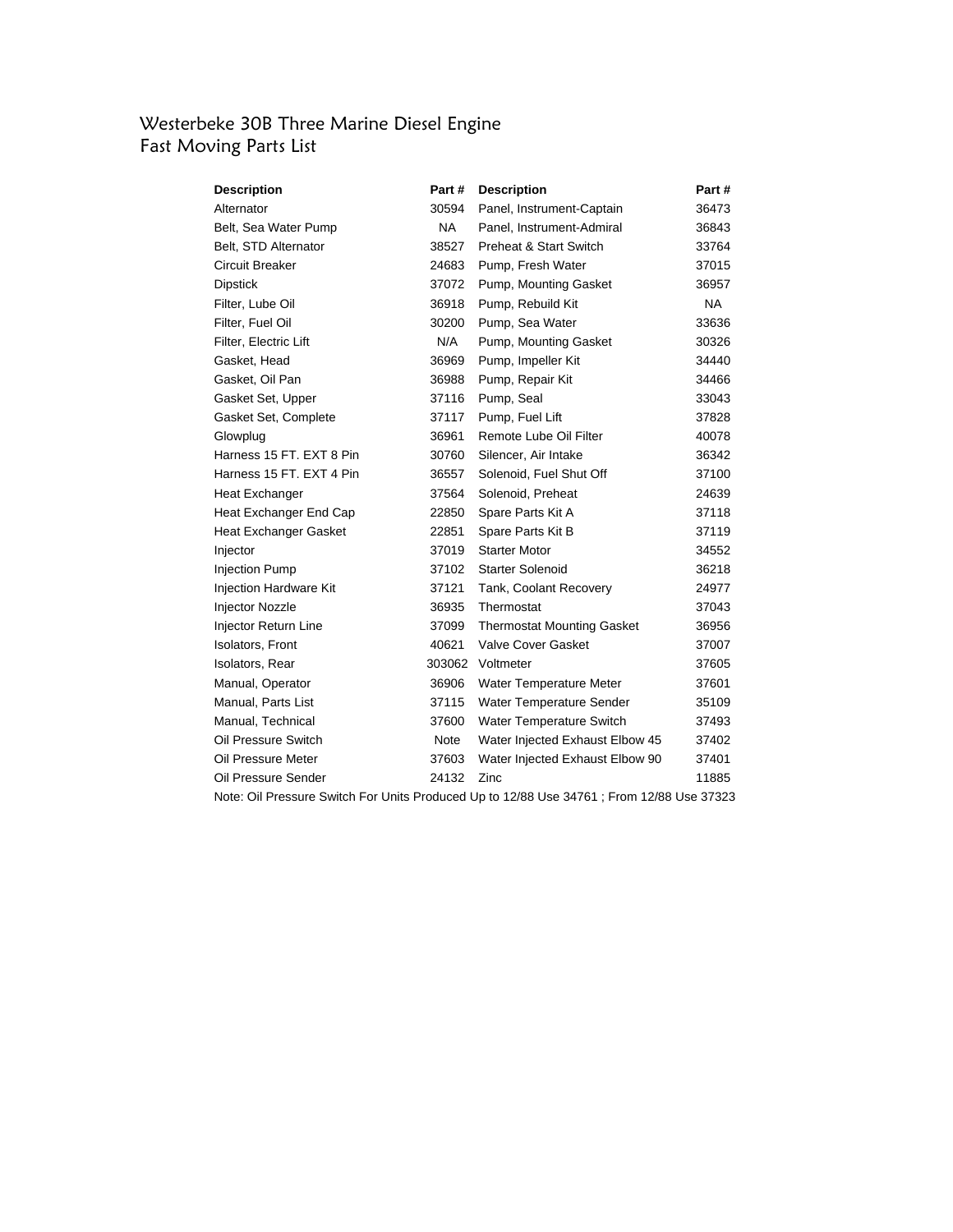## Westerbeke 33 Marine Diesel Engine Fast Moving Parts List

| <b>Description</b>            | Part # | <b>Description</b>                | Part #   |
|-------------------------------|--------|-----------------------------------|----------|
| Alternator                    | 30594  | Panel, Instrument-Captain         | 36473    |
| Belt, Sea Water Pump          | N/A    | Panel, Instrument-Admiral         | 36843    |
| Belt, STD Alternator          | 30475  | Preheat & Start Switch            | 33764    |
| Circuit Breaker               | 24683  | Pump, Fresh Water                 | 30473    |
| Dipstick                      | 30464  | Pump, Mounting Gasket             | 30474    |
| Filter, Lube Oil              | 35828  | Pump, Rebuild Kit                 | N/A      |
| Filter, Fuel Oil              | 30200  | Pump, Sea Water                   | 33636    |
| Filter, Electric Lift         | 30548  | Pump, Mounting Gasket             | 30326    |
| Gasket, Head                  | 30405  | Pump, Impeller Kit                | 34440    |
| Gasket, Oil Pan               | 30413  | Pump, Repair Kit                  | 34466    |
| Gasket Set, Upper             | 30728  | Pump, Seal                        | 33043    |
| Gasket Set, Complete          | 30729  | Pump, Fuel Lift                   | 39275    |
| Glowplug                      | 24353  | Remote Lube Oil Filter            | 32149    |
| Harness 15 FT. EXT 8 Pin      | 30760  | Silencer, Air Intake              | CALL     |
| Harness 15 FT. EXT 4 Pin      | 36557  | Solenoid, Fuel Shut Off           | 23041    |
| Heat Exchanger                | 24774  | Solenoid, Preheat                 | 24639    |
| Heat Exchanger End Cap        | 31290  | Spare Parts Kit A                 | 24939    |
| Heat Exchanger Gasket         | 31291  | Spare Parts Kit B                 | 24940    |
| Injector                      | 30538  | <b>Starter Motor</b>              | 30593    |
| <b>Injection Pump</b>         | 30447  | <b>Starter Solenoid</b>           | 30245    |
| <b>Injection Hardware Kit</b> | 33093  | Tank, Coolant Recovery            | 24977    |
| Injector Nozzle               | 30297  | Thermostat                        | 24688    |
| Injector Return Line          | CALL   | <b>Thermostat Mounting Gasket</b> | 24323(2) |
| Isolators, Front              | 32013  | Valve Cover Gasket                | 30407    |
| Isolators, Rear               | 32013  | Voltmeter                         | 35111    |
| Manual, Operator              | N/A    | Water Temperature Meter           | 35108    |
| Manual, Parts List            | 32139  | Water Temperature Sender          | 35109    |
| Manual, Technical             | 43440  | Water Temperature Switch          | 30125    |
| Oil Pressure Switch           | 34761  | Water Injected Exhaust Elbow 45   | 36259    |
| Oil Pressure Meter            | 35110  | Water Injected Exhaust Elbow 90   | 23329    |
| Oil Pressure Sender           | 24132  | Zinc                              | 11885    |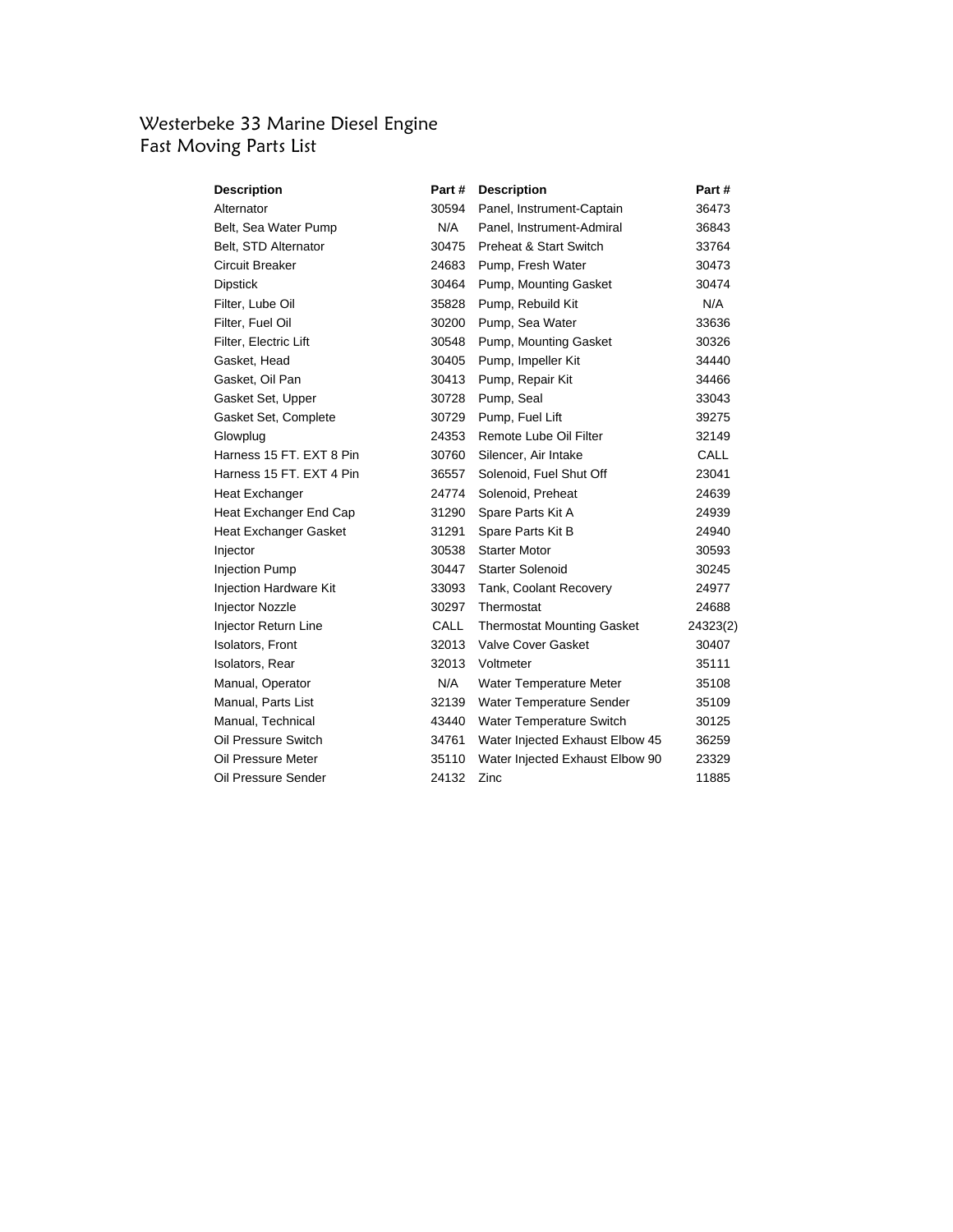## Westerbeke 33A Marine Diesel Engine Fast Moving Parts List

| <b>Description</b>       | Part # | <b>Description</b>                | Part #   |
|--------------------------|--------|-----------------------------------|----------|
| Alternator               | 30594  | Panel, Instrument-Captain         | 36473    |
| Belt, Sea Water Pump     | N/A    | Panel, Instrument-Admiral         | 36843    |
| Belt, STD Alternator     | 30475  | Preheat & Start Switch            | 33764    |
| Circuit Breaker          | 24683  | Pump, Fresh Water                 | 30473    |
| Dipstick                 | 30464  | Pump, Mounting Gasket             | 30474    |
| Filter, Lube Oil         | 35828  | Pump, Rebuild Kit                 | N/A      |
| Filter, Fuel Oil         | 30200  | Pump, Sea Water                   | 33636    |
| Filter, Electric Lift    | 30548  | Pump, Mounting Gasket             | 30326    |
| Gasket, Head             | 30405  | Pump, Impeller Kit                | 34440    |
| Gasket, Oil Pan          | 30413  | Pump, Repair Kit                  | 34466    |
| Gasket Set, Upper        | 30728  | Pump, Seal                        | 33043    |
| Gasket Set, Complete     | 30729  | Pump, Fuel Lift                   | 39275    |
| Glowplug                 | 24353  | Remote Lube Oil Filter            | 32149    |
| Harness 15 FT. EXT 8 Pin | 30760  | Silencer, Air Intake              | CALL     |
| Harness 15 FT. EXT 4 Pin | 36557  | Solenoid, Fuel Shut Off           | 23041    |
| Heat Exchanger           | 36899  | Solenoid, Preheat                 | 24639    |
| Heat Exchanger End Cap   | 22850  | Spare Parts Kit A                 | 24939    |
| Heat Exchanger Gasket    | 31291  | Spare Parts Kit B                 | 24940    |
| Injector                 | 30538  | <b>Starter Motor</b>              | 30593    |
| <b>Injection Pump</b>    | 30447  | Starter Solenoid                  | 30245    |
| Injection Hardware Kit   | 33093  | Tank, Coolant Recovery            | 24977    |
| Injector Nozzle          | 30297  | Thermostat                        | 24688    |
| Injector Return Line     | 30448  | <b>Thermostat Mounting Gasket</b> | 24323(2) |
| Isolators, Front         | 32013  | <b>Valve Cover Gasket</b>         | 30407    |
| Isolators, Rear          | 32013  | Voltmeter                         | 35111    |
| Manual, Operator         | 36195  | Water Temperature Meter           | 35108    |
| Manual, Parts List       | 32139  | Water Temperature Sender          | 35109    |
| Manual, Technical        | 43440  | Water Temperature Switch          | 30125    |
| Oil Pressure Switch      | 34761  | Water Injected Exhaust Elbow 45   | 37402    |
| Oil Pressure Meter       | 35110  | Water Injected Exhaust Elbow 90   | 37401    |
| Oil Pressure Sender      | 24132  | Zinc                              | 11885    |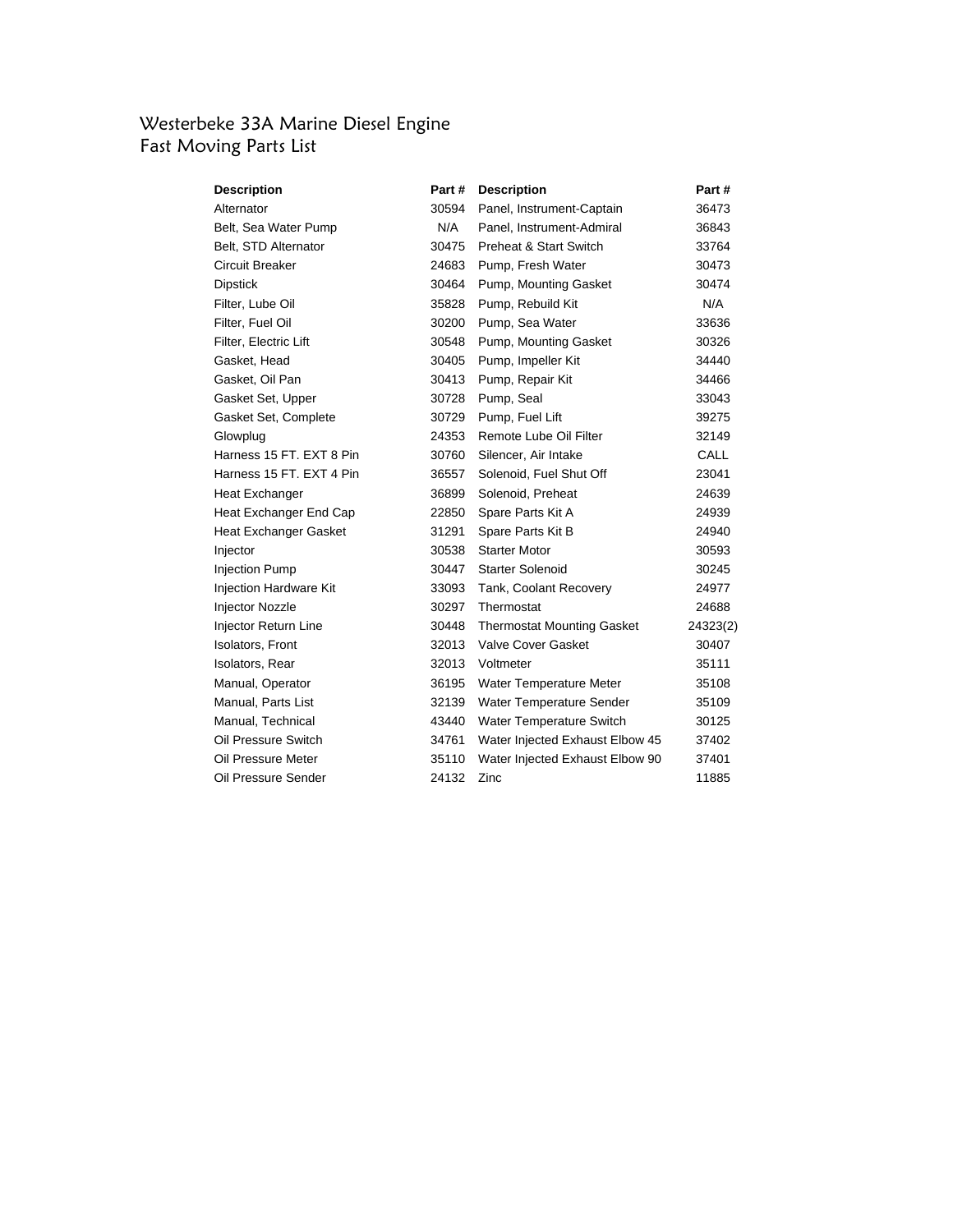### Westerbeke 35B Three Marine Diesel Engine Fast Moving Parts List

| <b>Description</b>       | Part#     | <b>Description</b>                | Part # |
|--------------------------|-----------|-----------------------------------|--------|
| Alternator               | 30594     | Panel, Instrument-Captain         | 36473  |
| Belt, Sea Water Pump     | <b>NA</b> | Panel, Instrument-Admiral         | 36842  |
| Belt, STD Alternator     | 30475     | <b>Preheat &amp; Start Switch</b> | 33764  |
| Circuit Breaker          | 24683     | Pump, Fresh Water                 | 30591  |
| Dipstick                 | 30587     | Pump, Mounting Gasket             | 41376  |
| Filter, Lube Oil         | 36918     | Pump, Rebuild Kit                 | N/A    |
| Filter, Fuel Oil         | 30200     | Pump, Sea Water                   | 33636  |
| Filter, Electric Lift    | 30548     | Pump, Mounting Gasket             | 30326  |
| Gasket, Head             | 37661     | Pump, Impeller Kit                | 34440  |
| Gasket, Oil Pan          | 30498     | Pump, Repair Kit                  | 34466  |
| Gasket Set, Upper        | 37651     | Pump, Seal                        | 33043  |
| Gasket Set, Complete     | 37652     | Pump, Fuel Lift                   | 39275  |
| Glowplug                 | 24353     | Remote Lube Oil Filter            | 32149  |
| Harness 15 FT, EXT 8 Pin | 30760     | Silencer, Air Intake              | 34744  |
| Harness 15 FT. EXT 4 Pin | 36557     | Solenoid, Fuel Shut Off           | 23041  |
| Heat Exchanger           | 36899     | Solenoid, Preheat                 | 24639  |
| Heat Exchanger End Cap   | 22850     | Spare Parts Kit A                 | 37649  |
| Heat Exchanger Gasket    | 22851     | Spare Parts Kit B                 | 37650  |
| Injector                 | 30538     | <b>Starter Motor</b>              | 34552  |
| <b>Injection Pump</b>    | 37698     | Starter Solenoid                  | 36218  |
| Injection Hardware Kit   | 33093     | Tank, Coolant Recovery            | 24977  |
| Injector Nozzle          | 30297     | Thermostat                        | 24688  |
| Injector Return Line     | 30569     | <b>Thermostat Mounting Gasket</b> | 34196  |
| Isolators, Front         | 36340     | <b>Valve Cover Gasket</b>         | 30515  |
| Isolators, Rear          | 36340     | Voltmeter                         | 37605  |
| Manual, Operator         | 37435     | Water Temperature Meter           | 37601  |
| Manual, Parts List       | 36776     | Water Temperature Sender          | 35109  |
| Manual, Technical        | 43444     | Water Temperature Switch          | 30125  |
| Oil Pressure Switch      | 37323     | Water Injected Exhaust Elbow 45   | 37402  |
| Oil Pressure Meter       | 37603     | Water Injected Exhaust Elbow 90   | 37401  |
| Oil Pressure Sender      | 24132     | Zinc                              | 11885  |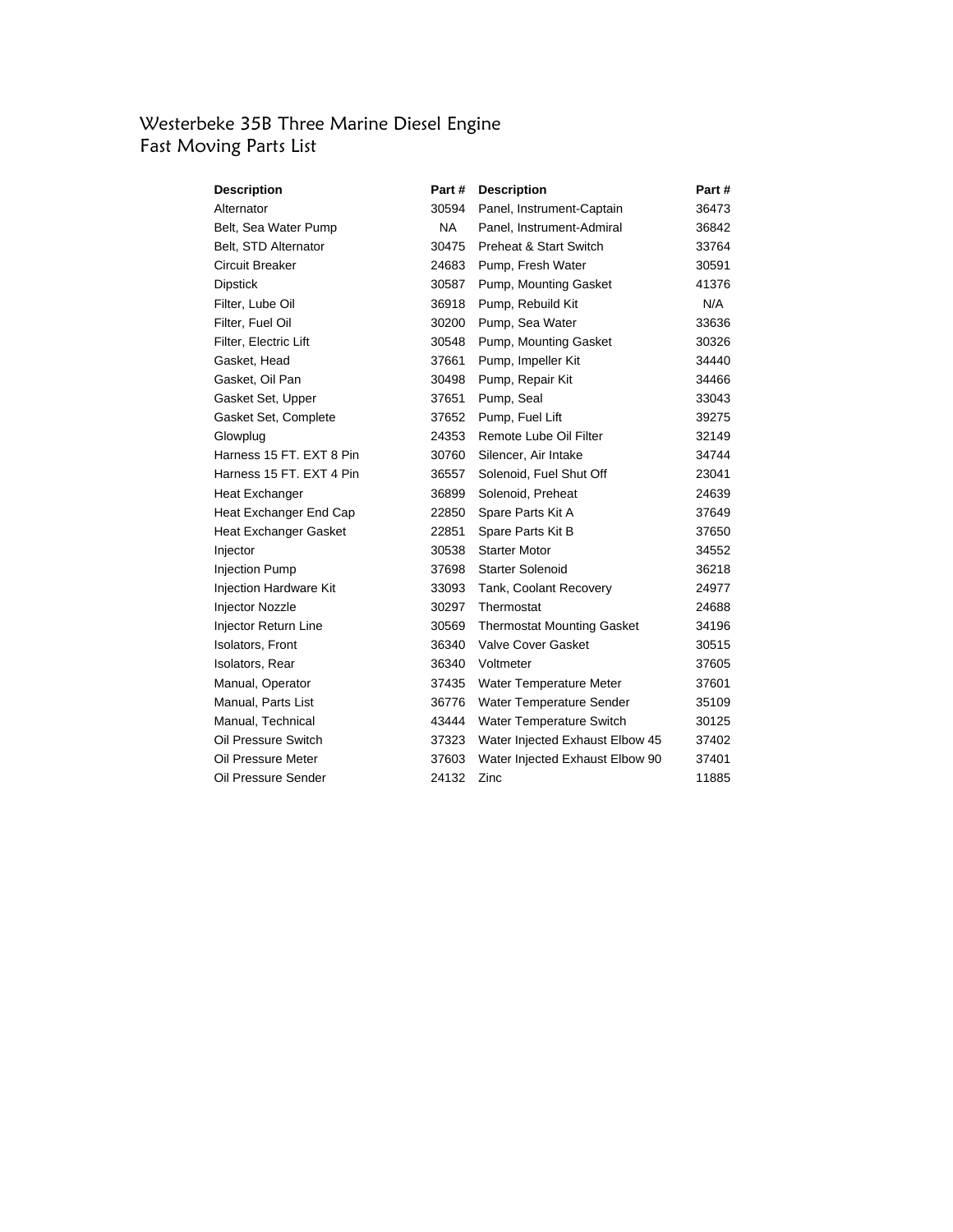### Westerbeke 35C Three Marine Diesel Engine Fast Moving Parts List

| <b>Description</b>       | Part #    | <b>Description</b>                | Part # |
|--------------------------|-----------|-----------------------------------|--------|
| Alternator               | 43953     | Panel, Instrument-Captain         | 36473  |
| Belt, Sea Water Pump     | None      | Panel, Instrument-Admiral         | 36842  |
| Belt, STD Alternator     | 45232     | <b>Preheat &amp; Start Switch</b> | 33764  |
| Circuit Breaker          | 24683     | Pump, Fresh Water                 |        |
| Dipstick, standard       | 45230     | Pump, Mounting Gasket             | 30474  |
| Dipstick, extended       | 44066     |                                   |        |
| Filter, Lube Oil         | 36918     | Pump, Rebuild Kit                 |        |
| Filter, Fuel Oil         | 30200     | Pump, Sea Water                   | 33636  |
| Filter, Fuel Lift        | <b>NA</b> | Pump, Mounting Gasket             | 30326  |
| Gasket, Head             |           | Pump, Impeller Kit                | 34440  |
| Gasket, Oil Pan          |           | Pump, Repair Kit                  | 34466  |
| Gasket Set, Upper        | 46900     | Pump, Seal                        | 33043  |
| Gasket Set, Complete     | 46901     | Pump, Fuel Lift                   | 39275  |
| Glowplug                 | 24353     | Remote Lube Oil Filter            | 32149  |
| Harness 15 FT, EXT 8 Pin | 30760     | Silencer, Air Intake              | 39705  |
| Harness 15 FT, EXT 4 Pin | 36557     | Solenoid, Fuel Shut Off           | 23041  |
| <b>Heat Exchanger</b>    | 36899     | Solenoid, Preheat                 | 24639  |
| Heat Exchanger End Cap   | 22850     | Spare Parts Kit A                 | 46420  |
| Heat Exchanger Gasket    | 22851     | Spare Parts Kit B                 | 47157  |
| Injector                 | 37091     | <b>Starter Motor</b>              | 30593  |
| <b>Injection Pump</b>    |           | <b>Starter Solenoid</b>           | 30245  |
| Injection Hardware Kit   | 46419     | Tank, Coolant Recovery            | 24977  |
| Injector Nozzle          | 36935     | Thermostat                        | 24688  |
| Injector Return Line     |           | <b>Thermostat Mounting Gasket</b> | 34196  |
| Isolators, Front + Rear  | 40510     | <b>Valve Cover Gasket</b>         | 45187  |
| Manual, Operator         | 44180     | Voltmeter                         | 37605  |
| Manual, Parts List       | 48220     | Water Temperature Meter           | 37601  |
| Manual, Service          | 45100     | Water Temperature Sender          | 35109  |
| Oil Pressure Switch      | 37323     | Water Temperature Switch          | 30125  |
| Oil Pressure Meter       | 37603     | Water Injected Exhaust Elbow 45   | 37402  |
| Oil Pressure Sender      | 24132     | Water Injected Exhaust Elbow 90   | 37401  |
| Breaker 20 Amp           | 24683     | Zinc                              | 11885  |
| Breaker 10 Amp           | 36563     |                                   |        |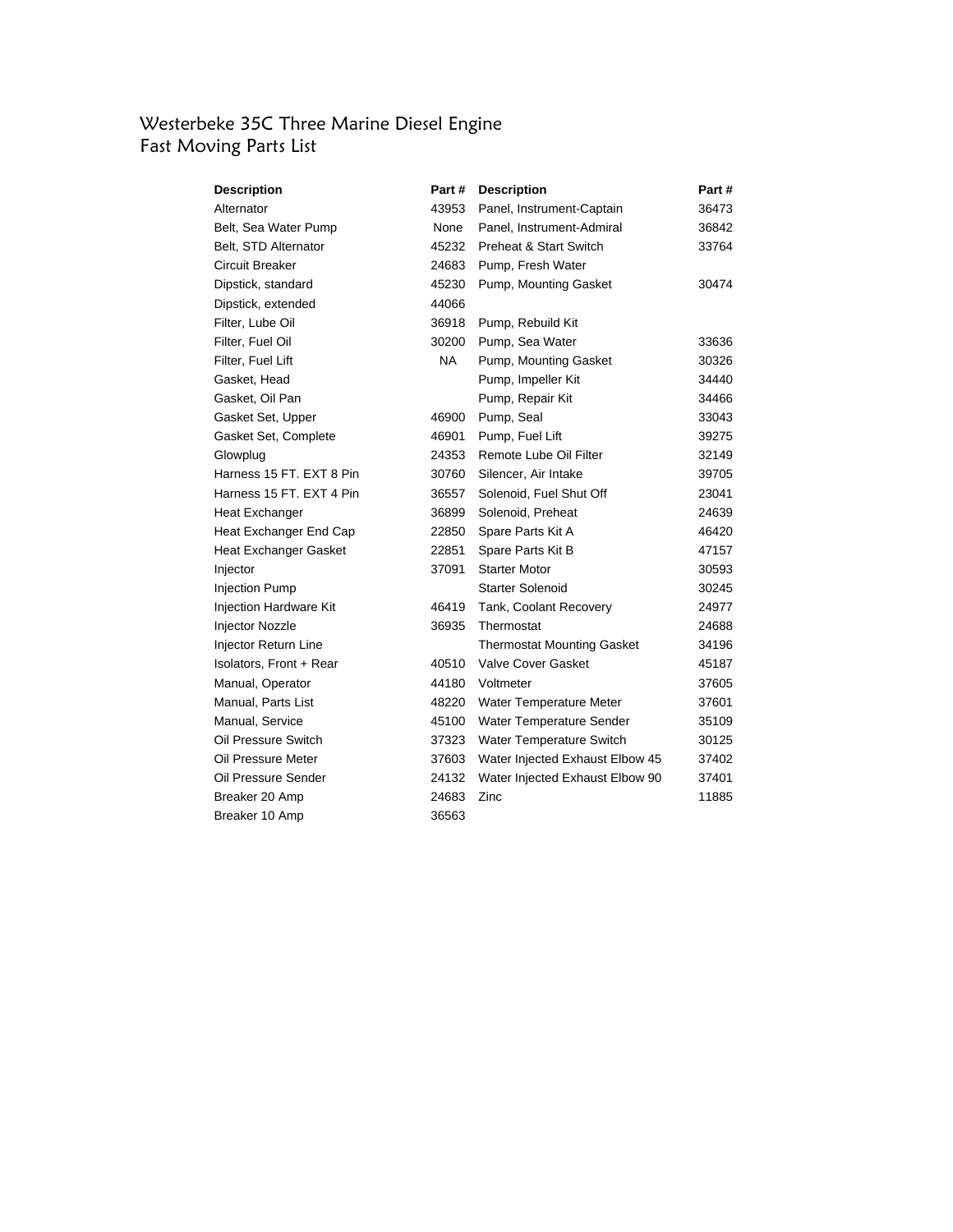## Westerbeke 38B Four Marine Diesel Engine Fast Moving Parts List

| <b>Description</b>            | Part # | <b>Description</b>                | Part # |
|-------------------------------|--------|-----------------------------------|--------|
| Alternator                    | 30594  | Panel, Instrument-Captain         | 36473  |
| Belt, Sea Water Pump          | NA .   | Panel, Instrument-Admiral         | 36842  |
| Belt, STD Alternator          | 30475  | Preheat & Start Switch            | 33764  |
| Circuit Breaker               | 24683  | Pump, Fresh Water                 | 30591  |
| Dipstick                      | 30587  | Pump, Mounting Gasket             | 30474  |
| Filter, Lube Oil              | 36918  | Pump, Rebuild Kit                 | N/A    |
| Filter, Fuel Oil              | 30200  | Pump, Sea Water                   | 33636  |
| Filter, Electric Lift         | 30548  | Pump, Mounting Gasket             | 30326  |
| Gasket, Head                  | 30507  | Pump, Impeller Kit                | 34440  |
| Gasket, Oil Pan               | 30499  | Pump, Repair Kit                  | 34466  |
| Gasket Set, Upper             | 37693  | Pump, Seal                        | 33043  |
| Gasket Set, Complete          | 37694  | Pump, Fuel Lift                   | 39275  |
| Glowplug                      | 24353  | Remote Lube Oil Filter            | 32149  |
| Harness 15 FT. EXT 8 Pin      | 30760  | Silencer, Air Intake              | 34890  |
| Harness 15 FT. EXT 4 Pin      | 36557  | Solenoid, Fuel Shut Off           | 23041  |
| Heat Exchanger                | 36899  | Solenoid, Preheat                 | 24639  |
| Heat Exchanger End Cap        | 22850  | Spare Parts Kit A                 | 37691  |
| Heat Exchanger Gasket         | 22851  | Spare Parts Kit B                 | 37692  |
| Injector                      | 30538  | <b>Starter Motor</b>              | 30593  |
| <b>Injection Pump</b>         | 37688  | <b>Starter Solenoid</b>           | 30245  |
| <b>Injection Hardware Kit</b> | 33093  | Tank, Coolant Recovery            | 24977  |
| Injector Nozzle               | 30297  | Thermostat                        | 24688  |
| Injector Return Line          | 30570  | <b>Thermostat Mounting Gasket</b> | 34196  |
| <b>Isolators, Front</b>       | 36341  | <b>Valve Cover Gasket</b>         | 30516  |
| Isolators, Rear               | 36341  | Voltmeter                         | 37605  |
| Manual, Operator              | 37435  | Water Temperature Meter           | 37601  |
| Manual, Parts List            | 36776  | Water Temperature Sender          | 35109  |
| Manual, Technical             | 43440  | Water Temperature Switch          | 30125  |
| Oil Pressure Switch           | 37323  | Water Injected Exhaust Elbow 45   | 37402  |
| Oil Pressure Meter            | 37603  | Water Injected Exhaust Elbow 90   | 37401  |
| Oil Pressure Sender           | 24132  | Zinc                              | 11885  |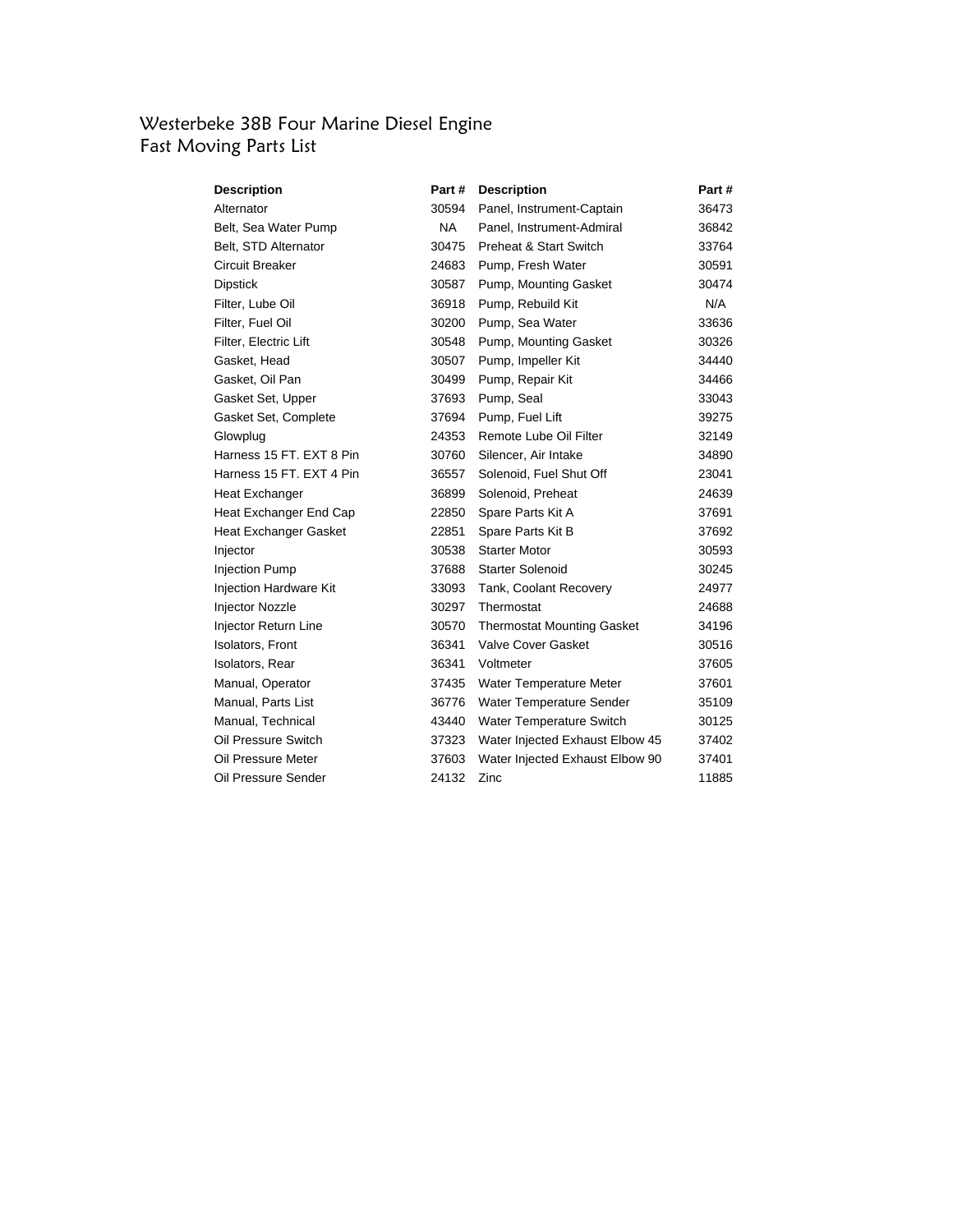## Westerbeke 42B Four Marine Diesel Engine Fast Moving Parts List

| Description                   | Part #    | <b>Description</b>                | Part # |
|-------------------------------|-----------|-----------------------------------|--------|
| Alternator                    | 30594     | Panel, Instrument-Captain         | 36473  |
| Belt, Sea Water Pump          | <b>NA</b> | Panel, Instrument-Admiral         | 36843  |
| Belt, STD Alternator          | 30475     | Preheat & Start Switch            | 33764  |
| Circuit Breaker               | 24683     | Pump, Fresh Water                 | 30591  |
| Dipstick                      | 30587     | Pump, Mounting Gasket             | 41376  |
| Filter, Lube Oil              | 36918     | Pump, Rebuild Kit                 | N/A    |
| Filter, Fuel Oil              | 30200     | Pump, Sea Water                   | 33636  |
| Filter, Electric Lift         | 30548     | Pump, Mounting Gasket             | 30326  |
| Gasket, Head                  | 37687     | Pump, Impeller Kit                | 34440  |
| Gasket, Oil Pan               | 30499     | Pump, Repair Kit                  | 34466  |
| Gasket Set, Upper             | 37711     | Pump, Seal                        | 33043  |
| Gasket Set, Complete          | 37712     | Pump, Fuel Lift                   | 39275  |
| Glowplug                      | 24353     | Remote Lube Oil Filter            | 32149  |
| Harness 15 FT, EXT 8 Pin      | 30760     | Silencer, Air Intake              | 34890  |
| Harness 15 FT. EXT 4 Pin      | 36557     | Solenoid, Fuel Shut Off           | 23041  |
| Heat Exchanger                | 36899     | Solenoid, Preheat                 | 24639  |
| Heat Exchanger End Cap        | 22850     | Spare Parts Kit A                 | 37709  |
| Heat Exchanger Gasket         | 22851     | Spare Parts Kit B                 | 37710  |
| Injector                      | 30538     | <b>Starter Motor</b>              | 30593  |
| <b>Injection Pump</b>         | 37696     | <b>Starter Solenoid</b>           | 30245  |
| <b>Injection Hardware Kit</b> | 33093     | Tank, Coolant Recovery            | 24977  |
| Injector Nozzle               | 30297     | Thermostat                        | 24688  |
| Injector Return Line          | 30570     | <b>Thermostat Mounting Gasket</b> | 34196  |
| <b>Isolators, Front</b>       | 40510     | Valve Cover Gasket                | 30516  |
| Isolators, Rear               | 40511     | Voltmeter                         | 37605  |
| Manual, Operator              | 37435     | Water Temperature Meter           | 37601  |
| Manual, Parts List            | 36776     | Water Temperature Sender          | 35109  |
| Manual, Technical             | 43440     | Water Temperature Switch          | 30125  |
| Oil Pressure Switch           | 37323     | Water Injected Exhaust Elbow 45   | 37402  |
| Oil Pressure Meter            | 37603     | Water Injected Exhaust Elbow 90   | 37401  |
| Oil Pressure Sender           | 24132     | Water Injected Exhaust Riser      | 37403  |
|                               |           | Zinc                              | 11885  |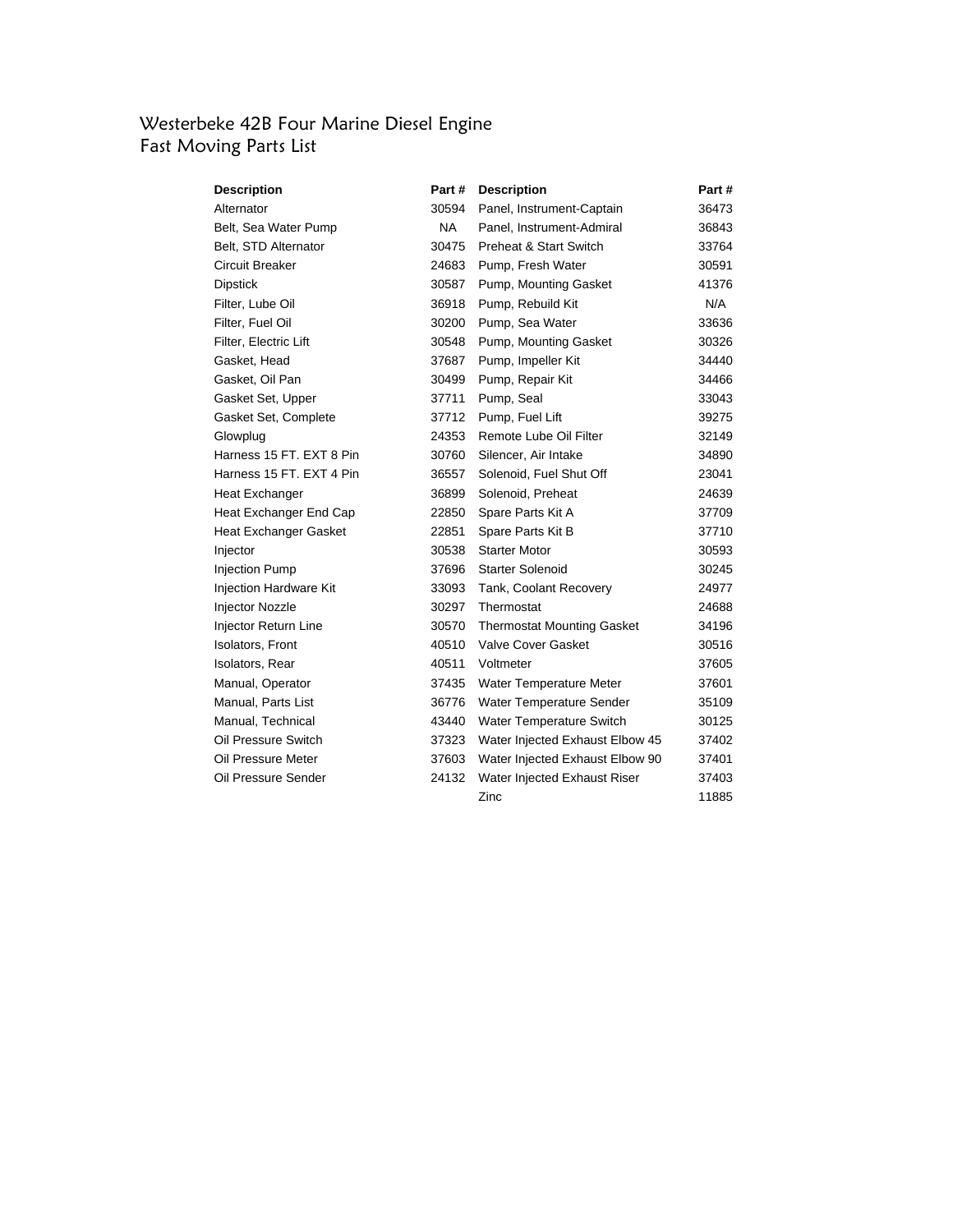#### Westerbeke 44A Four Marine Diesel Engine Fast Moving Parts List

| <b>Description</b>           | Part # | <b>Description</b>                | Part #  |
|------------------------------|--------|-----------------------------------|---------|
| Alternator                   | 43953  | Panel, Instrument-Captain         | 36473   |
| Belt, Sea Water Pump         | None   | Panel, Instrument-Admiral         | 36842   |
| Belt, STD Alternator         | 45232  | Preheat & Start Switch            | 33764   |
| Belt, 90 Amp Alt. 2 per.     | 35299  |                                   |         |
| Belt, 72 Amp Alt.            | 37830  |                                   |         |
| Circuit Breaker              | 24683  | Pump, Fresh Water                 | 45231   |
| <b>Dipstick</b>              |        | Pump, Mounting Gasket             | 30474   |
| Filter, Air Intake           | 39705  |                                   |         |
| Filter, Lube Oil             | 36918  | Pump, Rebuild Kit                 |         |
| Filter, Fuel Oil             | 30200  | Pump, Sea Water                   | 33636   |
| Filter, Fuel Lift            | None   | Pump, Mounting Gasket             | 30326   |
| Gasket, Head                 | 45177  | Pump, Impeller Kit                | 34440   |
| Gasket, Oil Pan              | None   | Pump, Repair Kit                  | 34466   |
| Gasket Set, Upper            | 46902  | Pump, Seal                        | 33043   |
| Gasket Set, Complete         | 46903  | Pump, Fuel Lift                   | 39275   |
| Glowplug                     | 24353  | Remote Lube Oil Filter            | Not Yet |
| Harness 15 FT, EXT 8 Pin     | 30760  | Silencer, Air Intake Filter       | 39705   |
| Harness 15 FT, EXT 4 Pin     | 36557  | Solenoid, Fuel Shut Off           | 23041   |
| Heat Exchanger               | 36899  | Solenoid, Preheat                 | 24639   |
| Heat Exchanger End Cap       | 22850  | Spare Parts Kit A                 | 46420   |
| <b>Heat Exchanger Gasket</b> | 22851  | Spare Parts Kit B                 | 47158   |
| Injector                     | 37091  | <b>Starter Motor</b>              | 30593   |
| <b>Injection Pump</b>        |        | <b>Starter Solenoid</b>           | 30245   |
| Injection Hardware Kit       | 46419  | Tank, Coolant Recovery            | 24977   |
| Injector Nozzle              | 36935  | Thermostat                        | 24688   |
| Injector Return Line         |        | <b>Thermostat Mounting Gasket</b> | 34196   |
| <b>Isolators, Front</b>      | 40510  | <b>Valve Cover Gasket</b>         | 45187   |
| Isolators, Rear              | 40511  | Voltmeter                         | 37605   |
| Manual, Operator             | 44180  | Water Temperature Meter           | 37601   |
| Manual, Parts List           | 47631  | Water Temperature Sender          | 35109   |
| Manual, Technical            | 45100  | Water Temperature Switch          | 30125   |
| Oil Pressure Switch          | 37323  | Water Injected Exhaust Elbow 45   | 37402   |
| Oil Pressure Meter           | 37603  | Water Injected Exhaust Elbow 90   | 37401   |
| Oil Pressure Sender          | 24132  | Zinc                              | 11885   |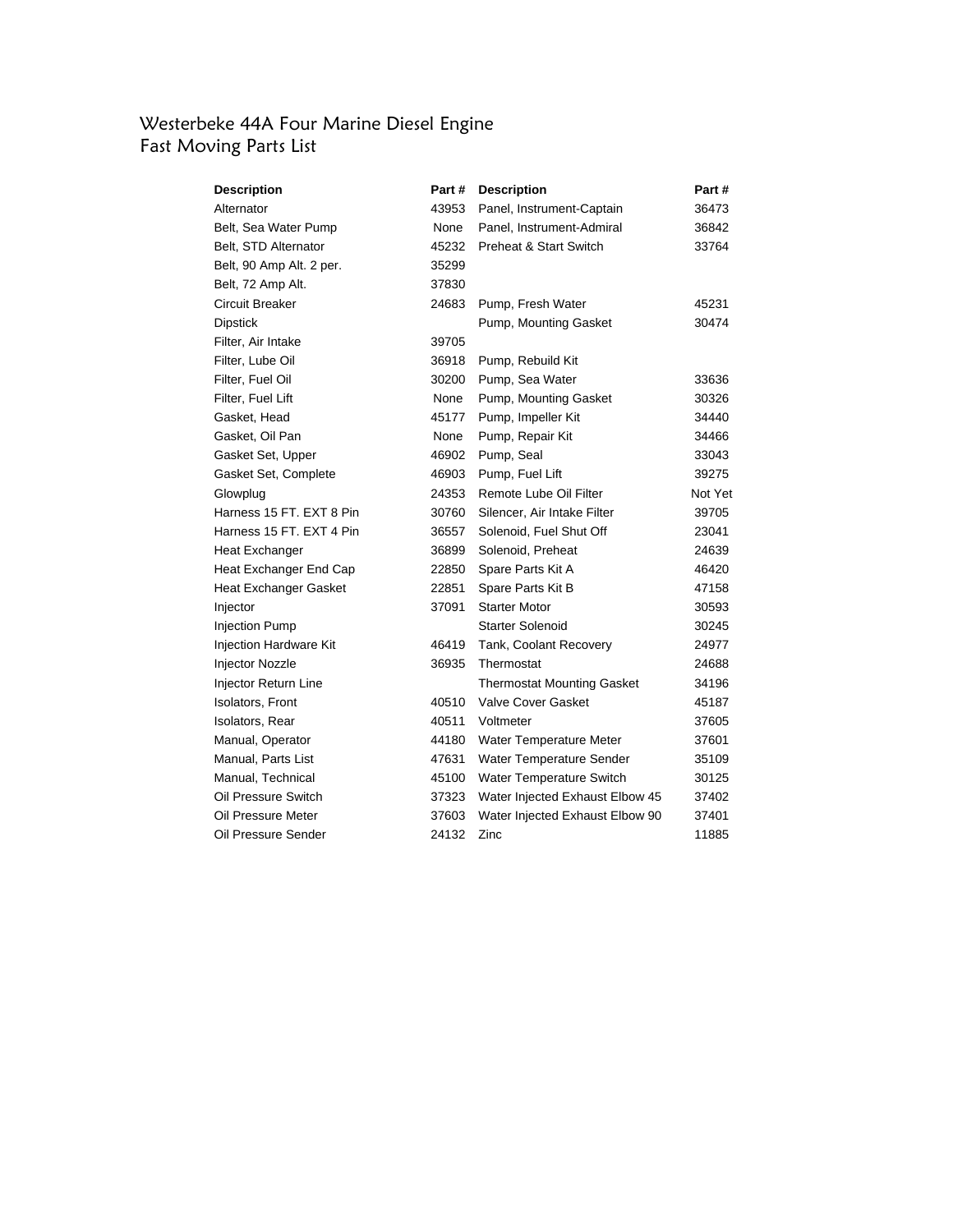#### Westerbeke 44B Four Marine Diesel Engine Fast Moving Parts List

| <b>Description</b>           | Part # | <b>Description</b>                | Part#   |
|------------------------------|--------|-----------------------------------|---------|
| Alternator                   | 43953  | Panel, Instrument-Captain         | 36473   |
| Belt, Sea Water Pump         | None   | Panel, Instrument-Admiral         | 36842   |
| Belt, STD Alternator         | 45232  | <b>Preheat &amp; Start Switch</b> | 33764   |
| Belt, 90 Amp Alt. 2 per.     | 35299  |                                   |         |
| Belt, 72 Amp Alt.            | 37830  |                                   |         |
| Circuit Breaker              | 24683  | Pump, Fresh Water                 | 45231   |
| <b>Dipstick</b>              |        | Pump, Mounting Gasket             | 30474   |
| Filter, Air Intake           | 39705  |                                   |         |
| Filter, Lube Oil             | 36918  | Pump, Rebuild Kit                 |         |
| Filter, Fuel Oil             | 30200  | Pump, Sea Water                   | 33636   |
| Filter, Fuel Lift            | None   | Pump, Mounting Gasket             | 30326   |
| Gasket, Head                 | 45177  | Pump, Impeller Kit                | 34440   |
| Gasket, Oil Pan              | None   | Pump, Repair Kit                  | 34466   |
| Gasket Set, Upper            | 46902  | Pump, Seal                        | 33043   |
| Gasket Set, Complete         | 46903  | Pump, Fuel Lift                   | 39275   |
| Glowplug                     | 24353  | Remote Lube Oil Filter            | Not Yet |
| Harness 15 FT, EXT 8 Pin     | 30760  | Silencer, Air Intake Filter       | 39705   |
| Harness 15 FT, EXT 4 Pin     | 36557  | Solenoid, Fuel Shut Off           | 23041   |
| Heat Exchanger               | 36899  | Solenoid, Preheat                 | 24639   |
| Heat Exchanger End Cap       | 22850  | Spare Parts Kit A                 | 46420   |
| <b>Heat Exchanger Gasket</b> | 22851  | Spare Parts Kit B                 | 47158   |
| Injector                     | 37091  | <b>Starter Motor</b>              | 30593   |
| <b>Injection Pump</b>        |        | <b>Starter Solenoid</b>           | 30245   |
| Injection Hardware Kit       | 46419  | Tank, Coolant Recovery            | 24977   |
| <b>Injector Nozzle</b>       | 36935  | Thermostat                        | 24688   |
| Injector Return Line         |        | Thermostat Mounting Gasket        | 34196   |
| Isolators, Front             | 40510  | <b>Valve Cover Gasket</b>         | 45187   |
| Isolators, Rear              | 40511  | Voltmeter                         | 37605   |
| Manual, Operator             | 44180  | Water Temperature Meter           | 37601   |
| Manual, Parts List           | 47631  | Water Temperature Sender          | 35109   |
| Manual, Technical            | 45100  | Water Temperature Switch          | 30125   |
| Oil Pressure Switch          | 37323  | Water Injected Exhaust Elbow 45   | 37402   |
| Oil Pressure Meter           | 37603  | Water Injected Exhaust Elbow 90   | 37401   |
| Oil Pressure Sender          | 24132  | Zinc                              | 11885   |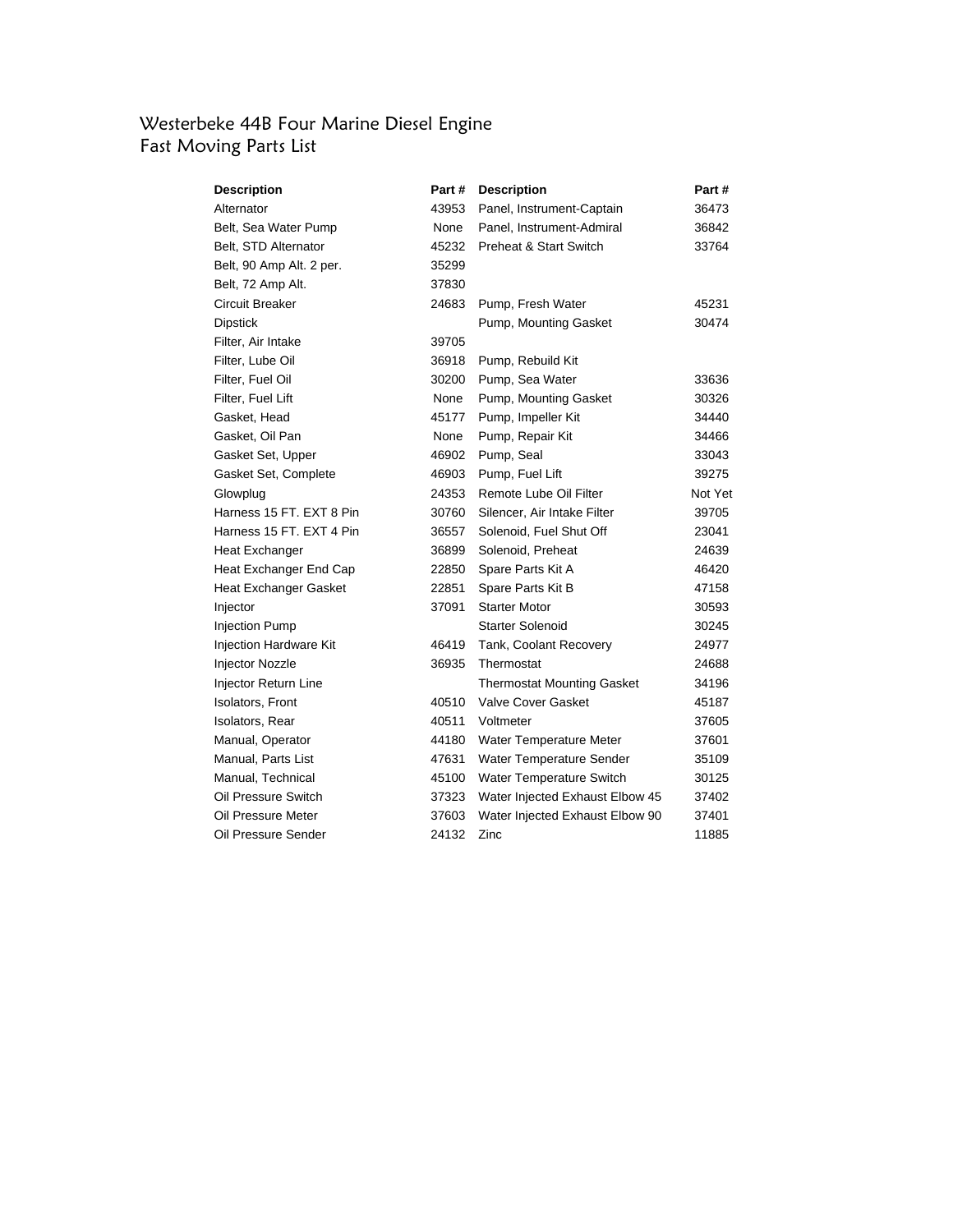## Westerbeke 46 Marine Diesel Engine Fast Moving Parts List

| <b>Description</b>       | Part # | <b>Description</b>                | Part # |
|--------------------------|--------|-----------------------------------|--------|
| Alternator               | 30594  | Panel, Instrument-Captain         | 36473  |
| Belt, Sea Water Pump     | N/A    | Panel, Instrument-Admiral         | 36842  |
| Belt, STD Alternator     | 30475  | <b>Preheat &amp; Start Switch</b> | 33764  |
| Circuit Breaker          | 24683  | Pump, Fresh Water                 | 34370  |
| Dipstick                 |        | Call Mfg Pump, Mounting Gasket    | 34371  |
| Filter, Lube Oil         | 35828  | Pump, Rebuild Kit                 | N/A    |
| Filter, Fuel Oil         | 24363  | Pump, Sea Water                   | 16423  |
| Filter, Electric Lift    |        | 30548 Pump, Mounting Gasket       | 11143  |
| Gasket, Head             | 34283  | Pump, Impeller Kit                | 33104  |
| Gasket, Oil Pan          |        | Call Mfg Pump, Repair Kit         | 18172  |
| Gasket Set, Upper        |        | 34443 Pump, Seal                  | 18159  |
| Gasket Set, Complete     | 34442  | Pump, Fuel Lift                   | 39275  |
| Glowplug                 | 34380  | Remote Lube Oil Filter            | 32149  |
| Harness 15 FT. EXT 8 Pin | 30760  | Silencer, Air Intake              | 34021  |
| Harness 15 FT. EXT 4 Pin | 36557  | Solenoid, Fuel Shut Off           | 24338  |
| Heat Exchanger           | 36898  | Solenoid, Preheat                 | 24639  |
| Heat Exchanger End Cap   | 22850  | Spare Parts Kit A                 | 34444  |
| Heat Exchanger Gasket    | 22851  | Spare Parts Kit B                 | 34445  |
| Injector                 |        | Call Mfg Starter Motor            | 30593  |
| <b>Injection Pump</b>    |        | Call Mfg Starter Solenoid         | 30245  |
| Injection Hardware Kit   | 34441  | Tank, Coolant Recovery            | 24977  |
| Injector Nozzle          |        | Call Mfg Thermostat               | 24688  |
| Injector Return Line     |        | 34857 Thermostat Mounting Gasket  | 33966  |
| Isolators, Front         |        | Call Mfg Valve Cover Gasket       | 34296  |
| Isolators, Rear          |        | Call Mfg Voltmeter                | 37605  |
| Manual, Operator         |        | 34468 Water Temperature Meter     | 37601  |
| Manual, Parts List       |        | 34908 Water Temperature Sender    | 35109  |
| Manual, Technical        | 34907  | Water Temperature Switch          | 30125  |
| Oil Pressure Switch      | 37323  | Water Injected Exhaust Elbow 45   | 37402  |
| Oil Pressure Meter       | 37603  | Water Injected Exhaust Elbow 90   | 37401  |
| Oil Pressure Sender      | 24132  | Zinc                              | 11885  |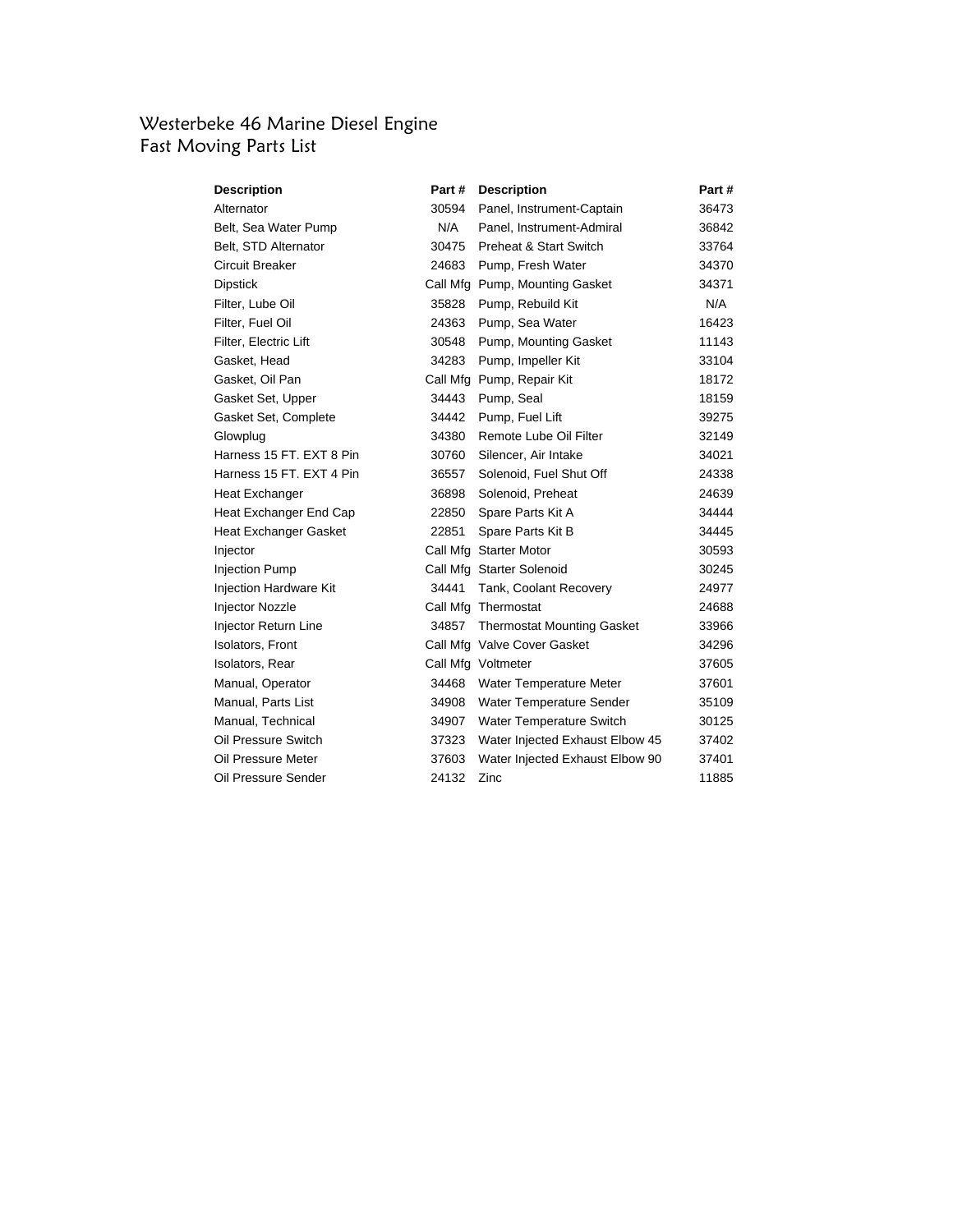# Westerbeke 52 Marine Diesel Engine Fast Moving Parts List

| Description                   | Part #    | <b>Description</b>                | Part # |
|-------------------------------|-----------|-----------------------------------|--------|
| Alternator                    | 24684     | Panel, Instrument-Captain         | NA.    |
| Belt, Sea Water Pump          | NA .      | Panel, Instrument-Admiral         | 36842  |
| Belt, STD Alternator          | 16001     | Preheat & Start Switch            | 33764  |
| Circuit Breaker               | 24683     | Pump, Fresh Water                 | 32213  |
| Dipstick                      | 30991     | Pump, Mounting Gasket             | 31036  |
| Filter, Lube Oil              | 16655     | Pump, Rebuild Kit                 | 31054  |
| Filter, Fuel Oil              | 24363     | Pump, Sea Water                   | 16423  |
| Filter, Electric Lift         | 30548     | Pump, Mounting Gasket             | 11143  |
| Gasket, Head                  | 30984     | Pump, Impeller Kit                | 33104  |
| Gasket, Oil Pan               | 30151     | Pump, Repair Kit                  | 18172  |
| Gasket Set, Upper             | 32051     | Pump, Seal                        | 18159  |
| Gasket Set, Complete          | 32082     | Pump, Fuel Lift                   | 39275  |
| Glowplug                      | 14529     | Remote Lube Oil Filter            | 21513  |
| Harness 15 FT, EXT 8 Pin      | 30760     | Silencer, Air Intake              | 43262  |
| Harness 15 FT, EXT 4 Pin      |           | Solenoid, Fuel Shut Off           | 24338  |
| Heat Exchanger                | 36905     | Solenoid, Preheat                 | 24639  |
| Heat Exchanger End Cap        | 31290     | Spare Parts Kit A                 | 32052  |
| Heat Exchanger Gasket         | 31291     | Spare Parts Kit B                 | 32053  |
| Injector                      | 32743     | <b>Starter Motor</b>              | 16762  |
| <b>Injection Pump</b>         | 36193     | <b>Starter Solenoid</b>           | 23338  |
| <b>Injection Hardware Kit</b> | <b>NA</b> | Tank, Coolant Recovery            | 24977  |
| Injector Nozzle               | 24565     | Thermostat                        | 24690  |
| Injector Return Line          | 34857     | <b>Thermostat Mounting Gasket</b> | 33373  |
| <b>Isolators, Front</b>       |           | Call WB Valve Cover Gasket        | 30984  |
| Isolators, Rear               |           | Call WB Voltmeter                 | 23090  |
| Manual, Operator              | 33507     | Water Temperature Meter           | 35108  |
| Manual, Parts List            | 32416     | Water Temperature Sender          | 35109  |
| Manual, Technical             | 32460     | Water Temperature Switch          | 30125  |
| Oil Pressure Switch           | 34761     | Water Injected Exhaust Elbow 90   | 33067  |
| Oil Pressure Meter            | 35110     | Zinc                              | 11885  |
| Oil Pressure Sender           | 24132     |                                   |        |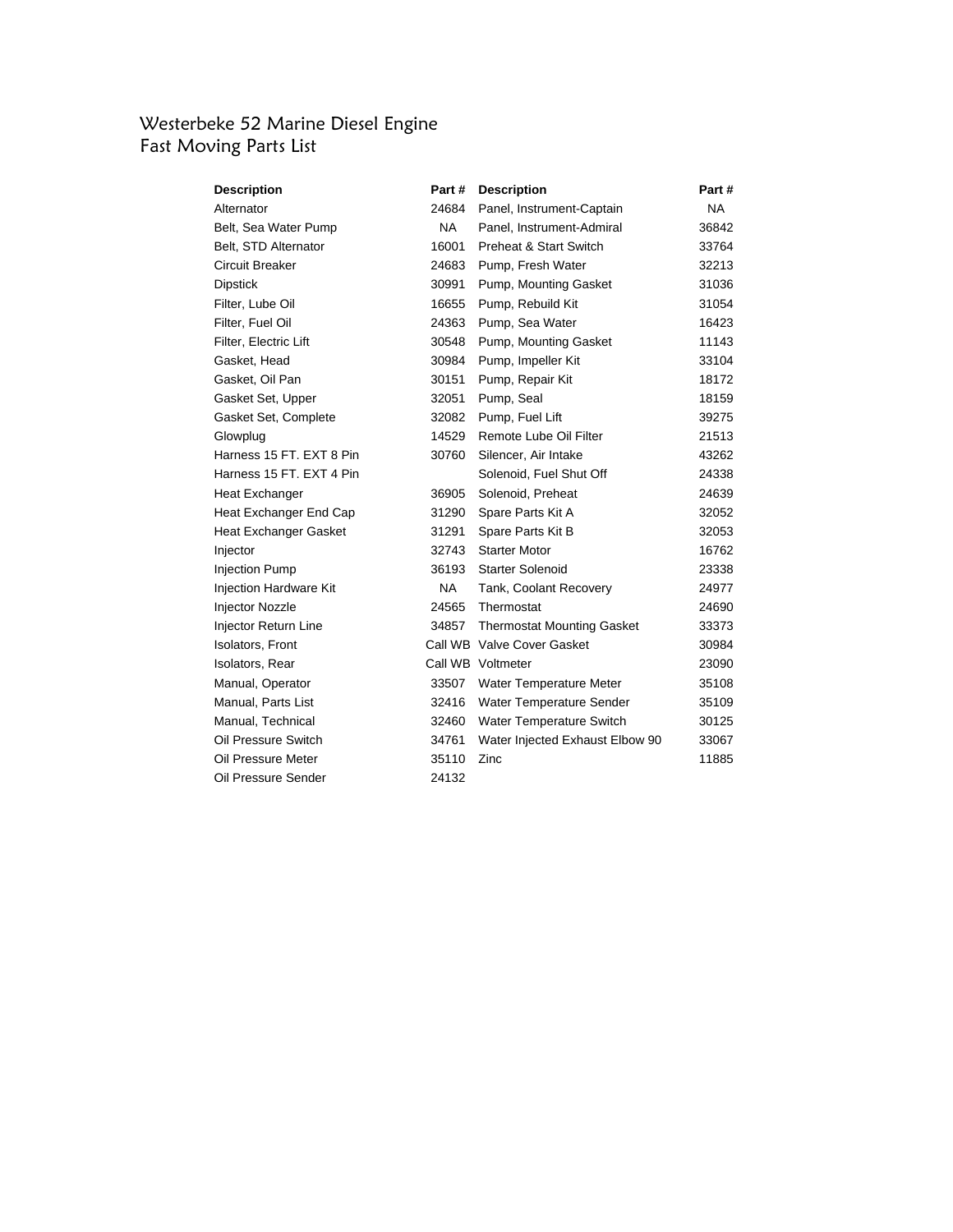## Westerbeke 55A Four Marine Diesel Engine Fast Moving Parts List

| Description              | Part# | <b>Description</b>                | Part # |
|--------------------------|-------|-----------------------------------|--------|
| Alternator               | 39790 | Panel, Instrument-Captain         | 36473  |
| Belt, Sea Water Pump     | 40018 | Panel, Instrument-Admiral         | 36843  |
| Belt, Std. Alternator    | 32977 | <b>Preheat &amp; Start Switch</b> | 33764  |
| <b>Timing Belt</b>       | 41880 | Pump, Fresh Water                 | 41940  |
| Circuit Breaker          | 24683 | Pump, Mounting Gasket             | 41944  |
| Dipstick                 | 41829 | Pump, Rebuild Kit                 | N/A    |
| Filter, Air (2 Required) | 39705 | Pump, Sea Water                   | 38445  |
| Filter, Lube Oil         |       | 35828 Pump, Mounting Gasket       | N/A    |
| Filter, Fuel Oil         | 24363 | Pump, Impeller Kit                | 11907  |
| Filter, Fuel Lift        | 30548 | Pump, Repair Kit                  | 33329  |
| Gasket, Head             | 41819 | Pump, Seal                        | 14774  |
| Gasket, Oil Pan          | N/A   | Pump, Fuel Lift                   | 39275  |
| Gasket Set, Upper        | 41805 | Remote Lube Oil Filter            | 32149  |
| Gasket Set, Complete     | 41806 | Solenoid, Fuel Shut Off           | 24338  |
| Glowplug                 | 41973 | Solenoid, Preheat                 | 24639  |
| Harness 15 FT, EXT 8 Pin | 30760 | Spare Parts Kit A                 | 41803  |
| Harness 15 FT. EXT 4 Pin | 36557 | Spare Parts Kit B                 | 41804  |
| Heat Exchanger           | 40164 | <b>Starter Motor</b>              | 30593  |
| Heat Exchanger End Cap   | 22850 | <b>Starter Solenoid</b>           | 30245  |
| Heat Exchanger Gasket    | 22851 | Tachometer, Admiral Panel         | 11917  |
| Injector                 | 41905 | Tachometer, Captain Panel         | 36590  |
| <b>Injection Pump</b>    | 41970 | Tank, Coolant Recovery            | 24977  |
| Injection Hardware Kit   | 41802 | Thermostat                        | 24688  |
| Injector Nozzle          | 41906 | <b>Thermostat Mounting Gasket</b> | 39651  |
| Injector Return Line     | 41908 | <b>Valve Cover Gasket</b>         | 41818  |
| Isolators                | 40511 | Voltmeter                         | 37605  |
| Manual, Operator         | 41562 | Water Temperature Meter           | 37601  |
| Manual, Parts List       | 44000 | Water Temperature Sender          | 35109  |
| Manual, Technical        | 43377 | Water Temperature Switch          | 30125  |
| Oil Pressure Switch      | 37323 | Water Injected Exhaust Elbow 45   | 37402  |
| Oil Pressure Meter       | 37603 | Water Injected Exhaust Elbow 90   | 37401  |
| Oil Pressure Sender      | 24132 | Water Injected Exhaust Riser      | 37403  |
|                          |       | Zinc                              | 11885  |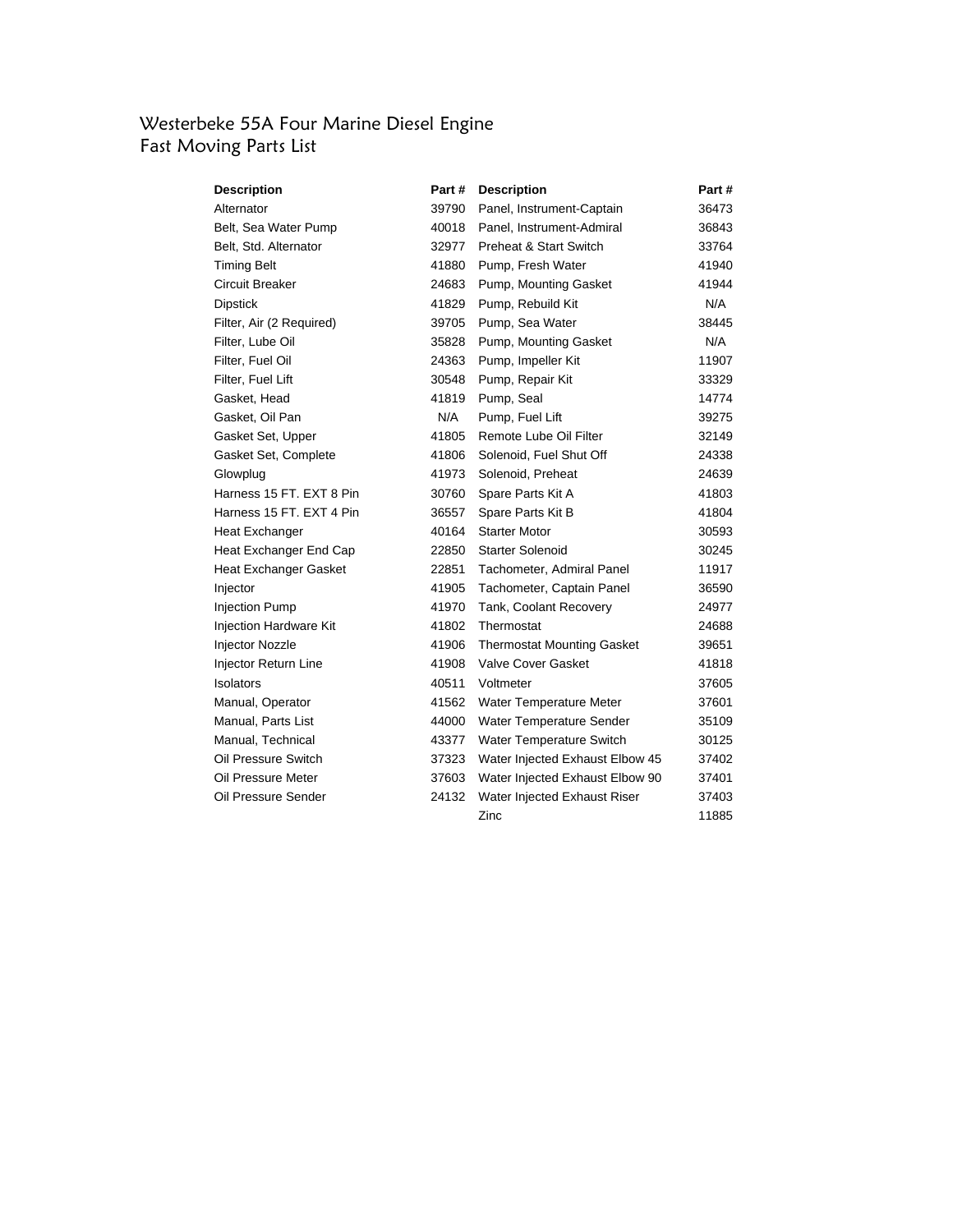### Westerbeke 58 Marine Diesel Engine Fast Moving Parts List

| Description                   | Part #    | <b>Description</b>                | Part #    |
|-------------------------------|-----------|-----------------------------------|-----------|
| Alternator                    | 24684     | Panel, Instrument-Captain         | NA        |
| Belt, Sea Water Pump          | 31152     | Panel, Instrument-Admiral         | 36842     |
| Belt, STD Alternator          | 11672     | <b>Preheat &amp; Start Switch</b> | 33197     |
| Circuit Breaker               | 24683     | Pump, Fresh Water                 | 24557     |
| Dipstick                      | 24608     | Pump, Mounting Gasket             | 24473     |
| Filter, Lube Oil              | 16655     | Pump, Rebuild Kit                 | 24538     |
| Filter, Fuel Oil              | 24363     | Pump, Sea Water                   | 24102     |
| Filter, Electric Lift         | 30548     | Pump, Mounting Gasket             | <b>NA</b> |
| Gasket, Head                  | 31764     | Pump, Impeller Kit                | 33112     |
| Gasket, Oil Pan               | 24516     | Pump, Repair Kit                  | 24652     |
| Gasket Set, Upper             | 24575     | Pump, Seal                        | 24649     |
| Gasket Set, Complete          | 24576     | Pump, Fuel Lift                   | 39275     |
| Glowplug                      | 24353     | Remote Lube Oil Filter            | 21513     |
| Harness 15 FT, EXT 8 Pin      | 30760     | Silencer, Air Intake              | Note "A"  |
| Harness 15 FT, EXT 4 Pin      | <b>NA</b> | Solenoid, Fuel Shut Off           | 24338     |
| Heat Exchanger                | 36889     | Solenoid, Preheat                 | 24639     |
| Heat Exchanger End Cap        | 31290     | Spare Parts Kit A                 | 24572     |
| Heat Exchanger Gasket         | 31291     | Spare Parts Kit B                 | 24573     |
| Injector                      | 24563     | <b>Starter Motor</b>              | 16762     |
| <b>Injection Pump</b>         | 24569     | <b>Starter Solenoid</b>           | 23338     |
| <b>Injection Hardware Kit</b> | 24574     | Tank, Coolant Recovery            | 24977     |
| Injector Nozzle               | 24565     | Thermostat                        | 24690     |
| Injector Return Line          | 20950     | <b>Thermostat Mounting Gasket</b> | 24323     |
| Isolators, Front              | 11687     | Valve Cover Gasket                | 24343     |
| Isolators, Rear               | 11687     | Voltmeter                         | 23090     |
| Manual, Operator              | 33507     | Water Temperature Meter           | 35108     |
| Manual, Parts List            | 24577     | Water Temperature Sender          | 35109     |
| Manual, Technical             | 24331     | Water Temperature Switch          | 30125     |
| Oil Pressure Switch           | 34761     | Water Injected Exhaust Elbow 90   | 33067     |
| Oil Pressure Meter            | 35110     | Zinc                              | 11885     |
| Oil Pressure Sender           | 24132     |                                   |           |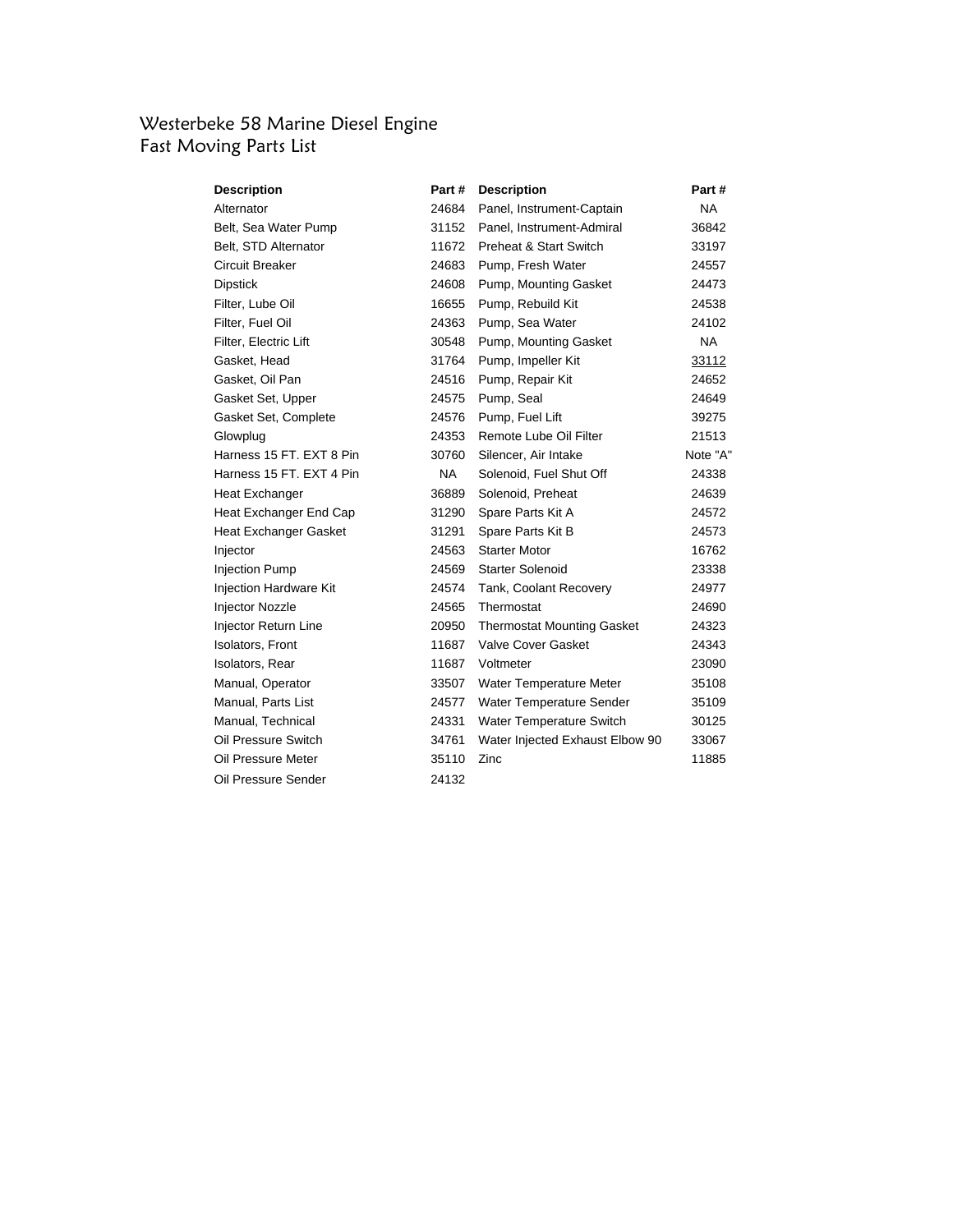### Westerbeke 63B Four Marine Diesel Engine Fast Moving Parts List

| Description                   | Part # | <b>Description</b>                | Part # |
|-------------------------------|--------|-----------------------------------|--------|
| Alternator                    | 39790  | Panel, Instrument-Captain         | 36473  |
| Belt, Sea Water Pump          | N/A    | Panel, Instrument-Admiral         | 36842  |
| Belt, Std. Alternator         | 11672  | Preheat & Start Switch            | 33764  |
| Circuit Breaker               | 24683  | Pump, Fresh Water                 | 32213  |
| Dipstick                      | 30991  | Pump, Mounting Gasket             | 31036  |
| Filter, Lube Oil              | 35828  | Pump, Rebuild Kit                 | 31054  |
| Filter, Fuel Oil              | 24363  | Pump, Sea Water                   | 16423  |
| Filter, Fuel Lift             | 30548  | Pump, Mounting Gasket             | 11143  |
| Gasket, Head                  | 30987  | Pump, Impeller Kit                | 33104  |
| Gasket Set, Oil Pan           | 31051  | Pump, Repair Kit                  | 18172  |
| Gasket Set, Upper             | 38773  | Pump, Seal                        | 18159  |
| Gasket Set, Complete          | 38774  | Pump, Fuel Lift                   | 39275  |
| Glowplug                      | 24353  | Remote Lube Oil Filter            | 32149  |
| Harness 15 FT, EXT 8 Pin      | 30760  | Solenoid, Fuel Shut Off           | 24338  |
| Harness 15 FT, EXT 4 Pin      | 36557  | Solenoid, Preheat                 | 24639  |
| Heat Exchanger                | 38300  | Spare Parts Kit A                 | 38775  |
| Heat Exchanger End Cap        | 22850  | Spare Parts Kit B                 | 38776  |
| Heat Exchanger Gasket         | 22851  | <b>Starter Motor</b>              | 30593  |
| Injector                      | 32743  | <b>Starter Solenoid</b>           | 30245  |
| <b>Injection Pump</b>         | 36193  | Tank, Coolant Recovery            | 24977  |
| <b>Injection Hardware Kit</b> | 32050  | Thermostat                        | 24690  |
| <b>Injector Nozzle</b>        | 32744  | <b>Thermostat Mounting Gasket</b> | 33373  |
| <b>Injector Return Line</b>   | 31020  | Valve Cover Gasket                | 30984  |
| Isolators                     | 40513  | Voltmeter                         | 37605  |
| Manual, Operator              |        | 38922 Water Temperature Meter     | 37601  |
| Manual, Parts List            | 38824  | Water Temperature Sender          | 35109  |
| Manual, Technical             | 32460  | Water Temperature Switch          | 30125  |
| Oil Pressure Switch           | 37323  | Water Injected Exhaust Elbow 45   | N/A    |
| Oil Pressure Meter            | 37603  | Water Injected Exhaust Elbow 90   | N/A    |
| Oil Pressure Sender           | 24132  | Water Injected Exhaust Elbow 70   | 38760  |
|                               |        | Zinc                              | 11885  |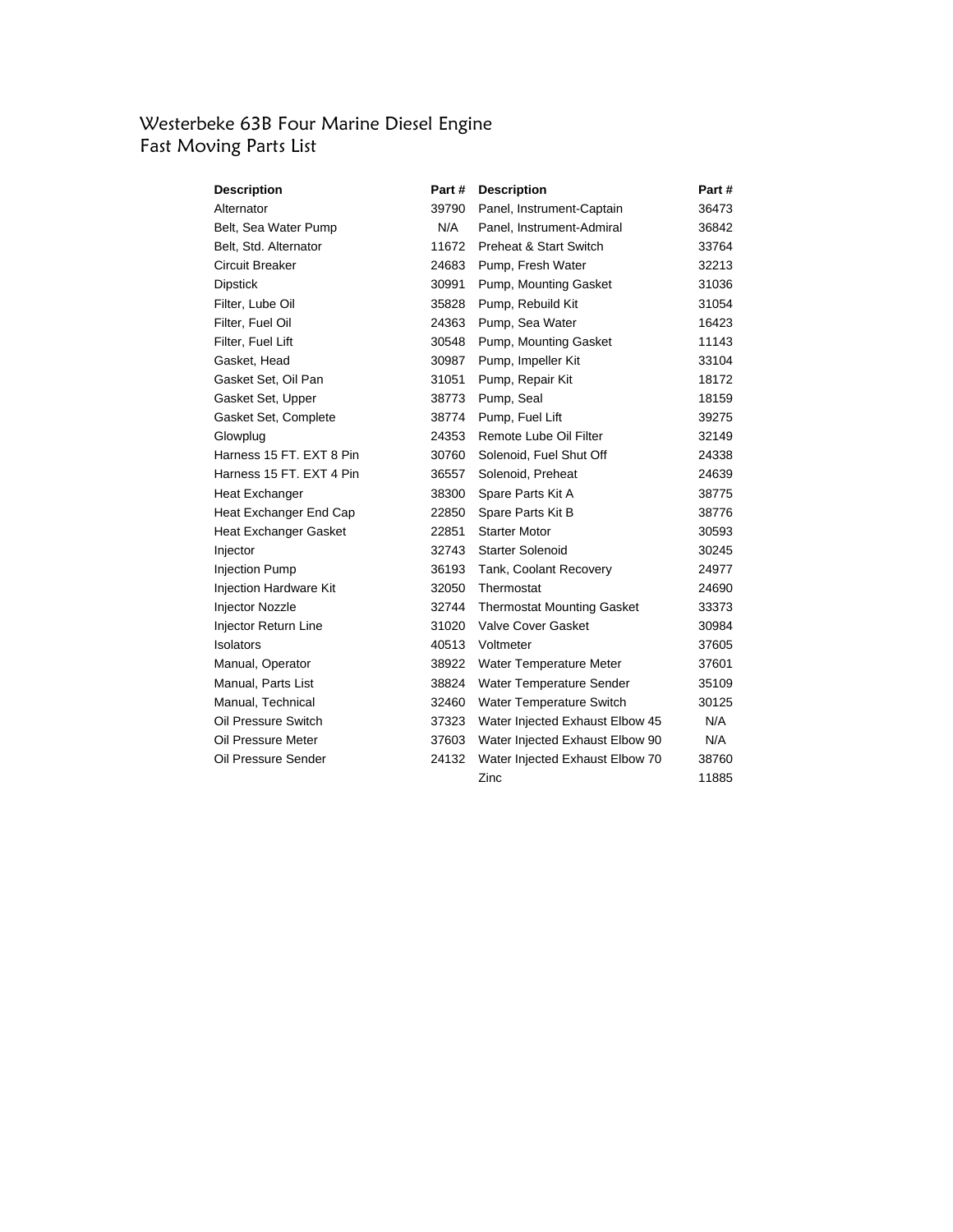## Westerbeke 63C Four Marine Diesel Engine Fast Moving Parts List

| Description                   | Part # | <b>Description</b>                | Part # |
|-------------------------------|--------|-----------------------------------|--------|
| Alternator                    | 39790  | Panel, Instrument-Captain         | 36473  |
| Belt, Sea Water Pump          | N/A    | Panel, Instrument-Admiral         | 36842  |
| Belt, Std. Alternator         | 11672  | Preheat & Start Switch            | 33764  |
| Circuit Breaker               | 24683  | Pump, Fresh Water                 | 32213  |
| Dipstick                      | 30991  | Pump, Mounting Gasket             | 31036  |
| Filter, Lube Oil              | 35828  | Pump, Rebuild Kit                 | 31054  |
| Filter, Fuel Oil              | 24363  | Pump, Sea Water                   | 16423  |
| Filter, Fuel Lift             | 30548  | Pump, Mounting Gasket             | 11143  |
| Gasket, Head                  | 43180  | Pump, Impeller Kit                | 33104  |
| Gasket Set, Oil Pan           | 43213  | Pump, Repair Kit                  | 18172  |
| Gasket Set, Upper             | 41787  | Pump, Seal                        | 18159  |
| Gasket Set, Complete          | 41788  | Pump, Fuel Lift                   | 39275  |
| Glowplug                      | 24353  | Remote Lube Oil Filter            | 32149  |
| Harness 15 FT. EXT 8 Pin.     | 30760  | Solenoid, Fuel Shut Off           | 24338  |
| Harness 15 FT, EXT 4 Pin      | 36557  | Solenoid, Preheat                 | 24639  |
| Heat Exchanger                | 38300  | Spare Parts Kit A                 | 38775  |
| Heat Exchanger End Cap        | 22850  | Spare Parts Kit B                 | 41786  |
| Heat Exchanger Gasket         | 22851  | <b>Starter Motor</b>              | 30593  |
| Injector                      | 43211  | <b>Starter Solenoid</b>           | 30245  |
| <b>Injection Pump</b>         | 43183  | Tank, Coolant Recovery            | 24977  |
| <b>Injection Hardware Kit</b> | 32050  | Thermostat                        | 24690  |
| <b>Injector Nozzle</b>        | 43212  | <b>Thermostat Mounting Gasket</b> | 33373  |
| Injector Return Line          | 31020  | Valve Cover Gasket                | 30984  |
| Isolators                     | 40513  | Voltmeter                         | 37605  |
| Manual, Operator              | 38922  | Water Temperature Meter           | 37601  |
| Manual, Parts List            | 38824  | Water Temperature Sender          | 35109  |
| Manual, Technical             | 32460  | Water Temperature Switch          | 30125  |
| Oil Pressure Switch           | 37323  | Water Injected Exhaust Elbow 45   | N/A    |
| Oil Pressure Meter            | 37603  | Water Injected Exhaust Elbow 90   | N/A    |
| Oil Pressure Sender           | 24132  | Water Injected Exhaust Elbow 70   | 38760  |
|                               |        | Zinc                              | 11885  |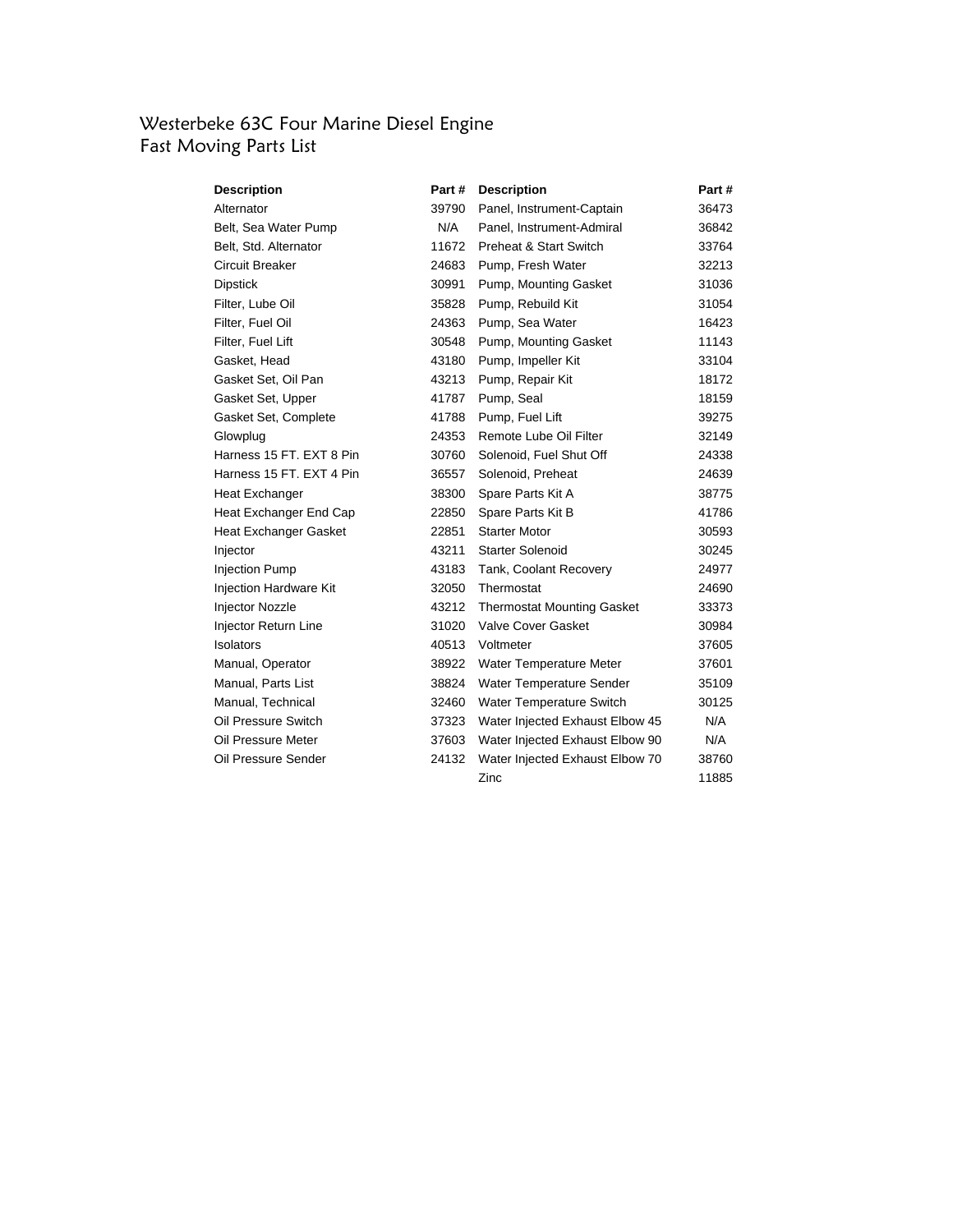### Westerbeke 70 Marine Diesel Engine Fast Moving Parts List

| Description                   | Part #    | <b>Description</b>                | Part #    |
|-------------------------------|-----------|-----------------------------------|-----------|
| Alternator                    | 24684     | Panel, Instrument-Captain         | <b>NA</b> |
| Belt, Sea Water Pump          | 16446     | Panel, Instrument-Admiral         | 36842     |
| Belt, STD Alternator          | 32977     | Preheat & Start Switch            | N/A       |
| Circuit Breaker               | 24683     | Pump, Fresh Water                 | 32711     |
| <b>Dipstick</b>               | 32646     | Pump, Mounting Gasket             | 32712     |
| Filter, Lube Oil              | 32874     | Pump, Rebuild Kit                 | <b>NA</b> |
| Filter, Fuel Oil              | 24363     | Pump, Sea Water                   | 11353     |
| Filter, Electric Lift         |           | 30548 Pump, Mounting Gasket       | N/A       |
| Gasket, Head                  | 32641     | Pump, Impeller Kit                | 11907     |
| Gasket, Oil Pan               |           | Call Mfg Pump, Repair Kit         | 33329     |
| Gasket Set, Upper             |           | 32555 Pump, Seal                  | 14774     |
| Gasket Set, Complete          | 32556     | Pump, Fuel Lift                   | 39275     |
| Glowplug                      | 24353     | Remote Lube Oil Filter            | 32973     |
| Harness 15 FT. EXT 8 Pin      | 30760     | Silencer, Air Intake              | 37449     |
| Harness 15 FT. EXT 4 Pin      | <b>NA</b> | Solenoid, Fuel Shut Off           | 24338     |
| Heat Exchanger                | 36889     | Solenoid, Preheat                 | 24639     |
| Heat Exchanger End Cap        | 22850     | Spare Parts Kit A                 | 32557     |
| Heat Exchanger Gasket         | 22851     | Spare Parts Kit B                 | 32558     |
| Injector                      | 32743     | <b>Starter Motor</b>              | N/A       |
| <b>Injection Pump</b>         | 32748     | Starter Solenoid                  | N/A       |
| <b>Injection Hardware Kit</b> | 33094     | Tank, Coolant Recovery            | 24977     |
| Injector Nozzle               | 32744     | Thermostat                        | 24690     |
| Injector Return Line          | 20950     | <b>Thermostat Mounting Gasket</b> | 33373     |
| Isolators, Front              | 33719     | <b>Valve Cover Gasket</b>         | 32939     |
| Isolators, Rear               | 33719     | Voltmeter                         | 23090     |
| Manual, Operator              | 33507     | Water Temperature Meter           | 35108     |
| Manual, Parts List            | 33620     | Water Temperature Sender          | 35109     |
| Manual, Technical             | 33355     | Water Temperature Switch          | 30125     |
| Oil Pressure Switch           | 34761     | Water Injected Exhaust Elbow 90   | 33067     |
| Oil Pressure Meter            | 35110     | Zinc                              | 11885     |
| Oil Pressure Sender           | 24132     |                                   |           |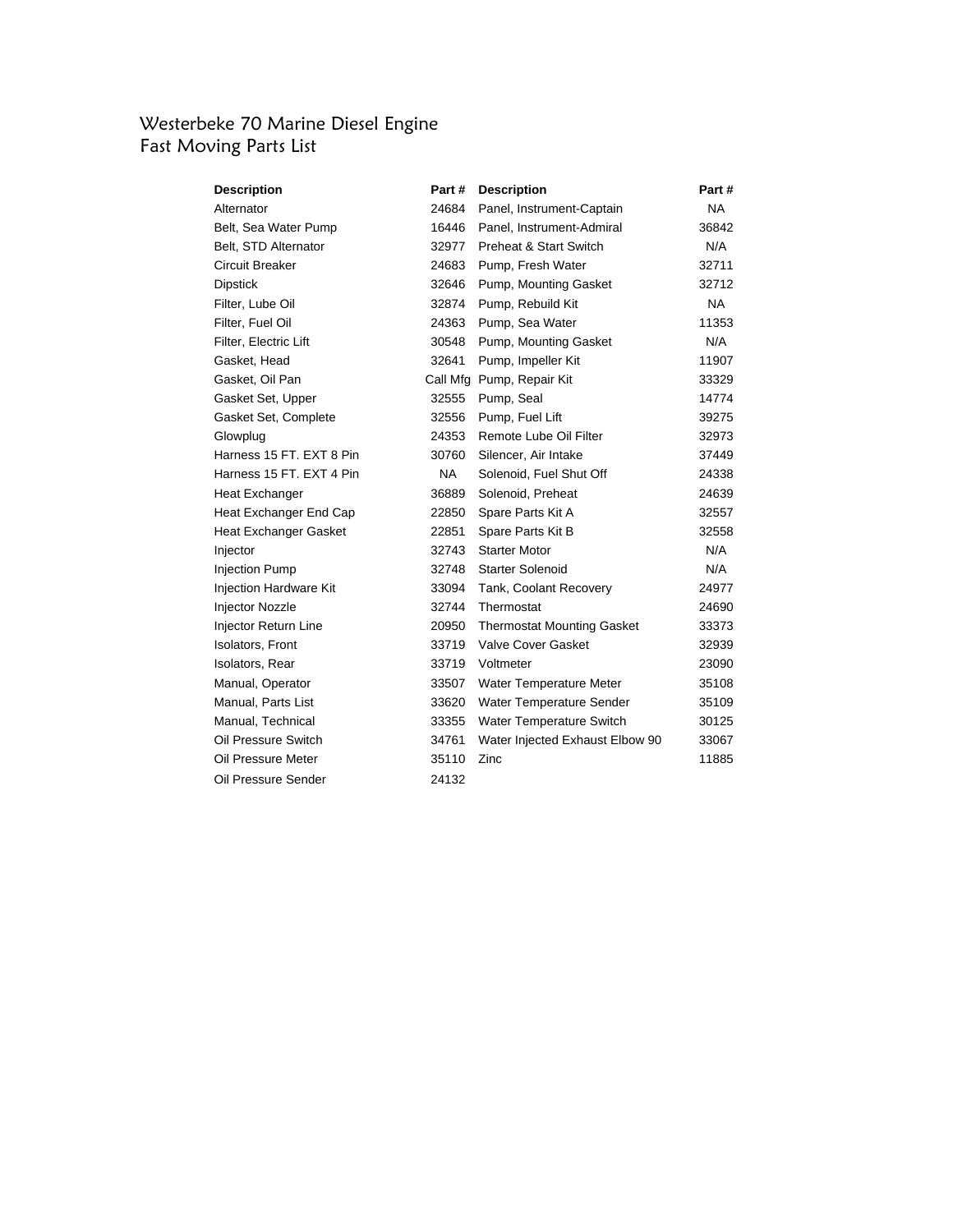#### Westerbeke 71B Four Marine Diesel Engine Fast Moving Parts List

| Description                     | Part # | <b>Description</b>                | Part # |
|---------------------------------|--------|-----------------------------------|--------|
| Alternator                      | 39790  | Panel, Instrument-Captain         | 36473  |
| Belt, Sea Water Pump            |        | 31152 Panel, Instrument-Admiral   | 36842  |
| Belt, STD Alternator            | 32977  | <b>Preheat &amp; Start Switch</b> | 33764  |
| Circuit Breaker                 | 24683  | Pump, Fresh Water                 | 24557  |
| <b>Dipstick</b>                 |        | 24570 Pump, Mounting Gasket       | 24478  |
| Filter, Lube Oil                | 35828  | Pump, Rebuild Kit                 | N/A    |
| Filter, Fuel Oil                | 24363  | Pump, Sea Water                   | 38445  |
| Filter, Fuel Lift               | 30548  | Pump, Mounting Gasket             | N/A    |
| Gasket, Head                    | 24344  | Pump, Impeller Kit                | 11907  |
| Gasket, Oil Pan                 | 24516  | Pump, Repair Kit                  | 33329  |
| Gasket Set, Upper               | 39551  | Pump, Seal                        | 14774  |
| Gasket Set, Complete            | 39552  | Pump, Fuel Lift                   | 39275  |
| Glowplug                        | 24353  | Remote Lube Oil Filter            |        |
| Harness 15 FT. EXT 8 Pin        | 30760  | Silencer, Air Intake              | 37782  |
| Harness 15 FT. EXT 4 Pin        | 36557  | Solenoid, Fuel Shut Off           | 24338  |
| Heat Exchanger                  | 38300  | Solenoid, Preheat                 | 24639  |
| Heat Exchanger End Cap          | 22850  | Spare Parts Kit A                 | 39548  |
| Heat Exchanger Gasket           | 22851  | Spare Parts Kit B                 | 39549  |
| Injector                        | 24563  | <b>Starter Motor</b>              | 30593  |
| <b>Injection Pump</b>           | 24569  | <b>Starter Solenoid</b>           | 30245  |
| <b>Injection Hardware Kit</b>   | 24574  | Tank, Coolant Recovery            | 24977  |
| Injector Nozzle                 | 24565  | Thermostat                        | 24690  |
| Injector Return Line            | 24528  | <b>Thermostat Mounting Gasket</b> | 33373  |
| Isolators                       | 40512  | Valve Cover Gasket                | 24343  |
| Manual, Operator                | 38922  | Voltmeter                         | 37605  |
| Manual, Parts List              | 39904  | Water Temperature Meter           | 37601  |
| Manual, Technical               | 43317  | Water Temperature Sender          | 35109  |
| Oil Pressure Switch             |        | 37323 Water Temperature Switch    | 30125  |
| Oil Pressure Meter              | 37603  | Water Injected Exhaust Elbow 45   | N/A    |
| Oil Pressure Sender             | 24132  | Water Injected Exhaust Elbow 90   | N/A    |
| Water Injected Exhaust Elbow 70 | 38760  | Zinc                              | 11885  |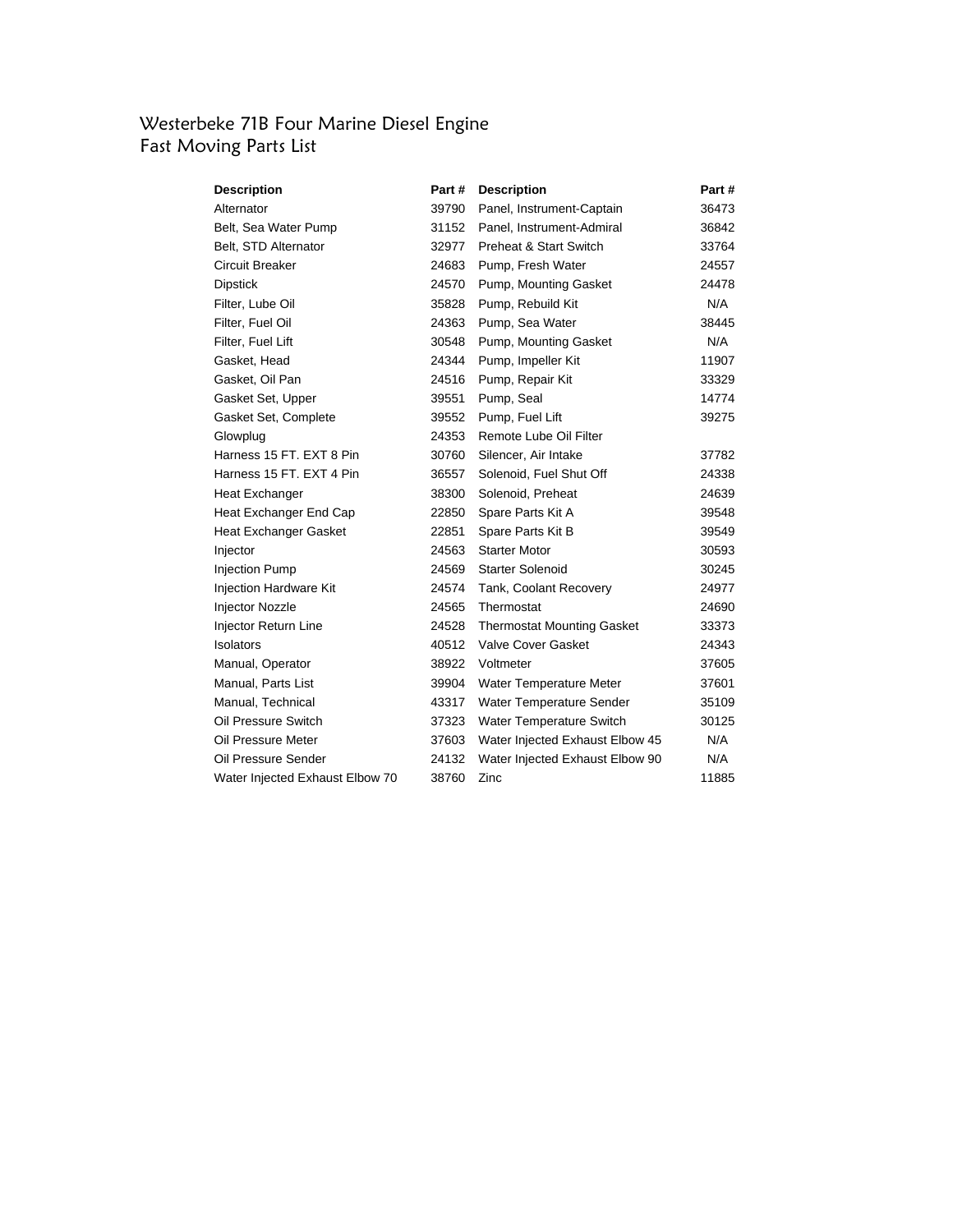#### Westerbeke 71C Four Marine Diesel Engine Fast Moving Parts List

| Description                     | Part # | <b>Description</b>                | Part # |
|---------------------------------|--------|-----------------------------------|--------|
| Alternator                      | 39790  | Panel, Instrument-Captain         | 36473  |
| Belt, Sea Water Pump            | 13810  | Panel, Instrument-Admiral         | 36842  |
| Belt, STD Alternator            | 39181  | <b>Preheat &amp; Start Switch</b> | 33764  |
| Circuit Breaker                 | 24683  | Pump, Fresh Water                 | 32711  |
| Dipstick                        | 41351  | Pump, Mounting Gasket             | 41376  |
| Filter, Lube Oil                | 40154  | Pump, Rebuild Kit                 | N/A    |
| Filter, Fuel Oil                | 24363  | Pump, Sea Water                   | 38445  |
| Filter, Fuel Lift               | 30548  | Pump, Mounting Gasket             | N/A    |
| Gasket, Head                    | 41348  | Pump, Impeller Kit                | 11907  |
| Gasket, Oil Pan                 | 32716  | Pump, Repair Kit                  | 33329  |
| Gasket Set, Upper               | 41392  | Pump, Seal                        | 14774  |
| Gasket Set, Complete            | 41393  | Pump, Fuel Lift                   | 39275  |
| Glowplug                        | 24353  | Remote Lube Oil Filter            | 32973  |
| Harness 15 FT, EXT 8 Pin        | 30760  | Silencer, Air Intake              | 37782  |
| Harness 15 FT, EXT 4 Pin        | 36557  | Solenoid, Fuel Shut Off           | 41372  |
| Heat Exchanger                  | 38300  | Solenoid, Preheat                 | 24639  |
| Heat Exchanger End Cap          | 22850  | Spare Parts Kit A                 | 41390  |
| Heat Exchanger Gasket           | 22851  | Spare Parts Kit B                 | 41391  |
| Injector                        | 41376  | <b>Starter Motor</b>              | 38384  |
| <b>Injection Pump</b>           | 41370  | <b>Starter Solenoid</b>           | 39523  |
| <b>Injection Hardware Kit</b>   | 41394  | Tank, Coolant Recovery            | 24977  |
| Injector Nozzle                 | 41368  | Thermostat                        | 24690  |
| <b>Injector Return Line</b>     | 32745  | <b>Thermostat Mounting Gasket</b> | 33373  |
| Isolators                       | 40511  | Valve Cover Gasket                | 32639  |
| Manual, Operator                | 38922  | Voltmeter                         | 37605  |
| Manual, Parts List              | 42000  | Water Temperature Meter           | 37601  |
| Manual, Technical               | 43317  | Water Temperature Sender          | 35109  |
| Oil Pressure Switch             |        | 37323 Water Temperature Switch    | 30125  |
| Oil Pressure Meter              | 37603  | Water Injected Exhaust Elbow 45   | N/A    |
| Oil Pressure Sender             | 24132  | Water Injected Exhaust Elbow 90   | N/A    |
| Water Injected Exhaust Elbow 70 | 38760  | Zinc                              | 11885  |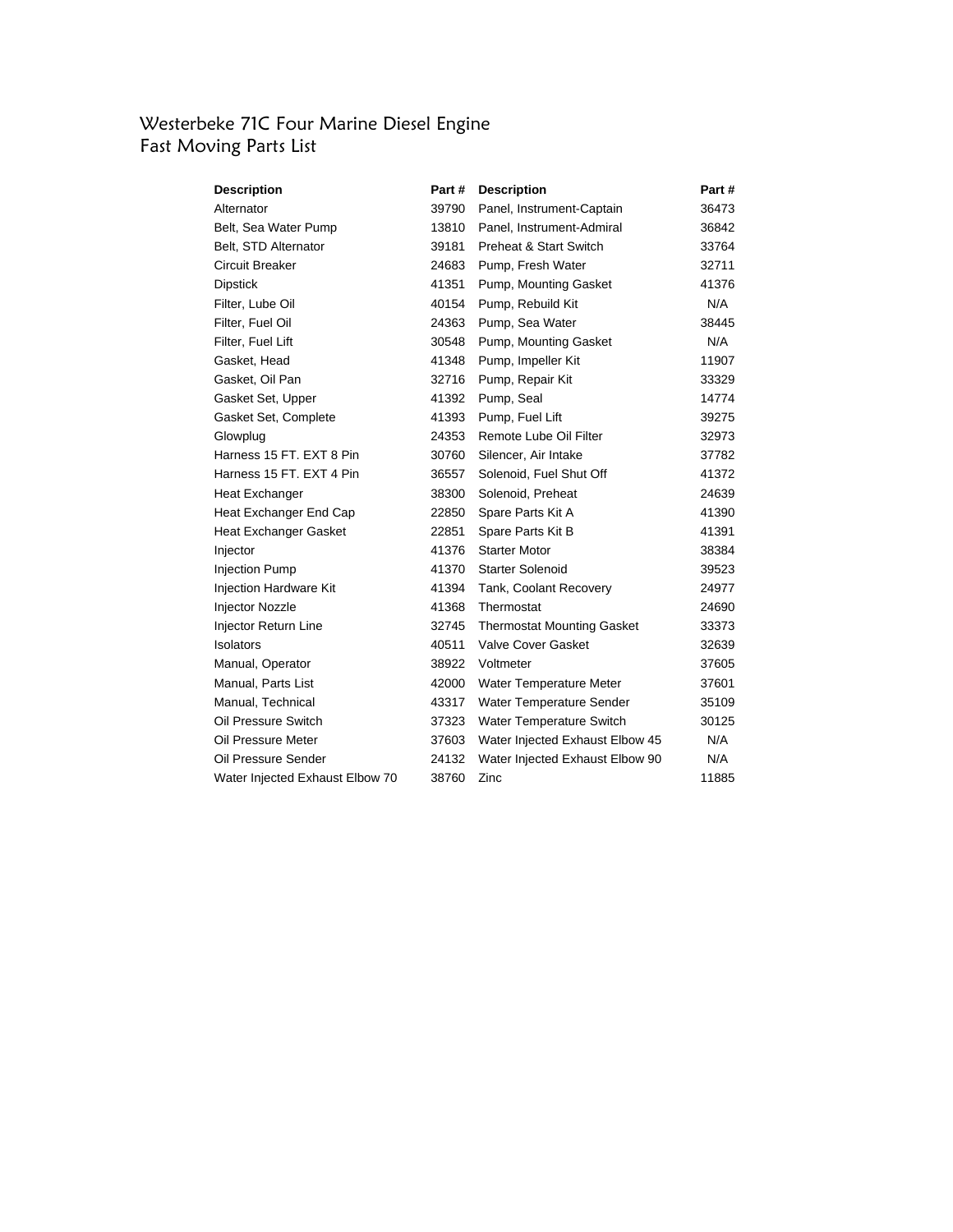## Westerbeke 80 Marine Diesel Engine Fast Moving Parts List

| <b>Description</b>       | Part#     | <b>Description</b>                | Part#     |
|--------------------------|-----------|-----------------------------------|-----------|
| Alternator               | 19270     | Panel, Instrument-Captain         | <b>NA</b> |
| Belt, Sea Water Pump     | 11195     | Panel, Instrument-Admiral         | 36842     |
| Belt, STD Alternator     | 11195     | Preheat & Start Switch            | 11957     |
| Circuit Breaker          | 20947     | Pump, Fresh Water                 | 17798     |
| <b>Dipstick</b>          | 14000     | Pump, Mounting Gasket             | 17824     |
| Filter, Lube Oil         | 16655     | Pump, Rebuild Kit                 | 17898     |
| Filter, Fuel Oil         | 14776     | Pump, Sea Water                   | 16432     |
| Filter, Electric Lift    | <b>NA</b> | Pump, Mounting Gasket             | 11143     |
| Gasket, Head             | 18030     | Pump, Impeller Kit                | 33779     |
| Gasket, Oil Pan          | 17816     | Pump, Repair Kit                  | 15131     |
| Gasket Set, Upper        | 17918     | Pump, Seal                        | <b>NA</b> |
| Gasket Set, Complete     | N/A       | Pump, Fuel Lift                   | 17933     |
| Glowplug                 |           | Remote Lube Oil Filter            | 21513     |
| Harness 15 FT. EXT 8 Pin | 30760     | Silencer, Air Intake              | 15236     |
| Harness 15 FT. EXT 4 Pin | <b>NA</b> | Solenoid, Fuel Shut Off           | 24338     |
| Heat Exchanger           | 17264     | Solenoid, Preheat                 | 24639     |
| Heat Exchanger End Cap   | N/A       | Spare Parts Kit A                 | 15167     |
| Heat Exchanger Gasket    | 16567     | Spare Parts Kit B                 | 19093     |
| Injector                 | 17956     | <b>Starter Motor</b>              | 17950     |
| <b>Injection Pump</b>    | 17955     | <b>Starter Solenoid</b>           | 17958     |
| Injection Hardware Kit   | 24282     | Tank, Coolant Recovery            | 24977     |
| Injector Nozzle          |           | Thermostat                        | 24960     |
| Injector Return Line     | 20950     | <b>Thermostat Mounting Gasket</b> | 17590     |
| <b>Isolators, Front</b>  | 11782     | <b>Valve Cover Gasket</b>         | 17795     |
| <b>Isolators, Rear</b>   | 11782     | Voltmeter                         | N/A       |
| Manual, Operator         | 33507     | Water Temperature Meter           | 11545     |
| Manual, Parts List       | 15162     | Water Temperature Sender          | 11543     |
| Manual, Technical        | 13315     | <b>Water Temperature Switch</b>   | 13382     |
| Oil Pressure Switch      | 11552     | Water Injected Exhaust Elbow 45   | 20673     |
| Oil Pressure Meter       | 11544     | Zinc                              | 11885     |
| Oil Pressure Sender      | 11542     |                                   |           |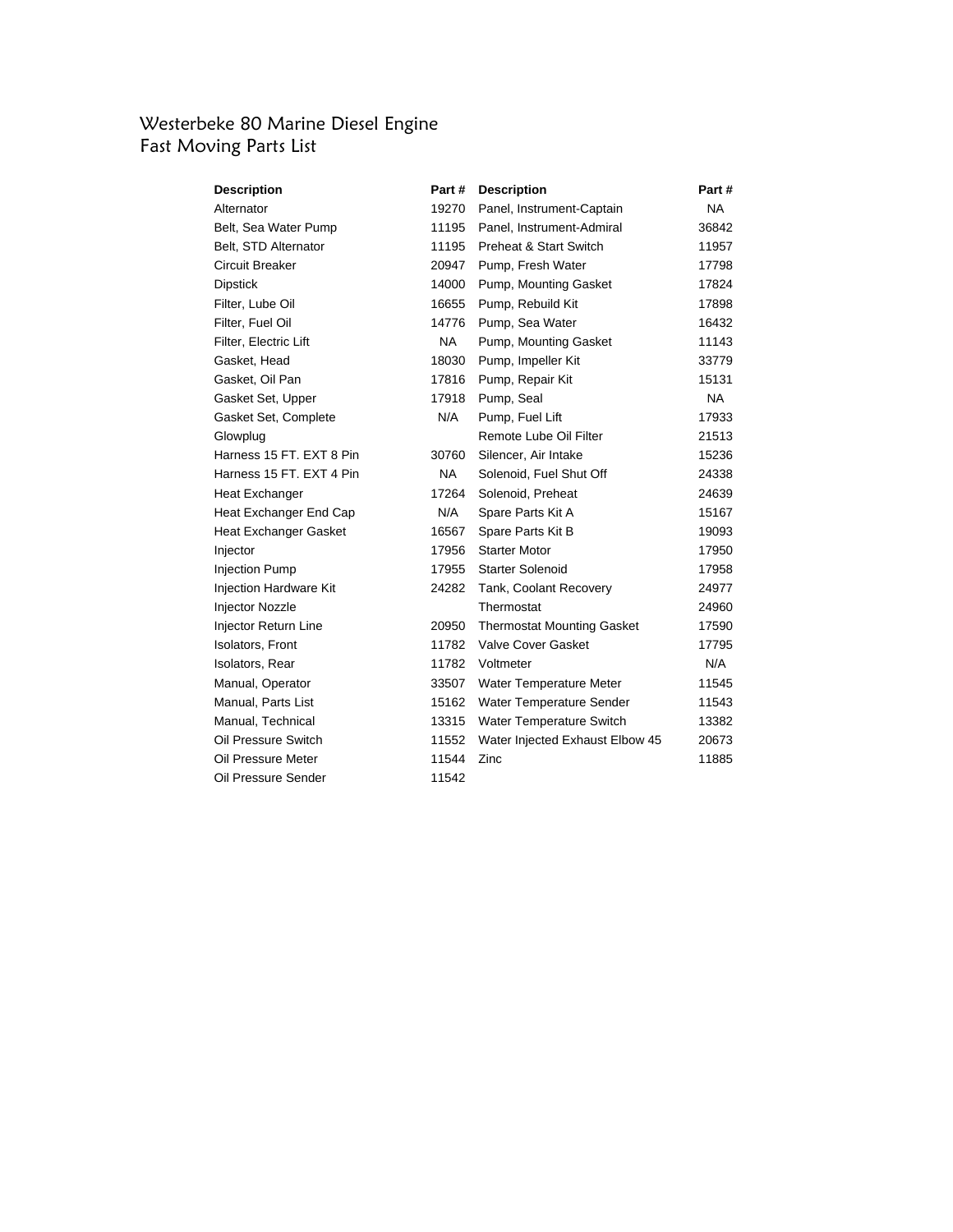### Westerbeke 82B Four Marine Diesel Engine Fast Moving Parts List

| Description              | Part # | <b>Description</b>                | Part # |
|--------------------------|--------|-----------------------------------|--------|
| Alternator               | 39790  | Panel, Instrument-Captain         | 36473  |
| Belt, Sea Water Pump     | 13810  | Panel, Instrument-Admiral         | 36842  |
| Belt, STD Alternator     | 39181  | Preheat & Start Switch            | 33764  |
| Circuit Breaker          | 24683  | Pump, Fresh Water                 | 32711  |
| Dipstick                 | 32646  | Pump, Mounting Gasket             | 32712  |
| Filter, Lube Oil         | 40154  | Pump, Rebuild Kit                 | N/A    |
| Filter, Fuel Oil         | 24363  | Pump, Sea Water                   | 38445  |
| Filter, Fuel Lift        | 30548  | Pump, Mounting Gasket             | N/A    |
| Gasket, Head             | 32641  | Pump, Impeller Kit                | 11907  |
| Gasket, Oil Pan          | 32716  | Pump, Repair Kit                  | 33329  |
| Gasket Set, Upper        | 32675  | Pump, Seal                        | 14774  |
| Gasket Set, Complete     | 39676  | Pump, Fuel Lift                   | 39275  |
| Glowplug                 | 24353  | Remote Lube Oil Filter            | 32973  |
| Harness 15 FT, EXT 8 Pin | 30760  | Silencer, Air Intake              | 37449  |
| Harness 15 FT. EXT 4 Pin | 36557  | Solenoid, Fuel Shut Off           | 24338  |
| Heat Exchanger           | 38300  | Solenoid, Preheat                 | 24639  |
| Heat Exchanger End Cap   | 22850  | Spare Parts Kit A                 | 39324  |
| Heat Exchanger Gasket    | 22851  | Spare Parts Kit B                 | 39325  |
| Injector                 | 32743  | <b>Starter Motor</b>              | 38384  |
| <b>Injection Pump</b>    | 32748  | <b>Starter Solenoid</b>           | 39523  |
| Injection Hardware Kit   | 33094  | Tank, Coolant Recovery            | 24977  |
| Injector Nozzle          | 32744  | Thermostat                        | 24690  |
| Injector Return Line     | 32745  | <b>Thermostat Mounting Gasket</b> | 33373  |
| Isolators                | 36334  | Valve Cover Gasket                | 32639  |
| Manual, Operator         | 38922  | Voltmeter                         | 35111  |
| Manual, Parts List       | 40000  | Water Temperature Meter           | 35108  |
| Manual, Technical        | 40485  | Water Temperature Sender          | 35109  |
| Oil Pressure Switch      | 37323  | Water Temperature Switch          | 30125  |
| Oil Pressure Meter       | 35110  | Water Injected Exhaust Elbow 70   | 39334  |
| Oil Pressure Sender      | 24132  | Zinc                              | 11885  |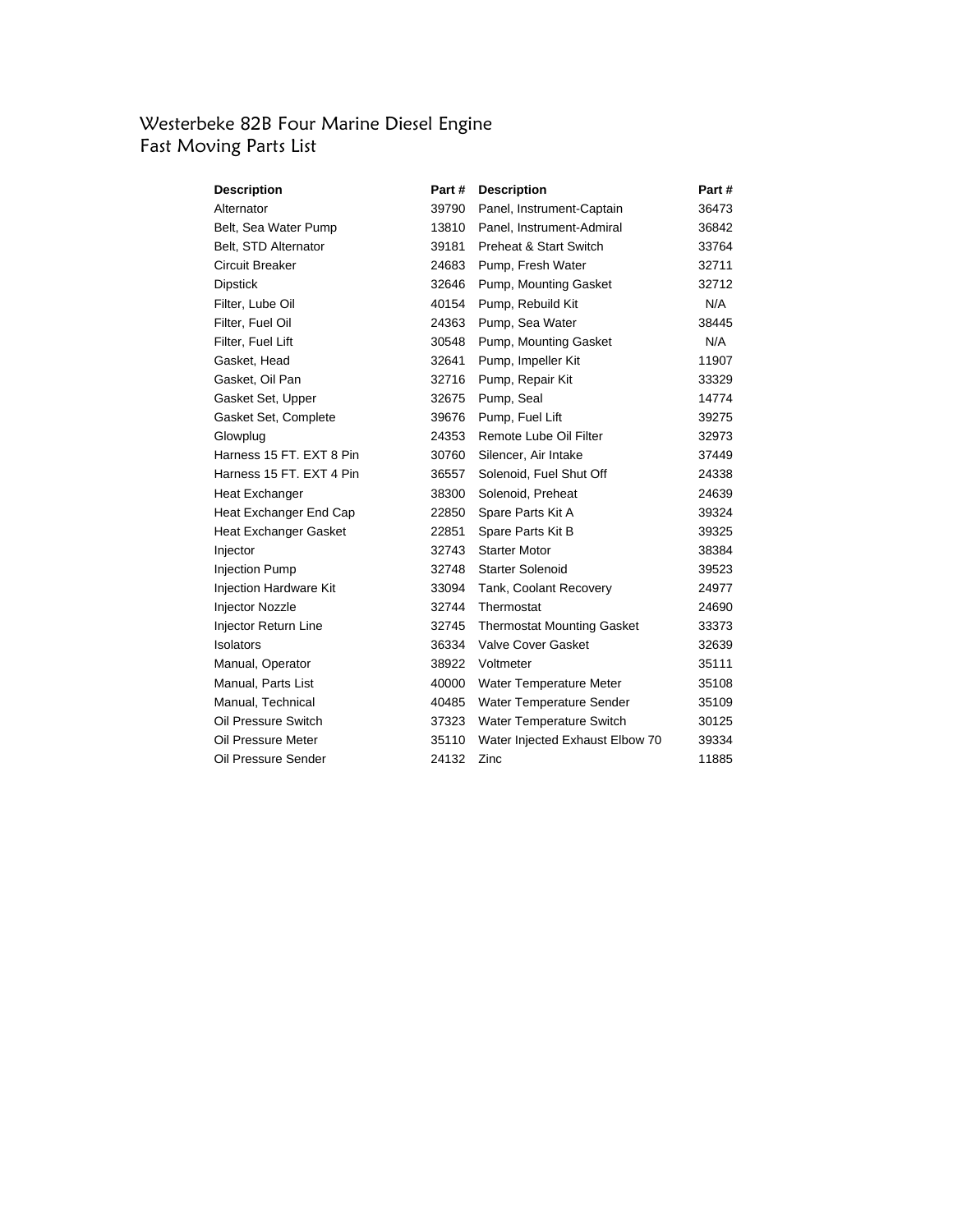# Westerbeke 90A Four Marine Diesel Engine Fast Moving Parts List

| Description                   | Part #    | <b>Description</b>                | Part #    |
|-------------------------------|-----------|-----------------------------------|-----------|
| Alternator                    | 39790     | Panel, Instrument-Captain         | 36473     |
| Belt, Sea Water Pump          | 31152     | Panel, Instrument-Admiral         | 36842     |
| Belt, STD Alternator          | 39181     | <b>Preheat &amp; Start Switch</b> | 33764     |
| Circuit Breaker               | 24683     | Pump, Fresh Water                 | 40362     |
| <b>Dipstick</b>               | 40042     | Pump, Mounting Gasket             | 40363     |
| Filter, Lube Oil              | 40154     | Pump, Rebuild Kit                 | <b>NA</b> |
| Filter, Fuel Oil              | 14776     | Pump, Sea Water                   | 38445     |
| Filter, Fuel Oil, Spin-ON     | 45278     |                                   |           |
| Filter, Fuel Lift             | <b>NA</b> | Pump, Mounting Gasket             | <b>NA</b> |
| Gasket, Head                  | 40250     | Pump, Impeller Kit                | 11907     |
| Gasket, Oil Pan               | 40276     | Pump, Repair Kit                  | 33329     |
| Gasket Set, Upper             | 40385     | Pump, Seal                        | 14774     |
| Gasket Set, Complete          | 40386     | Pump, Fuel Lift                   | 41443     |
| Glowplug                      | 40368     | Remote Lube Oil Filter            | 32973     |
| Harness 15 FT. EXT 8 Pin      | 30760     | Silencer, Air Intake              | 37782     |
| Harness 15 FT, EXT 4 Pin      | 36557     | Solenoid, Fuel Shut Off           | 23041     |
| Heat Exchanger                | 40164     | Solenoid, Preheat                 | 40369     |
| Heat Exchanger End Cap        | 22850     | Spare Parts Kit A                 | 42627     |
| Heat Exchanger Gasket         | 22851     | Spare Parts Kit B                 |           |
| Injector                      | 40330     | <b>Starter Motor</b>              | 38384     |
| <b>Injection Pump</b>         | 40342     | <b>Starter Solenoid</b>           | 39523     |
| <b>Injection Hardware Kit</b> | 40390     | Tank, Coolant Recovery            | 24977     |
| Injector Nozzle               | 40331     | Thermostat                        | 24690     |
| Injector Return Line          | 40346     | <b>Thermostat Mounting Gasket</b> | 39651     |
| Isolators                     | 40513     | Valve Cover Gasket                | 40242     |
| Manual, Operator              | 40588     | Voltmeter                         | 37605     |
| Manual, Parts List            | 41512     | Water Temperature Meter           | 37601     |
| Manual, Technical             |           | Water Temperature Sender          | 35109     |
| Oil Pressure Switch           | 37323     | Water Temperature Switch          | 39550     |
| Oil Pressure Meter            | 37603     | Water Injected Exhaust Elbow      | 39334     |
| Oil Pressure Sender           | 24132     | Zinc                              | 11885     |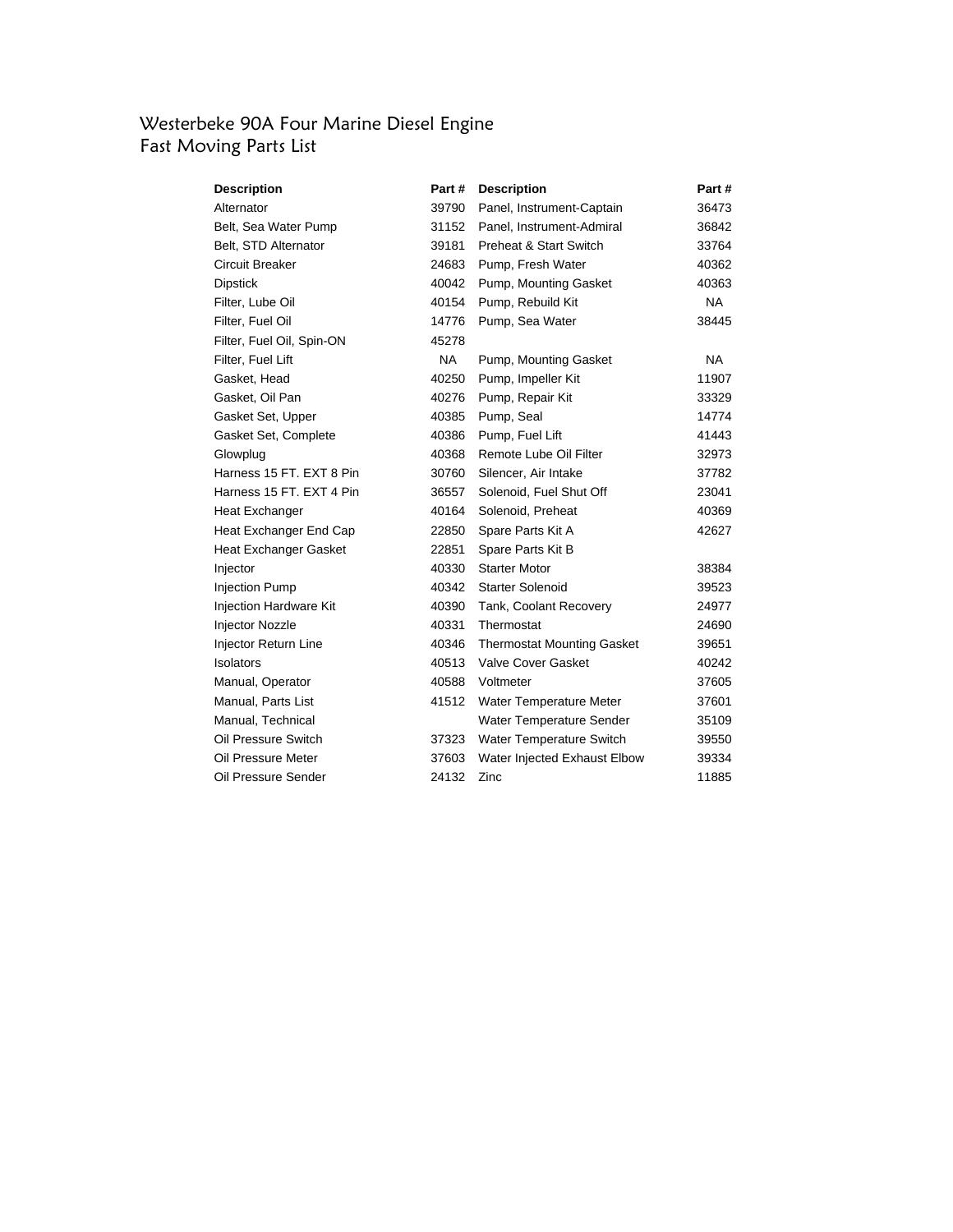# Westerbeke 90A Four Marine Diesel Engine Fast Moving Parts List

| Description              | Part # | <b>Description</b>                | Part # |
|--------------------------|--------|-----------------------------------|--------|
| Alternator               | 24684  | Panel, Instrument-Captain         | 36473  |
| Belt, Sea Water Pump     | 15768  | Panel, Instrument-Admiral         | 36842  |
| Belt, STD Alternator     | 32544  | <b>Preheat &amp; Start Switch</b> | 33764  |
| Circuit Breaker          | 24683  | Pump, Fresh Water                 | 32711  |
| <b>Dipstick</b>          | 32759  | Pump, Mounting Gasket             | 37212  |
| Filter, Lube Oil         | 40154  | Pump, Rebuild Kit                 | N/A    |
| Filter, Fuel Oil         | 24363  | Pump, Sea Water                   | 38445  |
| Filter, Fuel Lift        | 30548  | Pump, Mounting Gasket             | N/A    |
| Gasket, Head             | 32818  | Pump, Impeller Kit                | 11907  |
| Gasket, Oil Pan          | 32790  | Pump, Repair Kit                  | 33329  |
| Gasket Set, Upper        | 40403  | Pump, Seal                        | 14774  |
| Gasket Set, Complete     | 40404  | Pump, Fuel Lift                   | 39275  |
| Glowplug                 | 24353  | Remote Lube Oil Filter            | 32973  |
| Harness 15 FT, EXT 8 Pin | 30760  | Silencer, Air Intake              | 37784  |
| Harness 15 FT. EXT 4 Pin | 36557  | Solenoid, Fuel Shut Off           | 24338  |
| Heat Exchanger           | 39230  | Solenoid, Preheat                 | 24639  |
| Heat Exchanger End Cap   | 33299  | Spare Parts Kit A                 | 39429  |
| Heat Exchanger Gasket    | 33330  | Spare Parts Kit B                 | 40402  |
| Injector                 | 24563  | <b>Starter Motor</b>              | 38384  |
| <b>Injection Pump</b>    | 32894  | <b>Starter Solenoid</b>           | 39523  |
| Injection Hardware Kit   | 33095  | Tank, Coolant Recovery            | 24977  |
| <b>Injector Nozzle</b>   | 24565  | Thermostat                        | 32872  |
| Injector Return Line     | 33058  | <b>Thermostat Mounting Gasket</b> | 38225  |
| Isolators To 1/1/1995    | 36334  | Valve Cover Gasket                | 32755  |
| Isolators From 1/1/1995  | 40512  | Voltmeter                         | 37605  |
| Manual, Operator         | 38922  | Water Temperature Meter           | 37601  |
| Manual, Parts List       | 41200  | Water Temperature Sender          | 35109  |
| Manual, Technical        |        | Water Temperature Switch          | 30125  |
| Oil Pressure Switch      | 37323  | Water Injected Exhaust Elbow      | 39334  |
| Oil Pressure Meter       | 37603  | Zinc                              | 11885  |
| Oil Pressure Sender      | 24132  |                                   |        |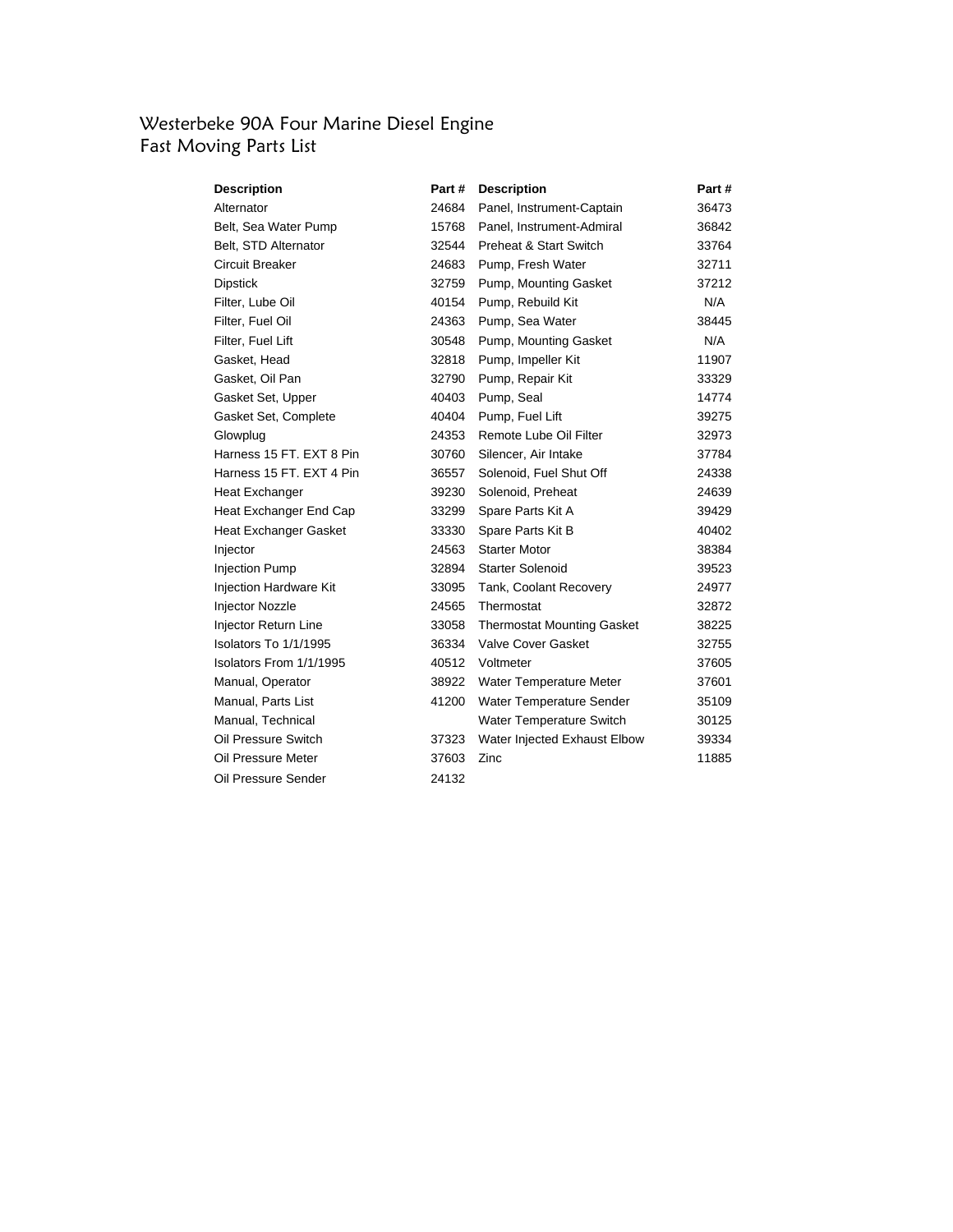# Westerbeke 108B Six Marine Diesel Engine Fast Moving Parts List

| Description                   | Part # | <b>Description</b>                | Part # |
|-------------------------------|--------|-----------------------------------|--------|
| Alternator                    | 24684  | Panel, Instrument-Captain         | 36473  |
| Belt, Sea Water Pump          | 15768  | Panel, Instrument-Admiral         | 36842  |
| Belt, STD Alternator          | 32544  | Preheat & Start Switch            | 33764  |
| Circuit Breaker               | 24683  | Pump, Fresh Water                 | 32711  |
| <b>Dipstick</b>               | 32759  | Pump, Mounting Gasket             | 37212  |
| Filter, Lube Oil              | 40154  | Pump, Rebuild Kit                 | N/A    |
| Filter, Fuel Oil              | 24363  | Pump, Sea Water                   | 38445  |
| Filter, Fuel Lift             | 30548  | Pump, Mounting Gasket             | N/A    |
| Gasket, Head                  | 32818  | Pump, Impeller Kit                | 11907  |
| Gasket, Oil Pan               | 32790  | Pump, Repair Kit                  | 33329  |
| Gasket Set, Upper             | 40403  | Pump, Seal                        | 14774  |
| Gasket Set, Complete          | 40404  | Pump, Fuel Lift                   | 39275  |
| Glowplug                      | 24353  | Remote Lube Oil Filter            | 32973  |
| Harness 15 FT, EXT 8 Pin      | 30760  | Silencer, Air Intake              | 37784  |
| Harness 15 FT. EXT 4 Pin      | 36557  | Solenoid, Fuel Shut Off           | 24338  |
| Heat Exchanger                | 39230  | Solenoid, Preheat                 | 24639  |
| Heat Exchanger End Cap        | 33299  | Spare Parts Kit A                 | 39429  |
| Heat Exchanger Gasket         | 33330  | Spare Parts Kit B                 | 40402  |
| Injector                      | 24563  | <b>Starter Motor</b>              | 38384  |
| Injection Pump                | 32894  | <b>Starter Solenoid</b>           | 39523  |
| <b>Injection Hardware Kit</b> | 33095  | Tank, Coolant Recovery            | 24977  |
| Injector Nozzle               | 24565  | Thermostat                        | 32872  |
| Injector Return Line          | 33058  | <b>Thermostat Mounting Gasket</b> | 38225  |
| Isolators To 1/1/1995         | 36334  | Valve Cover Gasket                | 32755  |
| Isolators From 1/1/1995       | 40512  | Voltmeter                         | 37605  |
| Manual, Operator              | 38922  | Water Temperature Meter           | 37601  |
| Manual, Parts List            | 41200  | Water Temperature Sender          | 35109  |
| Manual, Technical             |        | Water Temperature Switch          | 30125  |
| Oil Pressure Switch           | 37323  | Water Injected Exhaust Elbow      | 39334  |
| Oil Pressure Meter            | 37603  | Zinc                              | 11885  |
| Oil Pressure Sender           | 24132  |                                   |        |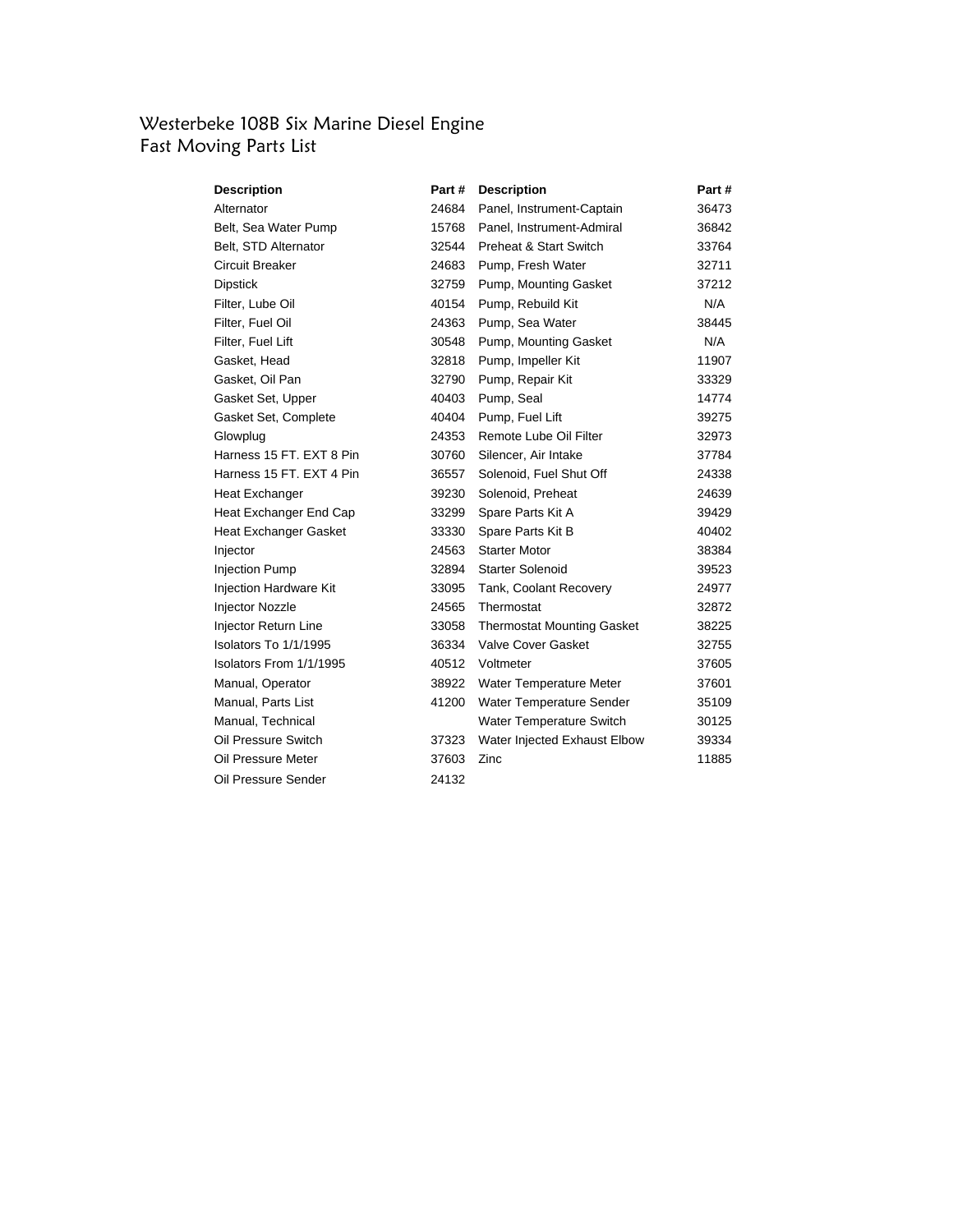#### Westerbeke 108C Six Marine Diesel Engine Fast Moving Parts List

| Description              | Part # | <b>Description</b>                | Part # |
|--------------------------|--------|-----------------------------------|--------|
| Alternator               | 24684  | Panel, Instrument-Captain         | 36473  |
| Belt, Sea Water Pump     | 15768  | Panel, Instrument-Admiral         | 36842  |
| Belt, STD Alternator     | 32544  | <b>Preheat &amp; Start Switch</b> | 33764  |
| Circuit Breaker          | 24683  | Pump, Fresh Water                 | 32711  |
| <b>Dipstick</b>          | 32759  | Pump, Mounting Gasket             | 37212  |
| Filter, Lube Oil         | 40154  | Pump, Rebuild Kit                 | N/A    |
| Filter, Fuel Oil         | 24363  | Pump, Sea Water                   | 38445  |
|                          |        | Pump, Mounting Gasket             | N/A    |
| Gasket, Head             | 32818  | Pump, Impeller Kit                | 11907  |
| Gasket, Oil Pan          | 32790  | Pump, Repair Kit                  | 33329  |
| Gasket Set, Upper        | 40403  | Pump, Seal                        | 14774  |
| Gasket Set, Complete     | 40404  | Pump, Fuel Lift                   | 39275  |
| Glowplug                 | 24353  | Remote Lube Oil Filter            | 32973  |
| Harness 15 FT, EXT 8 Pin | 30760  | Silencer, Air Intake              | 37784  |
| Harness 15 FT. EXT 4 Pin | 36557  | Solenoid, Fuel Shut Off           | 24338  |
| Heat Exchanger           | 39230  | Solenoid, Preheat                 | 24639  |
| Heat Exchanger End Cap   | 33299  | Spare Parts Kit A                 | 40735  |
| Heat Exchanger Gasket    | 33330  | Spare Parts Kit B                 | 40736  |
| Injector                 | 24563  | <b>Starter Motor</b>              | 38384  |
| <b>Injection Pump</b>    | 32894  | <b>Starter Solenoid</b>           | 39523  |
| Injection Hardware Kit   | 40742  | Tank, Coolant Recovery            | 24977  |
| <b>Injector Nozzle</b>   | 24565  | Thermostat                        | 32872  |
| Injector Return Line     | 33058  | <b>Thermostat Mounting Gasket</b> | 38225  |
| Isolators To 1/1/1995    | 36334  | Valve Cover Gasket                | 32755  |
| Isolators From 1/1/1995  | 40512  | Voltmeter                         | 37605  |
| Manual, Operator         | 38922  | Water Temperature Meter           | 37601  |
| Manual, Parts List       | 41200  | Water Temperature Sender          | 35109  |
| Manual, Technical        |        | Water Temperature Switch          | 30125  |
| Oil Pressure Switch      | 37323  | Water Injected Exhaust Elbow      | 39334  |
| Oil Pressure Meter       | 37603  | Zinc                              | 11885  |
| Oil Pressure Sender      | 24132  |                                   |        |